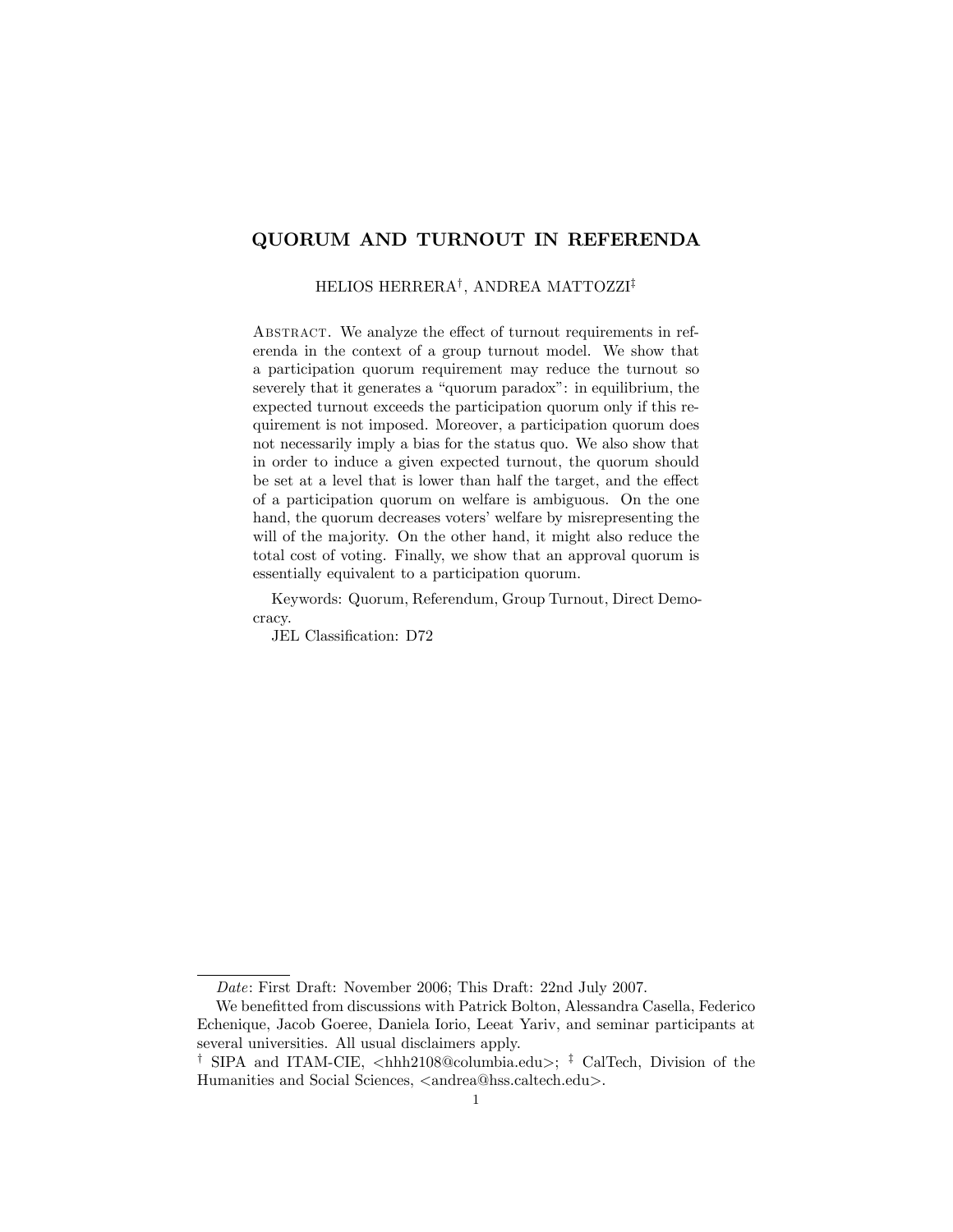ìLast June, the church played a role in a referendum that sought to overturn parts of a restrictive law on in vitro fertilization [...]. To be valid, referendums in Italy need to attract the votes of more than half the electorate. Apparently fearing defeat, Cardinal Camillo Ruini called on Catholics to stay away so that the initiative would be thwarted with the help of the merely apathetic. His move was so blatantly tactical (and questionably democratic) that it prompted criticism from believers  $[...]$ . But it worked. Only 26% of the electorate turned out to vote, so the legislation remained in force." The Economist, Dec. 10th  $2005<sup>1</sup>$ 

### 1. Introduction

Direct democracy is firmly established in many democratic countries, and the use and scope of direct democracy institutions are increasing all around the world. In Europe, for instance, the average number of referenda held every year was 0.18 in the 80s, 0.39 in the 90s, and is around 0.27 in the current decade.<sup>2</sup>

In many countries and in some US states referenda have to meet certain turnout requirements in order to be valid. Typically, the status quo can be overturned only if a majority of voters is in favor of it, and the turnout reaches a certain level, that is a "participation quorum" is met. In some cases an "approval quorum" is required, i.e., the turnout of the majority that is against the status quo has to reach a certain  $level.<sup>3</sup>$ 

The common rationale for a turnout requirement is that: "a low turnout in referendums is seen as a threat to their legitimacy" (Qvortrup (2002)). In other words, to change the status quo policy a large proportion of citizens should take part in this decision and a high turnout reflects the fact that enough citizens care about the issue at stake. However, the extent to which citizens "care" about an issue depends on the mobilization effort of political parties. In fact, political parties

<sup>&</sup>lt;sup>1</sup>The strategy of the status quo supporters was to encourage citizens to forget about the vote and the issue. As it turned out, the strategy was successful: the status quo got only 12% of the votes but the total turnout was only 26%. Of all the Italian referenda over the past 10 years, the only one that had a participation above 50% was the last 2006 referendum on the constitution, namely, the only referendum that had no participation quorum requirement. Note also that Italy is known to have one of the highest turnouts in national elections (typically above 80% of eligible voters) as compared to all other countries where voting is not mandatory.

<sup>2</sup>For evidence on the increasing use of referenda as tools for policy-making see e.g. Casella and Gelman (2005) and references therein, Qvortrup (2002), Matsusaka (2005a, 2005b).

 $3A$  list of countries that have participation and/or approval quorum requirements is provided in Table 2 in the appendix.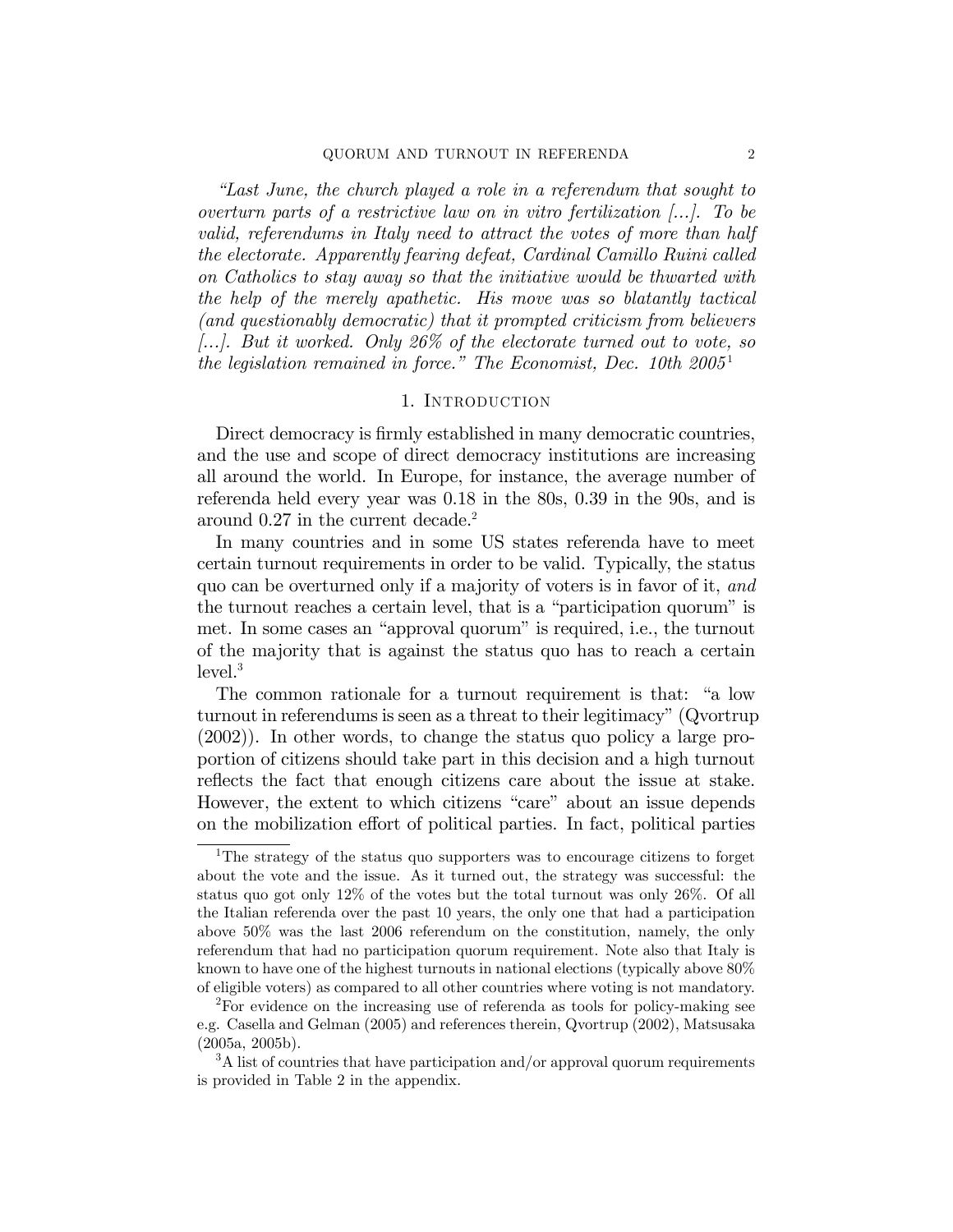and allied interest groups spend a great deal of effort and huge amounts of campaign money in order to encourage citizens to vote for one of the alternatives.<sup>4</sup>

The existence of a turnout requirement introduces a crucial asymmetry in the campaign strategy of organized groups, by allowing those in favor of the status quo issue to use a "quorum-busting" strategy. Instead of devoting resources to increase the turnout of voters opposing the reform, the status quo party can exploit the group of apathetic citizens. In fact, if a significant fraction of voters abstains, the referendum will fail due to lack of quorum, and the status quo will remain in place.<sup>5</sup>

In this paper we analyze the effect of turnout requirements in referenda in the context of a simple game theoretic model of group turnout.

The main results of the paper are the following: First, we show that the introduction of a participation quorum requirement, which validates the referendum only if participation is high enough, may generate in equilibrium a "quorum paradox", i.e., the equilibrium expected turnout may be smaller than the quorum itself. Interestingly enough, this could occur even if the expected turnout that would result in equilibrium in the absence of a participation quorum was greater than the required quorum. In other words, we show that there are levels of the quorum requirement such that in equilibrium the expected turnout exceeds the participation quorum only if the requirement is not imposed.

Second, a participation quorum requirement does not necessarily imply a bias for the status quo issue. In fact, the expected probability that the status quo is overturned may be higher in the presence of a participation quorum requirement than in its absence. Indeed, there are levels of the quorum requirement such that in equilibrium, either the equilibrium expected turnout is smaller than the quorum, or the

<sup>&</sup>lt;sup>4</sup>The amount of resources political parties spend in order to mobilize voters has increased significantly in the last twenty years. For example, the National Election Studies [10] (Tables 6C.1a, 6C.1b and 6C.1c) provide evidence of a sharp increase in the percentage of respondents contacted by either party since 1990.

<sup>&</sup>lt;sup>5</sup>Examples of referenda on salient policy issues that failed for lack of quorum abound also outside Italy. A recent controversial case was the 1998 referendum on abortion legalization in Portugal. The same referendum was repeated in February 2007. After the referendum failed pass due to lack of quorum for the second time, in July 2007 the Portuguese parliament approved a law to legalize abortion.

The historical evidence goes back to the Weimar republic. In 1926 and 1929 two referenda respectively on the confiscation of royal property and on the repudiation of the war guild obtained a yes vote of 93.3% and 94.5% respectively. Both referenda were declared void because the Weimar constitution required a majority not only of the votes but also of the eligible voters (see Qvortrup (2002)).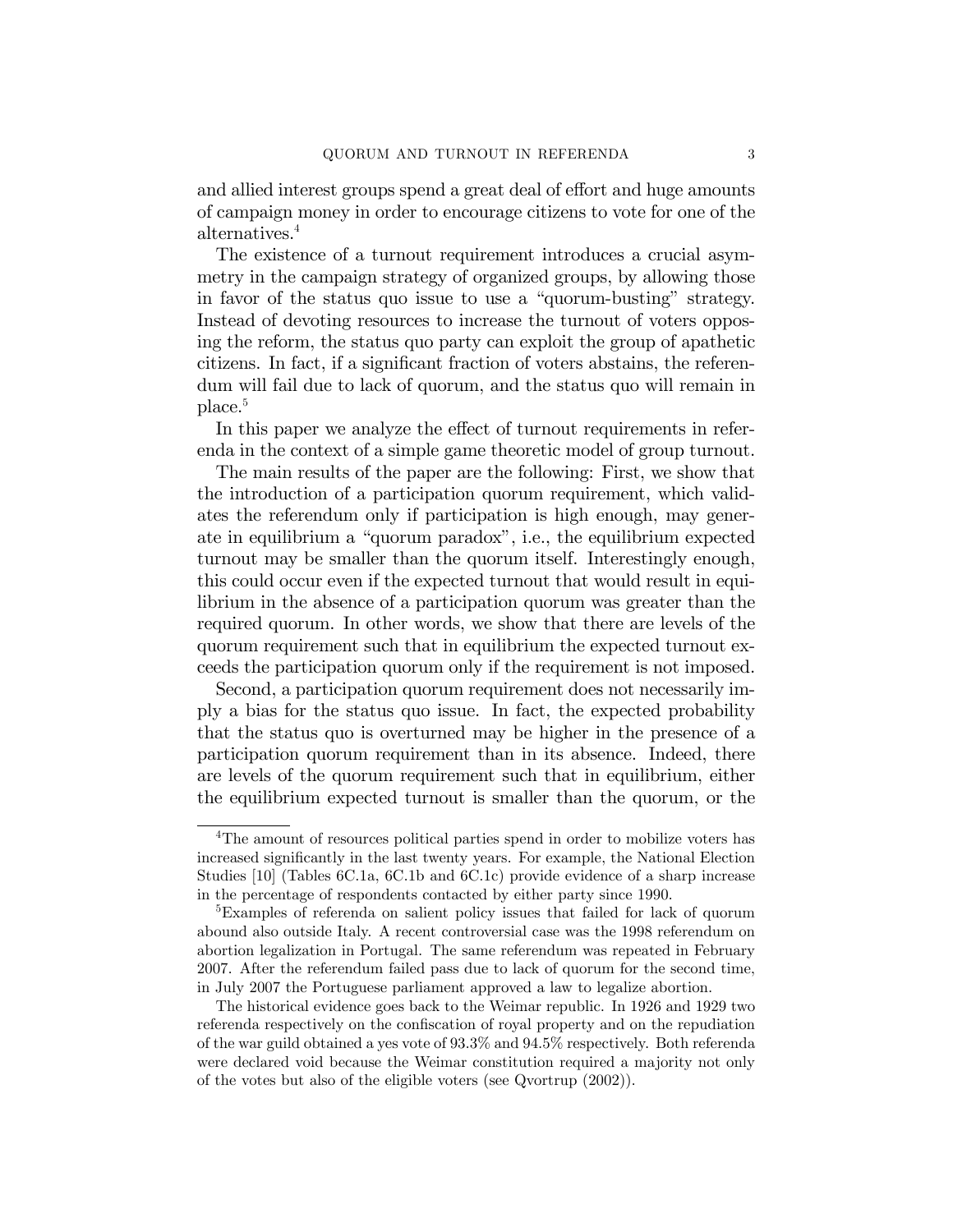probability that the status quo is overturned is strictly higher than when the quorum requirement is absent.

Third, we provide some normative results. We show that in order to induce in equilibrium a given expected turnout, the quorum should be set at a level that is lower than half the target. Regarding the welfare implications of introducing a participation quorum requirement, we show that it decreases voters' welfare by misrepresenting the will of the majority. However, since it may also reduce the total cost of voting, the overall effect on voters' welfare is ambiguous. Finally, we show under what conditions a participation quorum requirement is essentially equivalent to an approval quorum requirement in terms of parties' mobilization incentives.

Since our goal is to analyze how a participation requirement affects the distribution of voting outcomes in large elections, our approach is to consider a framework common in the literature on large elections, and extend it to the case where a turnout requirement is introduced. In particular, our model is based on the group-based model of turnout first developed by Snyder (1989) and Shachar & Nalebuff (1999).<sup>6</sup> In these models two opposed parties spend effort to mobilize their supporters to the polls, while facing aggregate uncertainty on the voters' preferences.

To the best of our knowledge, the only paper that analyzes turnout requirements in referenda is Corte-Real and Pereira (2004). In this paper they study the effects of a participation quorum using a decisiontheoretic axiomatic approach. Contrary to our paper, they do not explore how the incentives of parties and interest groups to mobilize voters depend on the turnout requirements.<sup>7</sup>

The remainder of the paper is organized as follows. In Section 2 we present the basic model and we introduce the main results through a simple example. Section 3 contains the full equilibrium characterization. In Section 4 we present the comparative statics of the model. Section 5 provides a normative analysis, and in Section 6 we discuss some generalizations and extensions of the basic model. Section 7 concludes. All proofs are in the appendix.

 ${}^{6}$ See also Morton (1987, 1991) for other group-based models.

<sup>7</sup>For a review of the advantages and limits of decision-theoretic models of turnout as compared to mobilization models of turnout, see Feddersen (2004).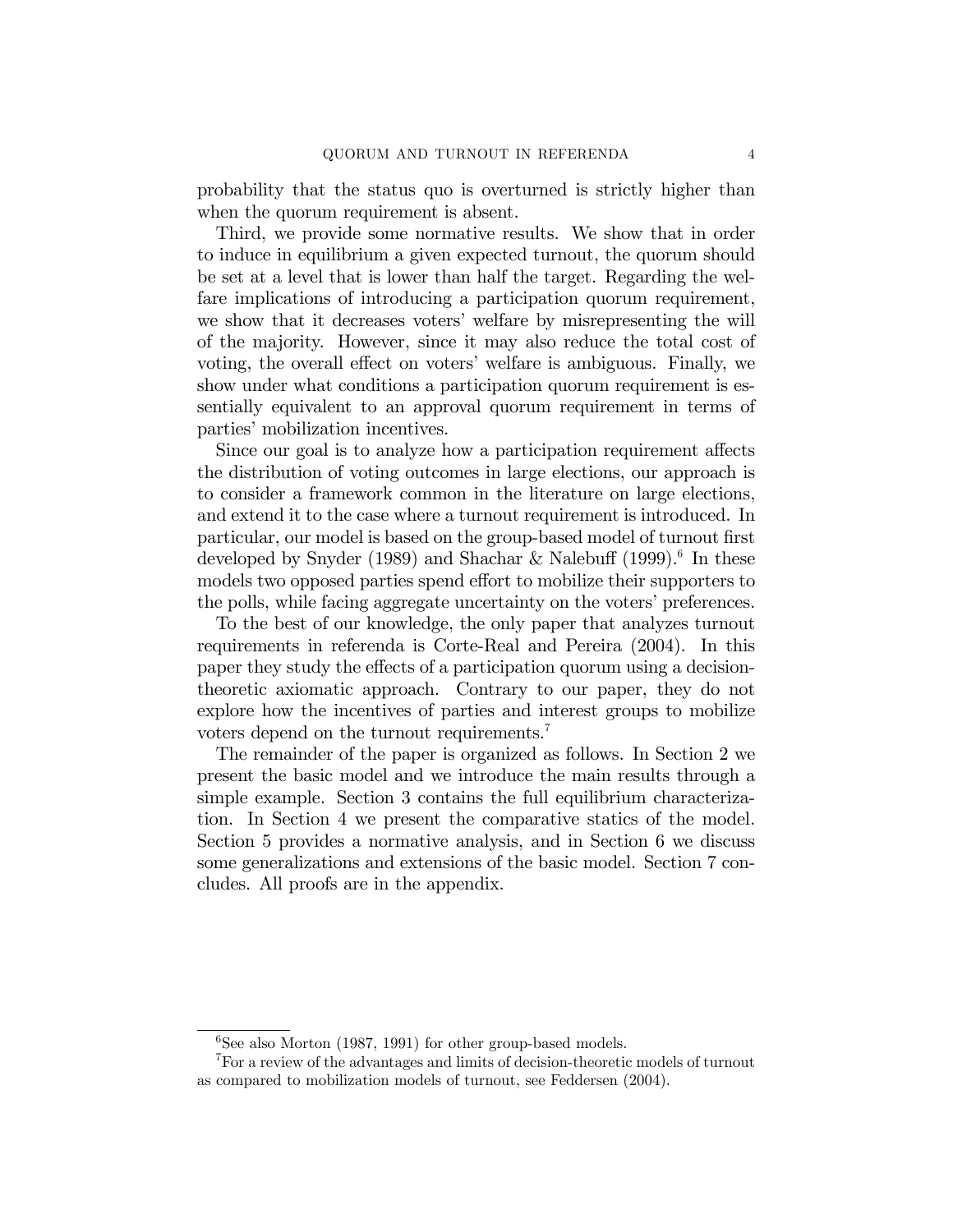## 2. THE MODEL

Consider a simple model of direct democracy where individuals have to choose between two alternatives:  $r$  ("reform") and s ("status quo"). The voting rule is simple majority and ties are broken randomly. Let  $q \in [0, 1]$  denote a participation quorum requirement, i.e. the status quo can be replaced if and only if: i) at least a fraction  $q$  of the population shows up at the polls and ii) a majority of voters vote in favor of r.

There are two exogenously given parties supporting issues  $r$  and  $s$ , and a continuum of voters of measure 1, of which a proportion  $\widetilde{r} \in [0, 1]$ supports issue  $r$ , while the remaining support issue  $s$ . Slightly abusing notation, we will use the same symbol (e.g. s) to denote an issue and the party supporting that issue. We assume that, from the parties' point of view,  $\tilde{r}$  is a random variable with uniform distribution.<sup>8</sup> Each voter has a personal cost of voting  $c \in [0, 1]$  that is also drawn from a uniform distribution.

Parties decide simultaneously the amount of campaign funds to spend (equivalently the amount of effort to exert) to mobilize voters in order to win the referendum. Parties' objective functions are

$$
\pi_r(S, R) = BP - R
$$
  

$$
\pi_s(S, R) = B(1 - P) - S,
$$

where  $P$  is the (endogenous) probability that alternative  $r$  is selected, R (S) is the spending of the party r (s) respectively, and  $B > 0$  is the payoff to parties if their preferred alternative is chosen.<sup>9</sup>

Since our focus is on the strategic interactions between parties, we depart from the pivotal voter approach in modelling voters' behavior.<sup>10</sup> We assume that voters receive a benefit from voting their preferred issue that is strictly concave in parties' mobilization efforts. In particular, if party  $r(s)$  spends x, the benefit of voters supporting issue  $r(s)$  is captured by the function  $\rho(x) : \mathbb{R}_+ \to [0, 1]$ , which is continuous for  $x \geq 0$ , twice differentiable for  $x > 0$ , strictly increasing and strictly concave, and satisfies the properties

$$
\lim_{x \to 0} (x \rho'(x)) = 0, \qquad \lim_{x \to 0} (x \rho''(x)) = 0, \qquad \lim_{x \to \infty} \rho'(x) = 0.
$$

 ${}^{8}$ In Section 6 we consider different distributional assumptions.

 $9See$  Section 6 for the case in which parties have different payoffs.

 $10$ See, e.g., Börgers (2004) for a pivotal voter model of costly voting.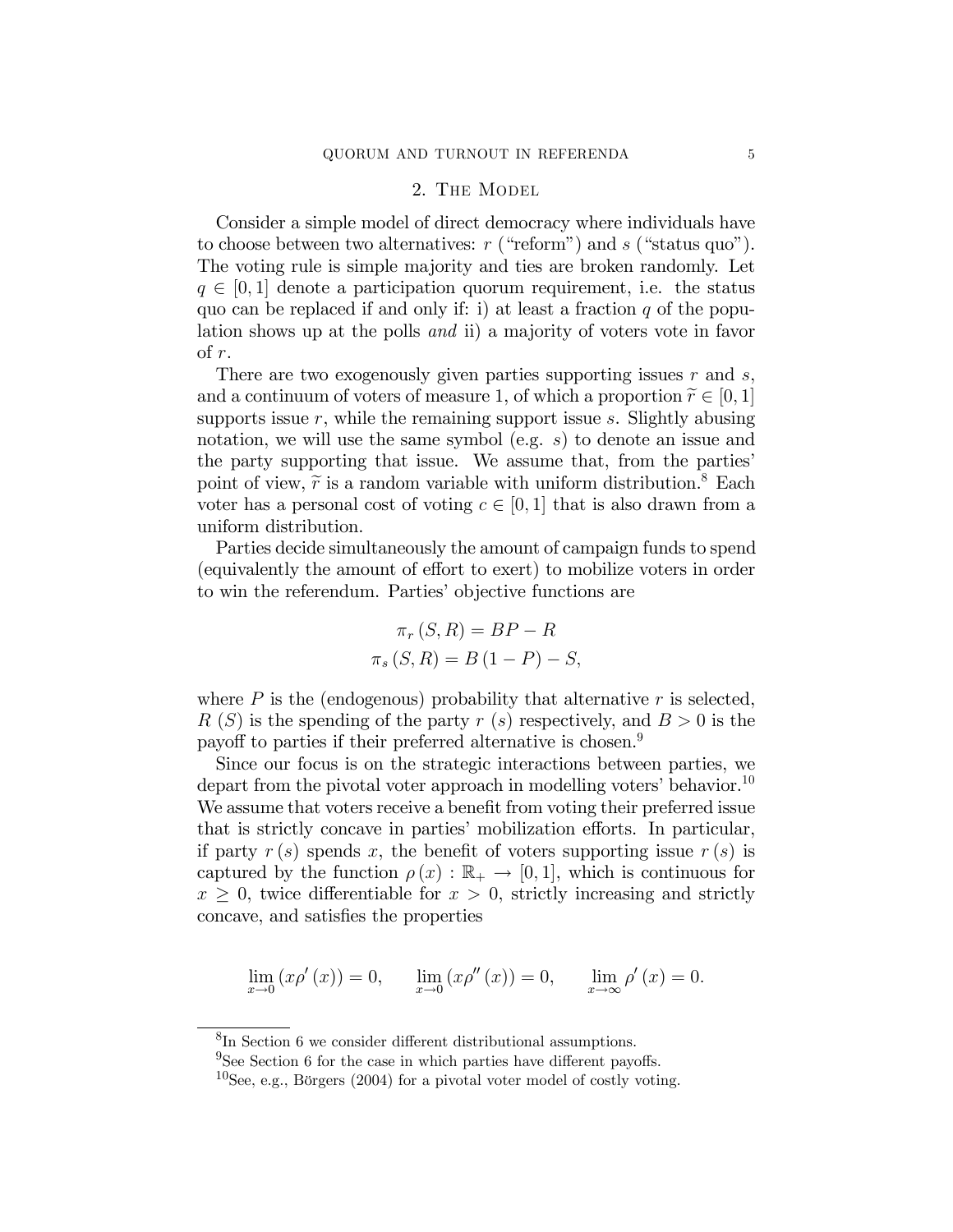This specification is equivalent to having parties' expenditures affect individual cost of voting.<sup>11</sup> Finally, for the sake of simplicity, for most of the paper we will assume that  $\rho(0) = 0.12$ 

For a given level of spending  $R$ , a voter that supports issue  $r$  and has a voting cost equal to c votes for alternative r if and only if  $\rho(R) \geq c$ , (likewise,  $\rho(S) \geq c$  for a supporter of issue s). Hence,

$$
\Pr(\rho(R) \ge c) = \rho(R),
$$

and the vote shares for each alternative are,

$$
v_R = \widetilde{r}\rho(R), \qquad v_S = (1 - \widetilde{r})\rho(S).
$$

Notice that  $P$  is the joint probability that the vote share in favor of alternative  $r$  is greater than the vote share of alternative  $s$  and that the total turnout exceeds the quorum  $q$ . Formally,

$$
P = \Pr((v_R \ge v_S), (v_R + v_S \ge q))
$$
  
= 
$$
\Pr\left(\widetilde{r} \ge \frac{\rho(S)}{\rho(R) + \rho(S)}, (\rho(R) - \rho(S))\widetilde{r} \ge q - \rho(S)\right).
$$

By defining

$$
Q = \frac{q - \rho(S)}{\rho(R) - \rho(S)}, \quad K = \frac{\rho(S)}{\rho(R) + \rho(S)},
$$

we can represent P as a function of  $\rho(R)$  and  $\rho(S)$  for any given q. In particular, P takes the values shown in Figure 1 (see the appendix for the construction of the Figure).

 $11\text{As Shachar and Nalebuffer}$  (1999) among others point out, party spending is effective in driving voters to the polls in several ways: campaign spending decreases the voters' cost of acquiring information, it decreases the direct cost of voting, it increases the cost of abstaining, and it signals the closeness and importance of the alternatives at stake.

<sup>&</sup>lt;sup>12</sup>See Section 6 for the case in which  $\rho(0) > 0$ .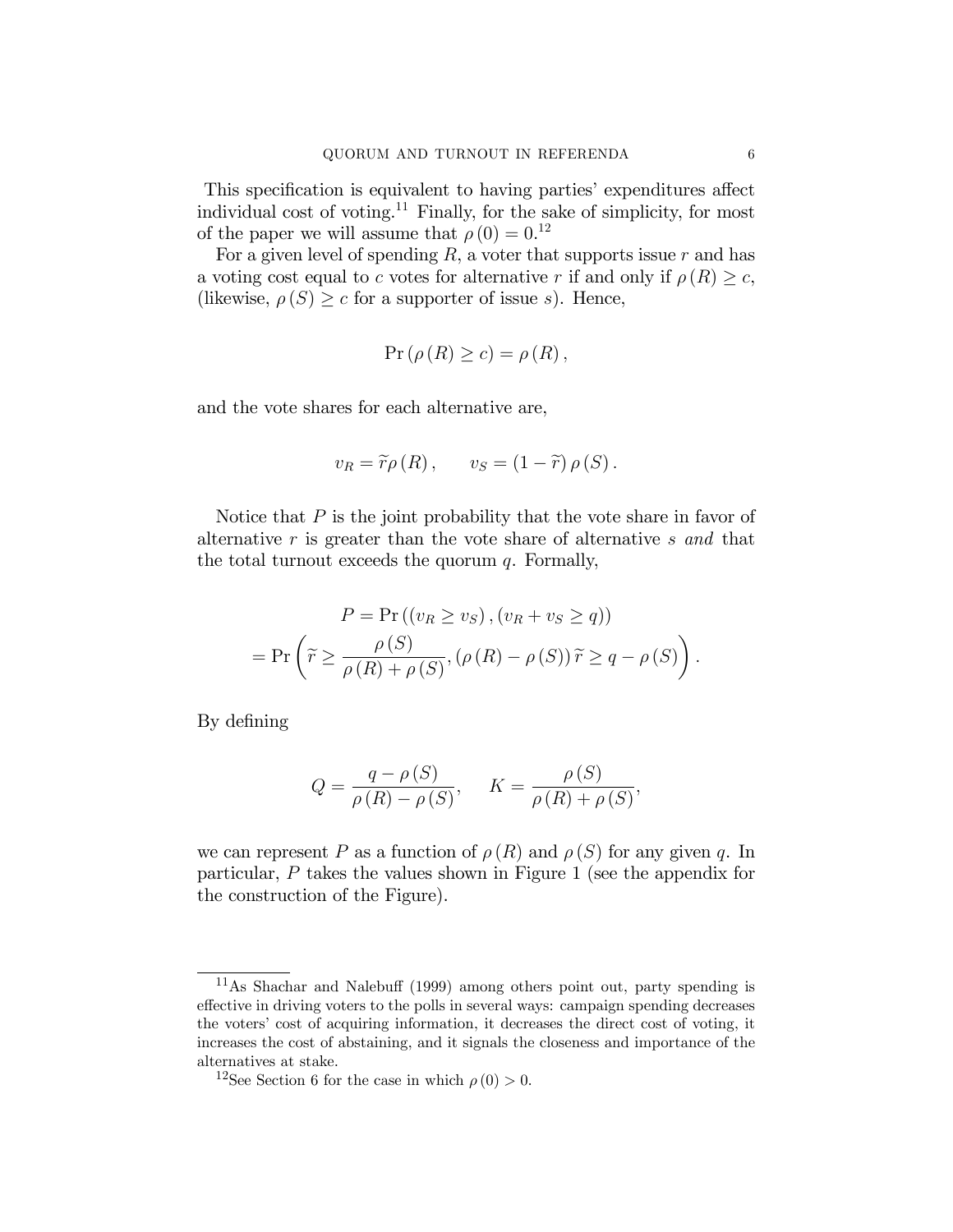

Figure 1

Note that  $P$  is continuous in its arguments on the whole space  $(\rho(S), \rho(R)) \in [0, 1]^2$ . If  $q = 0$ , i.e. there is no participation quorum requirement, the curved line collapses on the axes, and  $P = 1 - K$  on the whole space. In this region the probability that the reform issue is selected is only a function of parties' mobilization efforts. However, as q increases, the curved line moves northeast continuously, and below the curved line the probability that the reform issue is selected also depends on the quorum requirement. Clearly, whenever  $\rho(R) < q$ , and  $\rho(S)$  is sufficiently small, the reform issue cannot prevail in the referendum. When  $q = 1$  the curved line collapses to the point  $(1, 1)$  and P converges to zero.

Before characterizing the equilibria of this game, it might be useful to consider a simple numerical example that illustrates our results.

2.1. An Example. Consider the case in which  $B = 4$ , and  $\rho(x) =$  $1-e^{-x}$ . As we will prove in the next section, depending on the level of  $q$ , this game has only three possible Nash equilibria in pure-strategies which are represented in Figure 2: two symmetric equilibria denoted by  $O$  and  $C$ , and an asymmetric equilibrium denoted by  $A$ .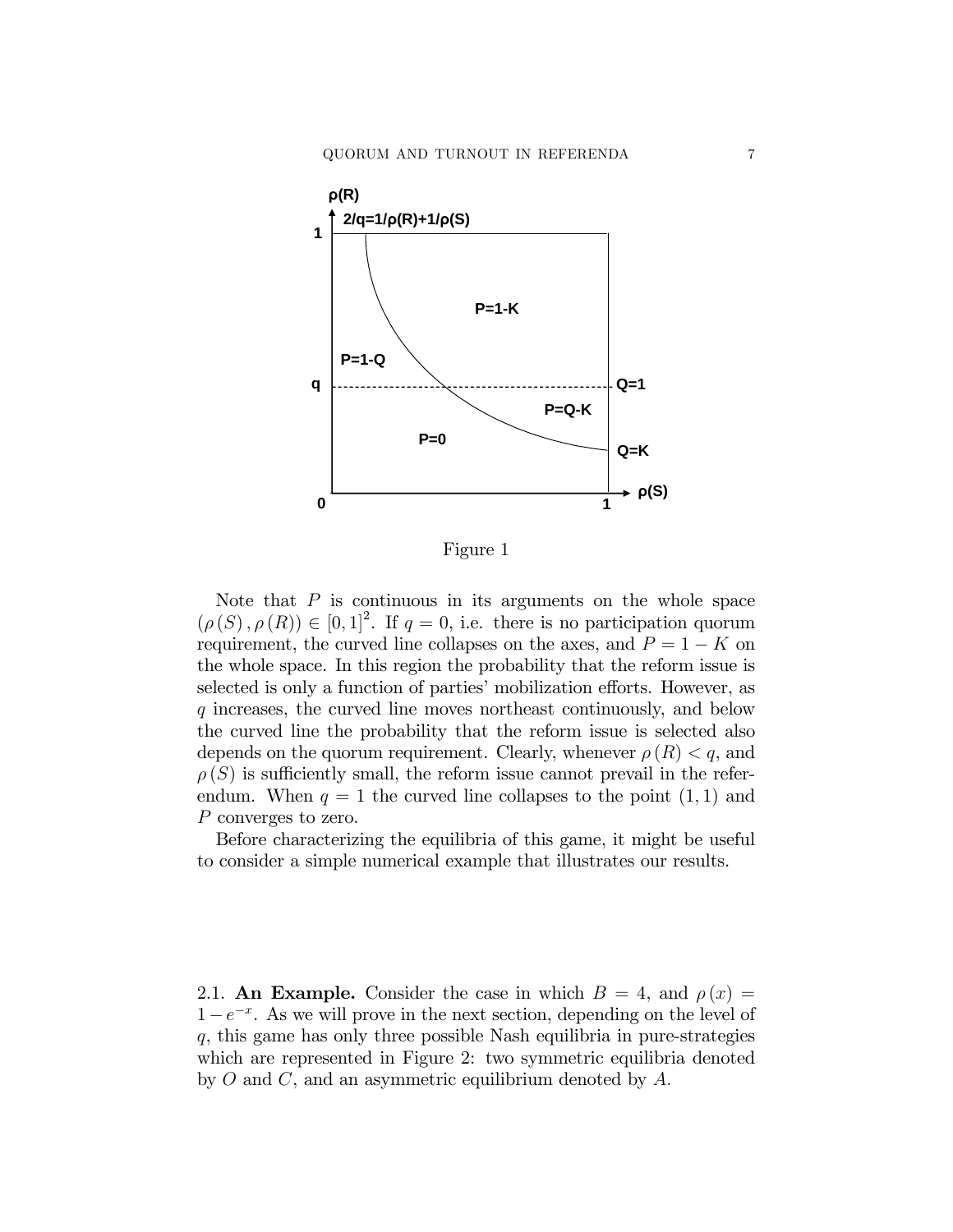

Figure 2

Table 1 below summarizes the equilibrium level of parties' spending, expected turnout  $E(T)$ , and expected probability  $P(q)$  that the reform issue wins a majority of votes for different levels of participation quorum q.

| Table |  |
|-------|--|
|       |  |

|          | Equilibrium $ $ | $\cdot$ S | $R_{\scriptscriptstyle\parallel}$ | E(T)             | P(q) |
|----------|-----------------|-----------|-----------------------------------|------------------|------|
| < 0.1634 | $\epsilon$      | 0.69      |                                   | $0.69 \mid 0.50$ | 0.50 |
| $= 0.25$ |                 | 0.00      | $0.96 \mid 0.31$                  |                  | 0.59 |
| $= 0.40$ |                 | 0.00      | 1.19                              | 0.35             | 0.43 |
| > 0.4910 | $\iota$         |           |                                   | 0.00             | 0.00 |

If the quorum requirement is sufficiently low, the probability of winning will not depend on q. Given that there are no asymmetries, it is not surprising that the equilibrium will be symmetric and, in the unique positive spending Nash equilibrium, parties spend  $R = S = \ln 2 \approx 0.69$ . Moreover, the expected turnout equals 0:5, the expected probability of issue  $r$  being selected equals 0.5, and the expected profit of each party equals  $2 - \ln 2 \simeq 1.3$ . This equilibrium exists if and only if  $q < 0.1634$ , and is represented by point C in Figure 2.

Suppose now that  $q = 0.25$ . In this case the status quo party will exploit the asymmetry introduced by the participation quorum requirement. In fact, by choosing not to mobilize its supporters, i.e. by choosing  $S = 0$ , party s might be successful in "busting" the quorum at zero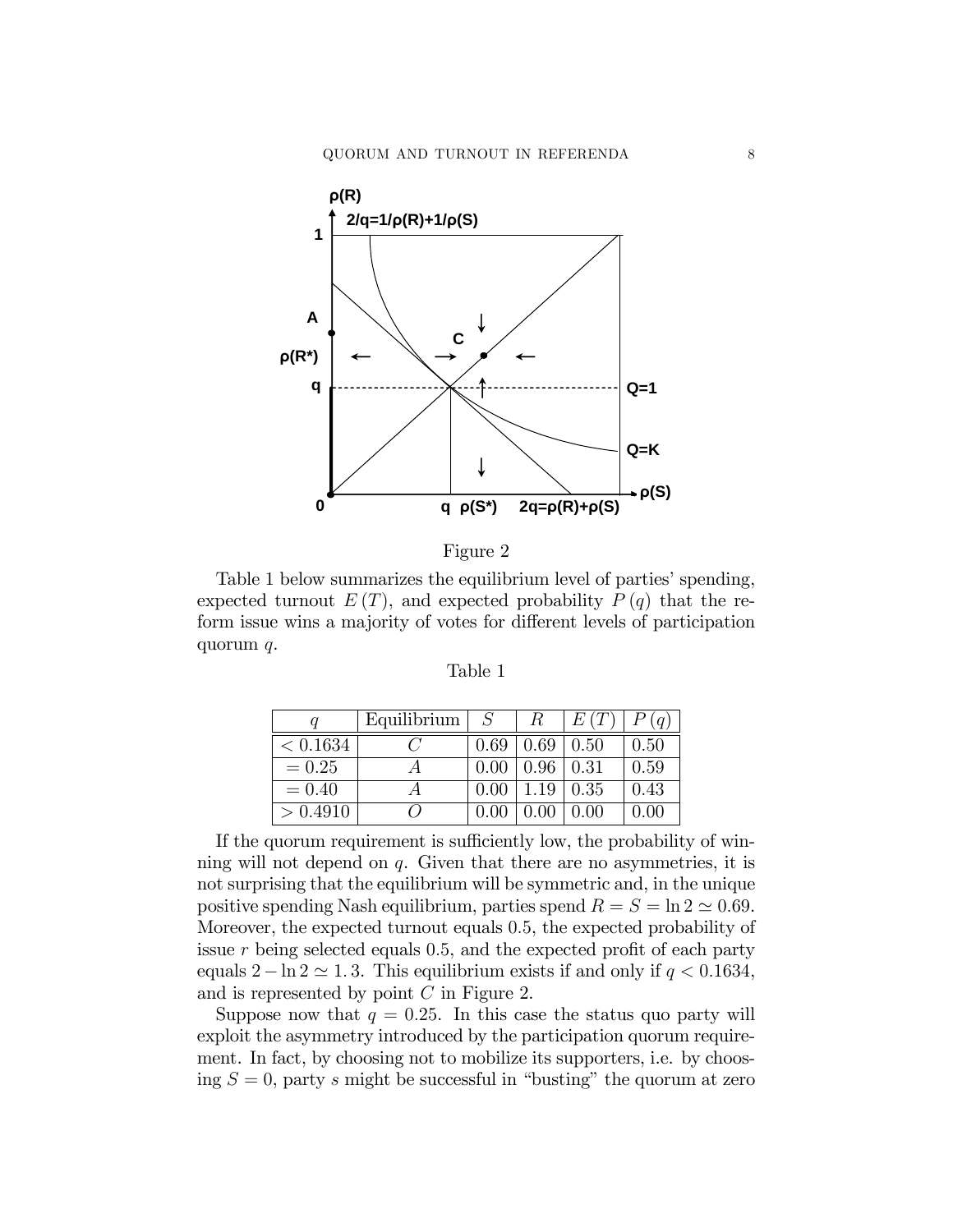cost. In this case, party r's probability of winning is either  $1-F(Q)$  or 0 depending on  $1 - e^{-R}$  being greater than or smaller than q (see Figure 1). In the unique pure-strategy Nash equilibrium outcome party  $r$ spends  $R \simeq 0.96$ , and party s spends  $S = 0$ . In this "quorum busting" equilibrium the expected turnout drops to 0:31, the expected probability of issue  $r$  being selected is strictly *bigger* than 0.5, and expected profits are such that  $E(\pi_r) > 1.3 > E(\pi_s)$ .

If the participation quorum requirement is higher, say  $q = 0.4$ , in equilibrium party r increases its spending to  $R \simeq 1.19$ , while party s -a fortiori- will spend  $S = 0$ . The resulting expected turnout is 0.35, the expected probability of issue  $r$  being selected is now strictly smaller than 0.5, and expected profits are such that  $E(\pi_s) > 1.3 > E(\pi_r)$ . The asymmetric pure-strategy Nash equilibrium exists if and only if  $q \in (0.1655, 0.491)$ , and it is represented by the point A in Figure 2.

Finally when  $q$  is high enough, since party  $r$  expected profits in the asymmetric equilibrium are clearly decreasing in  $q$ , and they become eventually negative, the unique equilibrium will be trivially  $R = S = 0$ . This equilibrium is represented by point  $O$  in Figure 2, and it is the unique equilibrium when  $q > 0.491$ .

Several interesting observations can be derived from this numerical example.

First, the introduction of a participation quorum requirement is usually motivated by the idea of validating the referendum results only if participation is high enough. However, a participation quorum may generate in equilibrium less participation if voters that turn out to the polls respond to parties' mobilization efforts. The drop in participation can be so large that the equilibrium expected turnout may be smaller than the quorum itself. Moreover, this "quorum paradox" is not a trivial consequence of the no spending equilibrium. In fact, it may also occur in the asymmetric equilibrium, i.e. when the quorum requirement is such that at least one party finds it profitable to devote resources in mobilizing voters. Interestingly enough, the quorum paradox could occur even for values of  $B$  and  $q$  such that the expected turnout that results in equilibrium holding B constant and removing the quorum requirement is greater than  $q$ . Stated differently, there are values of  $B$  such that the symmetric spending profile cannot be supported as an equilibrium even if the expected turnout that generates it is greater than q.

Second, a quorum requirement does not necessarily imply a bias for the status quo issue. In fact, the expected probability that the status quo is replaced may be higher in the presence of a participation quorum requirement as compared to the case where the quorum requirement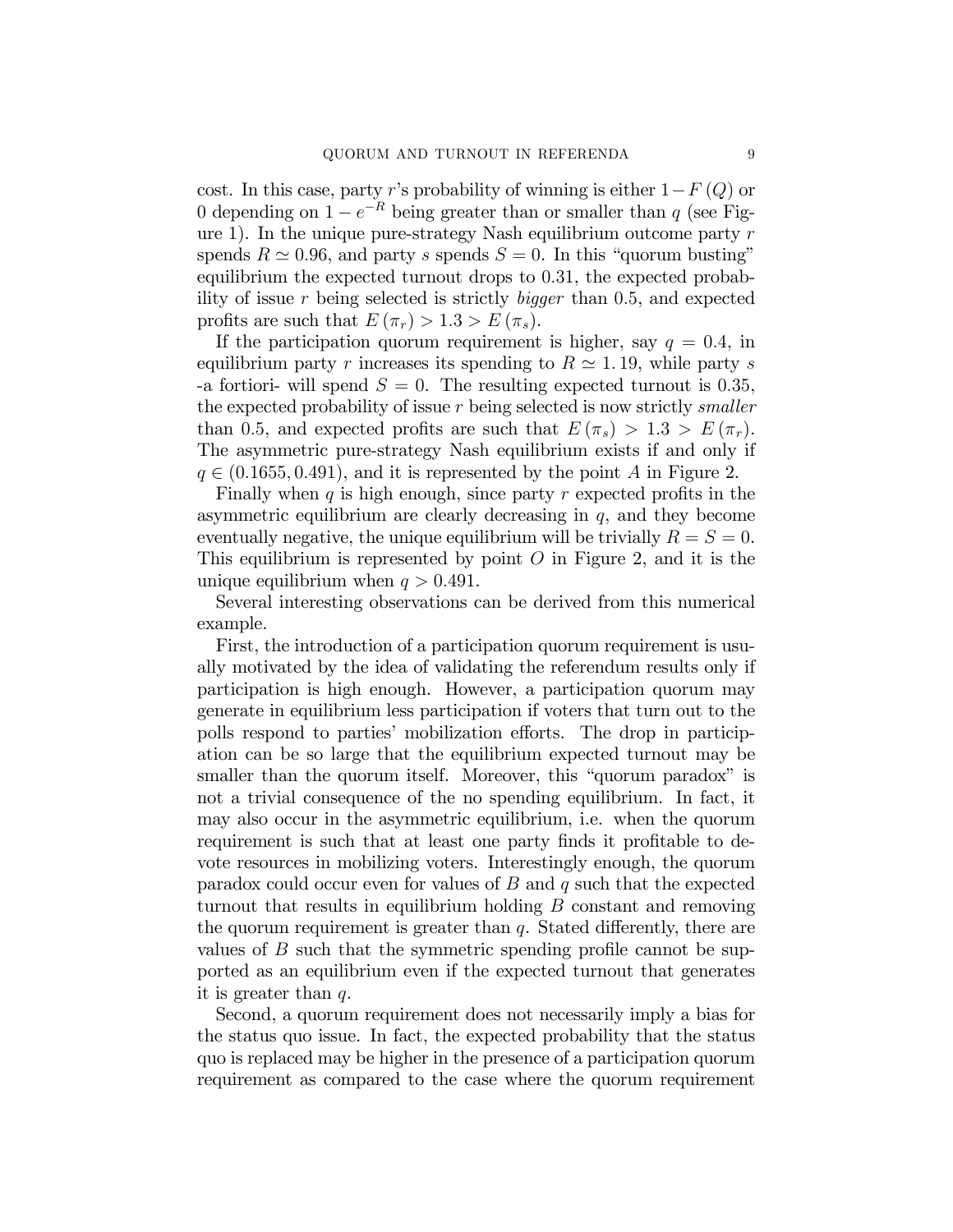is absent. Moreover, the increase in the expected probability that the status quo is overturned may be associated with a smaller amount of total spending, (e.g., see the case of  $q = 0.25$  in the numerical example).

Finally, for any level of the payoff  $B$  there always exists a range of  $q$ where there is no equilibrium in pure-strategy. The intuition is simple. There is a level of q such that party s is indifferent between playing  $S = R$  when r is playing R (i.e., the symmetric equilibrium strategy profile), and trying to bust the quorum by playing  $S = 0$ . However, the symmetric spending strategy cannot be a best response to  $S = 0$ . In fact, when q is positive and  $S = 0$ , party r has a higher marginal return from spending. An increase in party  $r$ 's spending breaks party s's indifference. Therefore, for a subset of  $(q, B)$ , the game parties are playing can be seen as a "matching pennies" game. We will show that there is at least one natural mixed strategy equilibrium in that region which smoothens the transition from the equilibrium in  $C$  to the equilibrium in A.

In the next section we characterize the Nash equilibria of this game for all values of the exogenous parameters  $(q, B)$ .

#### 3. Equilibrium Characterization

We start by focusing on pure-strategy Nash equilibria. There are only three possible equilibria in pure-strategies: two symmetric equilibria, and an asymmetric equilibrium. These equilibria never overlap so we never have multiple equilibria in pure-strategies. However, as we will show, a pure-strategy equilibrium may not exist. Our first proposition characterizes the unique symmetric positive-spending Nash equilibrium of this game.

**Proposition 1.** There exists a  $q$  such that if  $q \leq q$  a unique positivespending Nash equilibrium exists in which parties spend  $S^* = R^* > 0$ , where  $R^*$  solves

$$
\frac{\rho'(R^*)}{4\rho(R^*)} = \frac{1}{B},
$$

and

(1) 
$$
\underline{q} = \left(\frac{1}{2} - \frac{R^*}{B}\right) \rho\left(R^*\right).
$$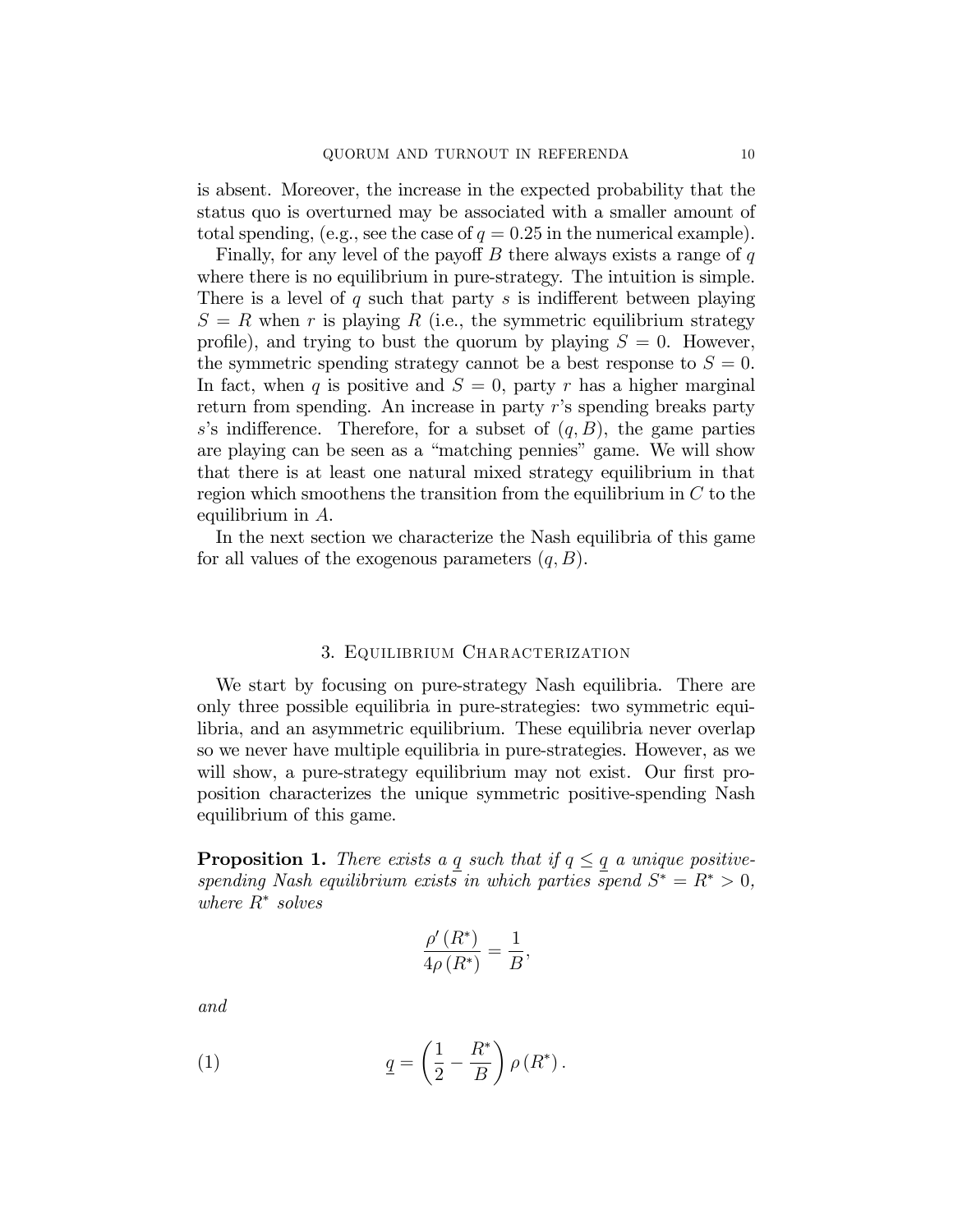The proof is in the appendix.<sup>13</sup> The spending profile  $(S^*, R^*)$  is an equilibrium as long as  $q$  is such that party  $s$  does not want to deviate to  $S=0$ .

If instead  $q > q$ , then the only candidate pure-strategy equilibrium has party s spending 0. Let  $(0, \hat{R})$  denote the quorum busting asymmetric spending profile: party  $s$  spends zero because its optimal strategy is trying to keep the total turnout below quorum, whereas party r spends a positive amount  $R$  in an effort to mobilize enough supporters to push the turnout above quorum with some probability. A quorum busting spending profile  $(0, \hat{R})$  is an equilibrium if and only if the following conditions hold:

$$
\pi_r\left(0,\widehat{R}\right) \ge \pi_r\left(0,0\right) = 0
$$

$$
\pi_s\left(0,\widehat{R}\right) \ge \pi_s\left(\widehat{S},\widehat{R}\right)
$$

where  $\widehat{R}$  and  $\widehat{S}$  are functions of  $(q, B)$  implicitly defined by

(2) 
$$
\widehat{R} = \arg \max \left( B \left( 1 - \frac{q}{\rho(\widehat{R})} \right) - \widehat{R} \right)
$$

(3) 
$$
\widehat{S} = \arg \max \left( B \frac{\rho(\widehat{S})}{\rho(\widehat{R}) + \rho(\widehat{S})} - \widehat{S} \right),
$$

and  $\widehat{S}$  is the best response of party s to party r spending  $\widehat{R}$  inside the  $P = 1 - K$  region.<sup>14</sup> Intuitively, a quorum busting equilibrium can exist if and only if  $q$  is not so high to make party r's profits negative, and  $q$  is not too small to make party  $s$  worse off by spending zero than spending  $\widehat{S}$ . Note that  $\widehat{R}$  and  $\widehat{S}$  both depend on B and q. By defining

$$
\underline{q} = \left(\frac{1}{2} - \frac{R^*}{B}\right)\rho\left(R^*\right) + \rho\left(0\right)\left(\frac{1}{2} + \frac{R^*}{B}\right),\,
$$

and the symmetric equilibrium can survive even if  $q > \frac{1}{2}$ .

<sup>14</sup>Note that the assumptions on  $\rho(\cdot)$  guarantee that  $\widehat{R}$  and  $\widehat{S}$  are well-defined.

<sup>&</sup>lt;sup>13</sup>Note that, since q is always smaller than  $1/2$ , Proposition (1) implies that if the voting quorum is set at  $q = 1/2$ , the symmetric spending profile cannot be an equilibrium. This is due to the simplifying assumption that there are no "strong" partisan" voters, i.e.,  $\rho(0) = 0$ . If instead  $\rho(0) > 0$ , and some voters vote even if parties are not mobilizing, it is straightforward to show that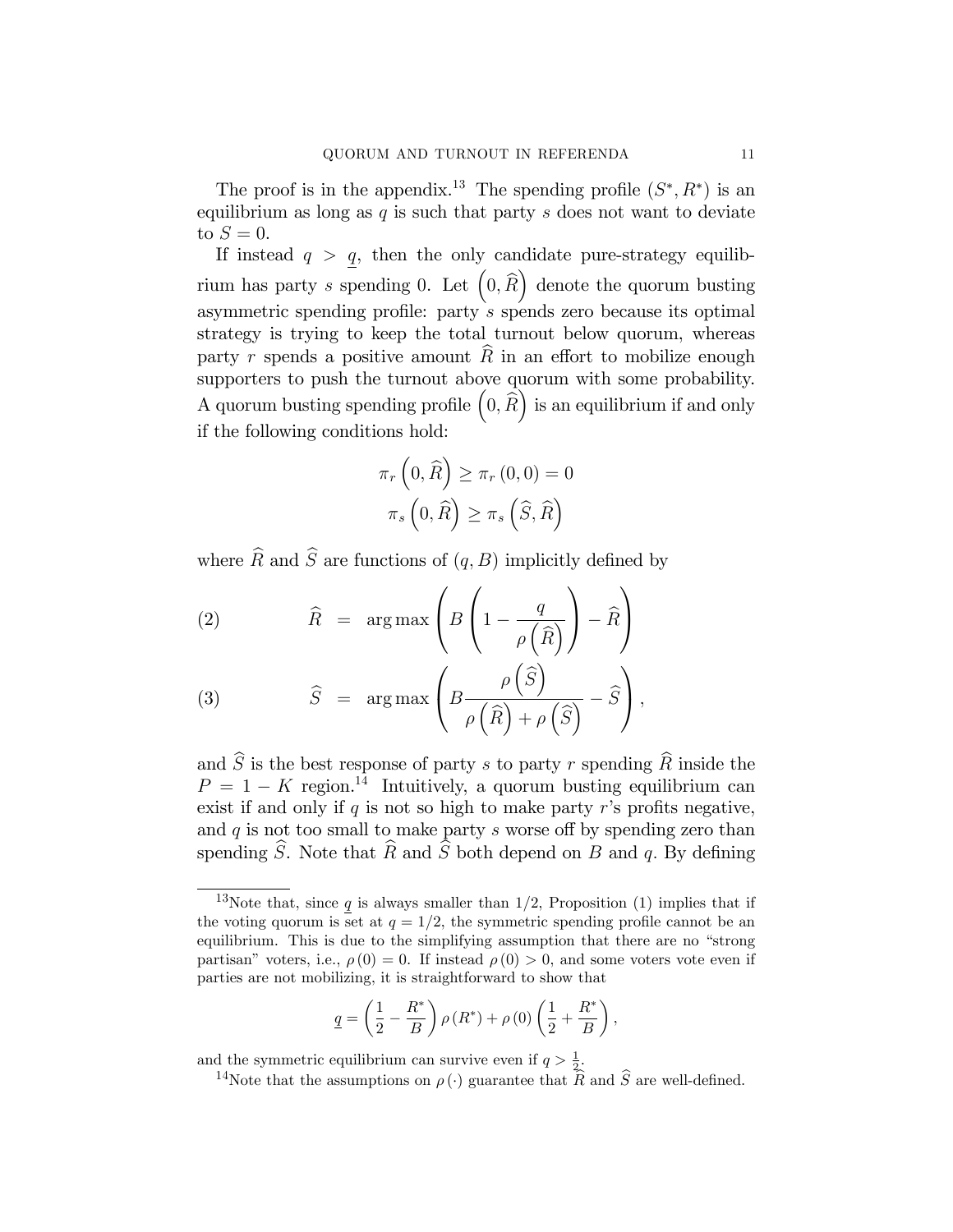the two thresholds on  $q$  as

(4) 
$$
\overline{q}(B) : \pi_r(0,\widehat{R}) = \pi_r(0,0)
$$

(5) 
$$
\widehat{q}(B) : \pi_s\left(0,\widehat{R}\right) = \pi_s\left(\widehat{S},\widehat{R}\right),
$$

we have the following proposition,

**Proposition 2.** The quorum busting profile  $A \equiv (0, \widehat{R})$  is an equilibrium if and only if  $q \in [\hat{q}, \overline{q}]$ .

Proving this proposition amounts to showing that for any B the thresholds  $\bar{q}$ , and  $\hat{q}$  are uniquely defined. We postpone the argument to the proof of Proposition (4). As it will be clear later, the quorum busting equilibrium may not always exist, since for low values of  $B$  we may have that  $\hat{q} > \overline{q}$ .

Finally, the zero spending profile  $O \equiv (0,0)$  is an equilibrium if and only it is optimal for  $r$  to spend zero when  $s$  spends zero, that is  $0 = \pi_r(0,0) \geq \pi_r(0,\widehat{R})$ . For this to be true q has to be high enough. In fact, it is immediate to see that for  $q = 0$  the zero spending profile cannot be an equilibrium since, for any  $B$ , party  $r$  can spend an arbitrarily small amount and increase its probability of winning discretely from one half to one. Moreover, for all  $\rho(R) < q$ ,  $S = 0$ is a dominant strategy for s (the boldfaced line in Figure 2) as s can guarantee itself that  $P = 0$ . In other words, s can win the referendum with probability one at no cost attaining the maximum possible payoff  $\pi_s = B$ . Hence, no strictly positive equilibrium spending profile can be in the interior of the  $\rho(R) < q$  region. If  $\overline{q}$  is uniquely defined, the next proposition follows immediately.

**Proposition 3.** The zero spending profile  $O \equiv (0,0)$  is an equilibrium if and only if  $q \in [\overline{q}, 1]$ .

In order to completely characterize the pure-strategy equilibria of this game we need to show that the thresholds on  $q$  implicitly defined by  $(1)$ ,  $(4)$ , and  $(5)$  are unique. This is what we show in the next proposition that also shows that pure-strategy equilibria never coexist, and that they may fail to exists.

**Proposition 4.** For all B the thresholds  $q(B)$ ,  $\hat{q}(B)$ , and  $\overline{q}(B)$  are uniquely defined. Moreover,  $q < \hat{q}$ , and  $q < \overline{q}$ .

The asymmetric equilibrium may not exist for low B, in fact it can be that  $\hat{q} > \bar{q}$  and the interval  $[\hat{q}, \bar{q}]$  disappears. However, this never occurs if  $B$  is large enough.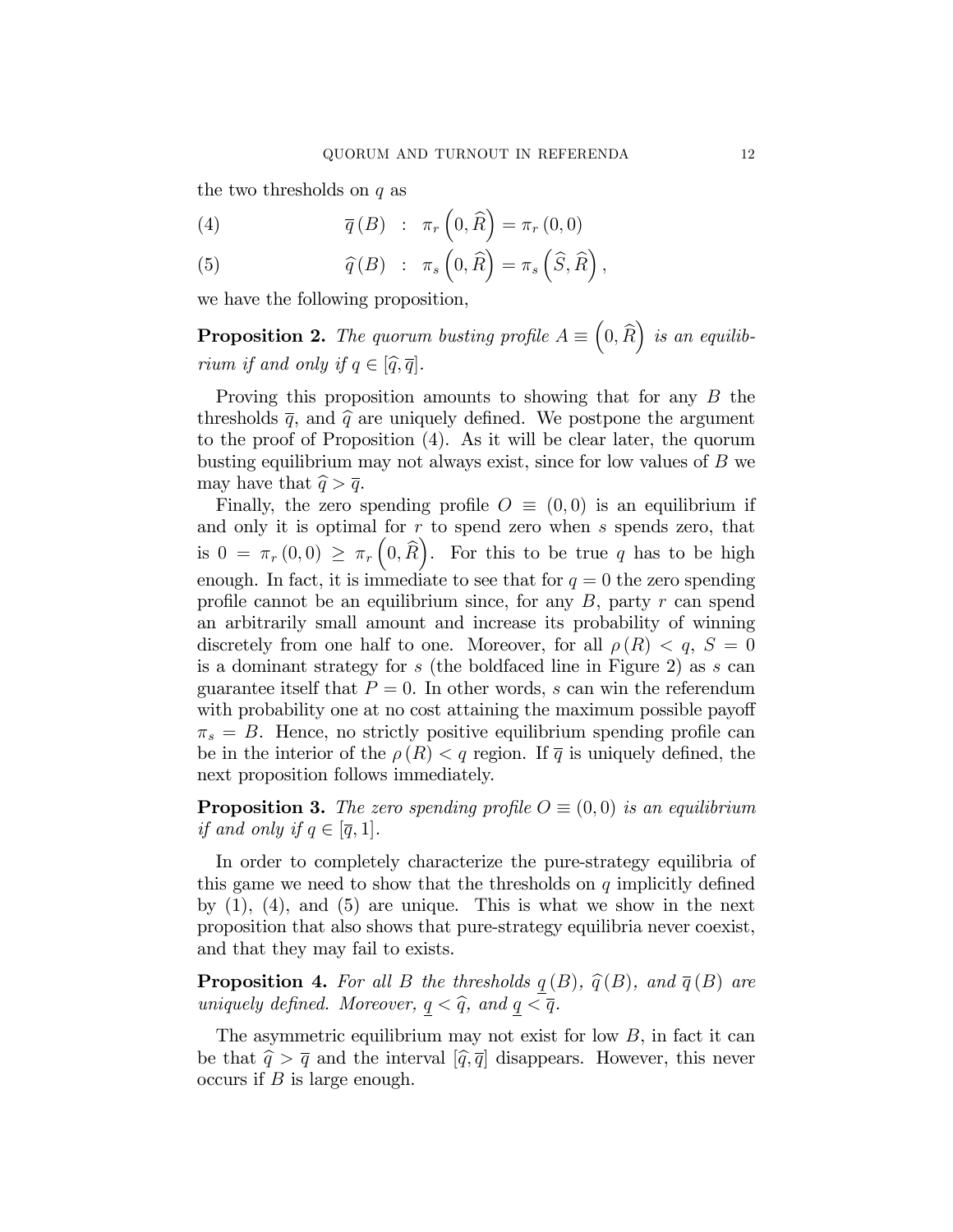Since  $q < \hat{q}$ , there is always a region of non-existence in purestrategies. However, there is a natural mixed strategy equilibrium in that region which smoothens the transition from the pure-strategy symmetric equilibrium to the non-zero pure-strategy asymmetric equilibrium. Let  $(S, \widetilde{R})$  be defined as

$$
\widetilde{S} = \arg \max \left( B \frac{\rho(S)}{\rho(S) + \rho(\widetilde{R})} - S \right)
$$

$$
\pi_s(0, \widetilde{R}) = \pi_s(\widetilde{S}, \widetilde{R}).
$$

In words,  $\widetilde{S}$  is the best response to  $\widetilde{R}$  in the  $P = 1 - K$  region, and R is the level of spending by party r such that party s is indifferent between spending  $\tilde{S}$  and  $0^{15}$ . The next proposition characterizes the mixed strategy equilibrium.

**Proposition 5.** If  $q \in (q, \hat{q})$ , there exists a mixed strategy equilibrium where r plays the pure-strategy  $\widetilde{R}$  while s plays the mixed strategy

$$
S = \begin{cases} 0 & with \ prob. \ \alpha \\ \widetilde{S} & with \ prob. \ 1 - \alpha, \end{cases}
$$

where

$$
\alpha = \frac{\frac{1}{B} - \frac{\rho'(\widetilde{R})\rho(\widetilde{S})}{(\rho(\widetilde{R}) + \rho(\widetilde{S}))^2}}{\frac{q\rho'(\widetilde{R})}{(\rho(\widetilde{R}))^2} - \frac{\rho'(\widetilde{R})\rho(\widetilde{S})}{(\rho(\widetilde{R}) + \rho(\widetilde{S}))^2}}.
$$

Moreover,  $\alpha(\underline{q}) = 0, \alpha(\widehat{q}) = 1.$ 

There might be other mixed strategy equilibria. However, an appealing feature of the equilibrium described in proposition (5) is that as q increases from q to  $\hat{q}$  we move gradually and continuously from the pure-strategy symmetric equilibrium  $(S^*, R^*)$  to the pure-strategy asymmetric equilibrium  $(0, \widehat{R})$ . We summarize the set of pure-strategy Nash equilibria and the mixed strategy equilibrium described above as a function of  $q$  and  $B$  in Figure 3 below, (see the appendix for the construction of the Figure).

<sup>&</sup>lt;sup>15</sup>Showing that  $\widetilde{R}$  and  $\widetilde{S}$  are indeed well-defined is part of the proof of Proposition 5.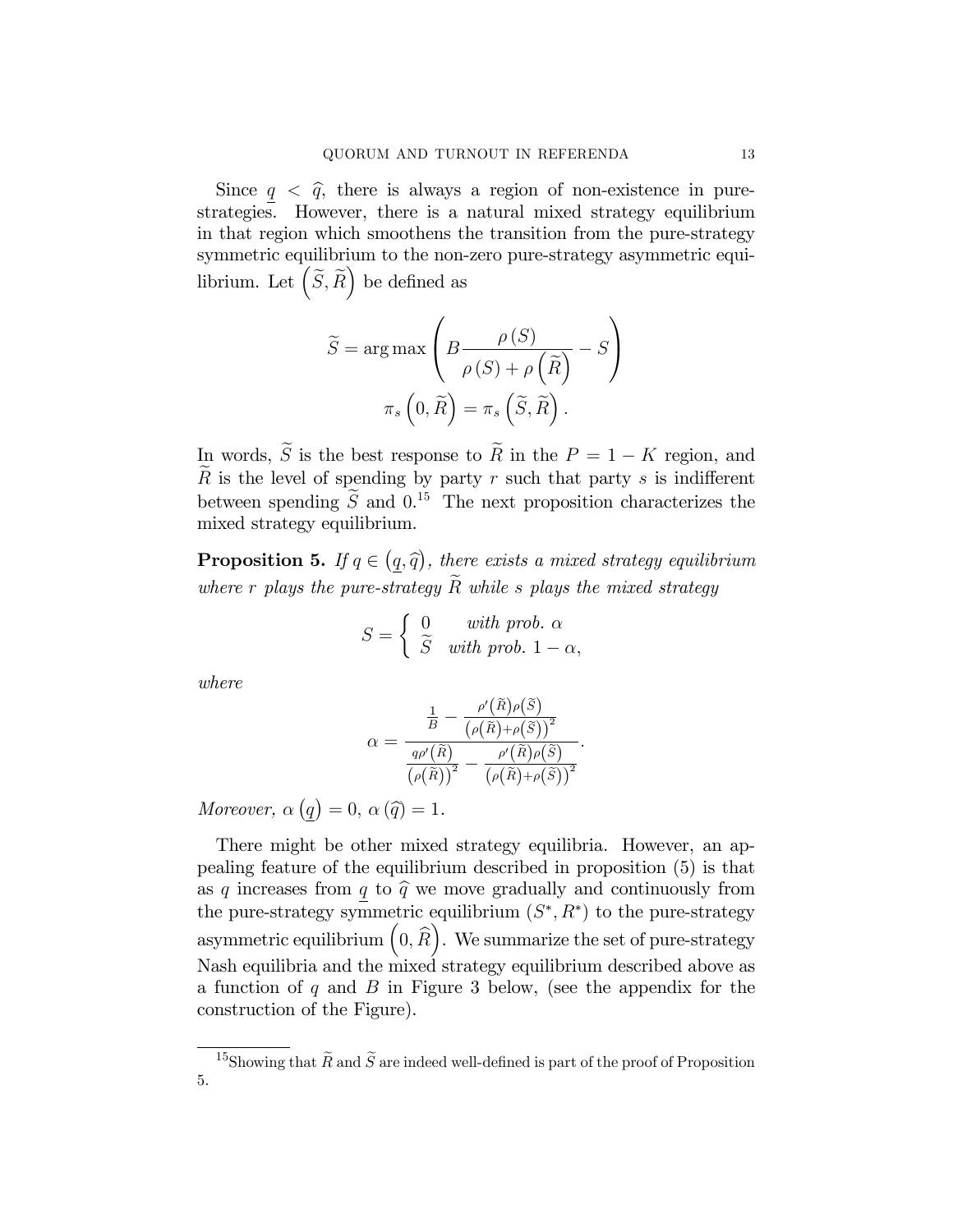

Figure 3

In the next section we study how the expected turnout, the expected probability of winning, and the expected profits change in the different equilibria as a function of  $q$  and  $B$ .

# 4. Expected Turnout and Probability of Referendum Approval

In this section we show that the conclusions drawn from the example in Section 2 are general. The introduction of a quorum requirement motivated by the idea of validating the referendum results only if participation is high enough, may generate in equilibrium less participation. Moreover, a quorum requirement does not necessarily imply a bias for the status quo issue. Indeed, when  $q \in (\hat{q}, \overline{q})$ , either the equilibrium expected turnout is smaller than the quorum, or the equilibrium probability that the reform issue is adopted is strictly bigger than the case where the quorum requirement is absent.

We start analyzing how the expected turnout  $E(T)$  varies depending on which region of the parameter space we are in.<sup>16</sup>

In the positive spending symmetric equilibrium region, expected turnout is constant in  $q$ , increasing in  $B$ , and always above  $q$ . Namely, when  $q \in (0, \underline{q})$ , we have that  $E(T) = \rho(R^*) > q$ . Clearly, the symmetric spending profile cannot be supported in equilibrium if the expected turnout that generates it is not high enough to meet the quorum, i.e.,

<sup>&</sup>lt;sup>16</sup>In this section we will assume that B is such that  $\hat{q} < \bar{q}$ . This is always true when  $B$  is large enough as it is shown in the appendix (Construction of Figure 3).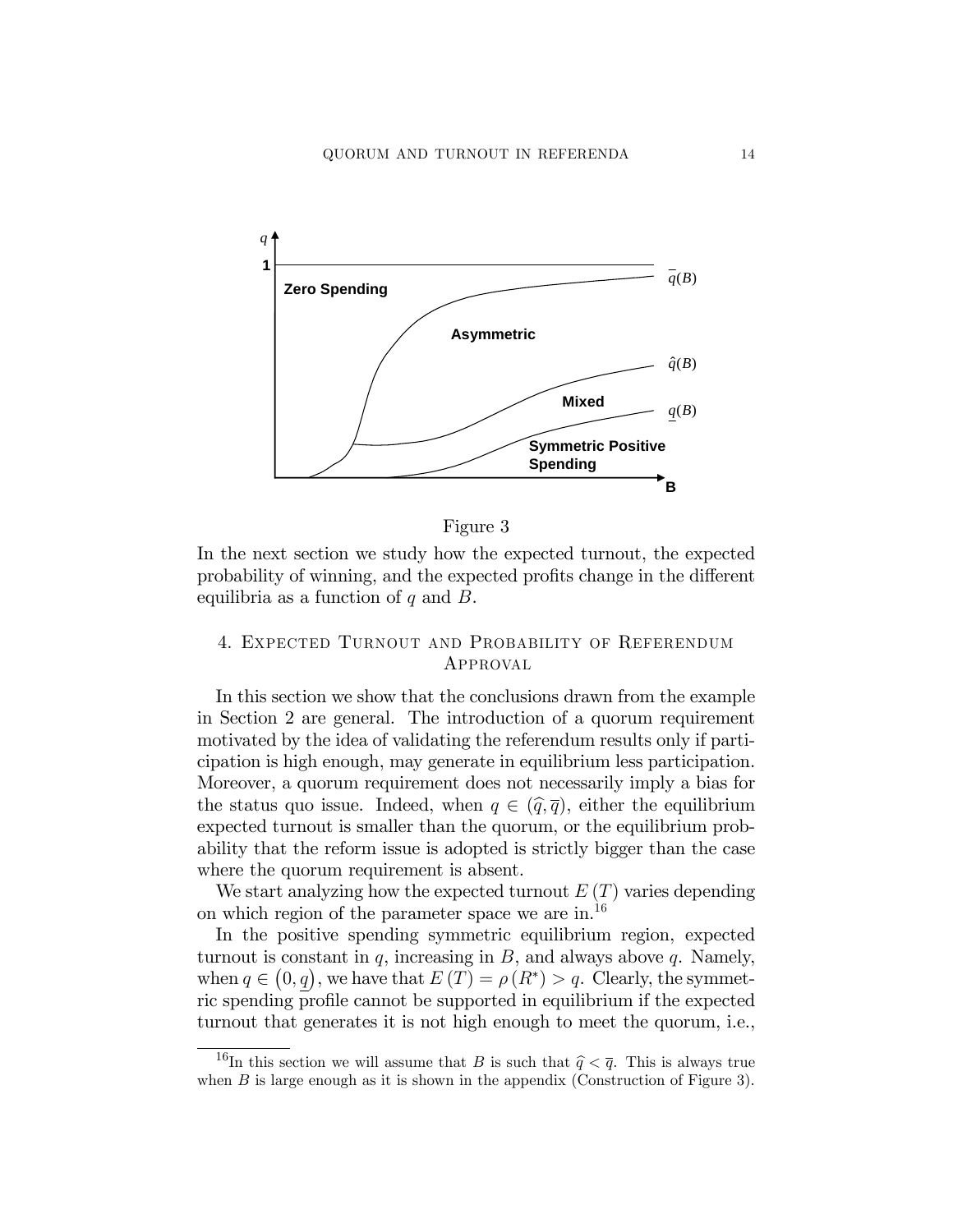when  $q > \rho(R^*)$ . However, if the quorum requirement is in the interval  $q \in (q, \rho(R^*))$ , the symmetric spending profile cannot be supported in equilibrium even if the expected turnout that generates it is greater than  $q$ . This is precisely what we call the "quorum paradox": in equilibrium the expected turnout exceeds the participation quorum only if the requirement is not imposed.

If  $q \in (q, \hat{q})$ , and parties are playing the mixed strategy equilibrium described in Proposition (5) above, we have that the expected turnout is equal to

$$
E(T) = \frac{\rho\left(\widetilde{R}\right)}{2} + (1 - \alpha(q))\frac{\rho\left(\widetilde{S}\right)}{2},
$$

and satisfies the properties that are summarized in the next claim.

**Claim 1** If  $q \in (q, \hat{q})$  and parties are playing the mixed strategy equilibrium of Proposition  $(5)$ , then  $E(T) > q$ , and

$$
\lim_{q \to q} E(T) = \rho(R^*) > \frac{\rho\left(\widehat{R}\left(\widehat{q}\right)\right)}{2} = \lim_{q \to \widehat{q}} E(T)
$$

$$
\lim_{q \to \underline{q}^+} \frac{\partial E(T)}{\partial q} < 0.
$$

The proof is in the appendix. Claim (1) shows that the expected turnout in the mixed equilibrium is smaller than the expected turnout in the symmetric positive spending equilibrium and it is decreasing in q, for some  $q \in (q, \hat{q})$ .<sup>17</sup>

If  $q \in (\hat{q}, \overline{q})$ , i.e., in the region where parties are playing the asymmetric equilibrium, we have that  $E(T) = \rho\left(\widehat{R}\right)/2$ , the expected turnout is increasing in  $q$  and  $B$ , and satisfies the properties that are summarized in the next claim.

**Claim 2** If  $q \in (\widehat{q}, \overline{q})$ , then  $E(T)|_{q=\widehat{q}} > \widehat{q}$ . in addition, there exist B and q' such that for  $B > B$ ,  $E(T) > q$  if and only if  $q < q'$ .

In other words, when the benefit is high enough, there always exists an interval where  $q$  belongs to, such that the equilibrium expected turnout is strictly smaller than the quorum itself.

Finally for  $q \in (\bar{q}, 1)$ , we have that  $E(T) = 0$ . Figure 4 below summarizes the results.

<sup>&</sup>lt;sup>17</sup>In the case of  $\rho(x) = 1 - e^{-x}$  the expected turnout is decreasing in q for any  $q \in (q, \hat{q})$ .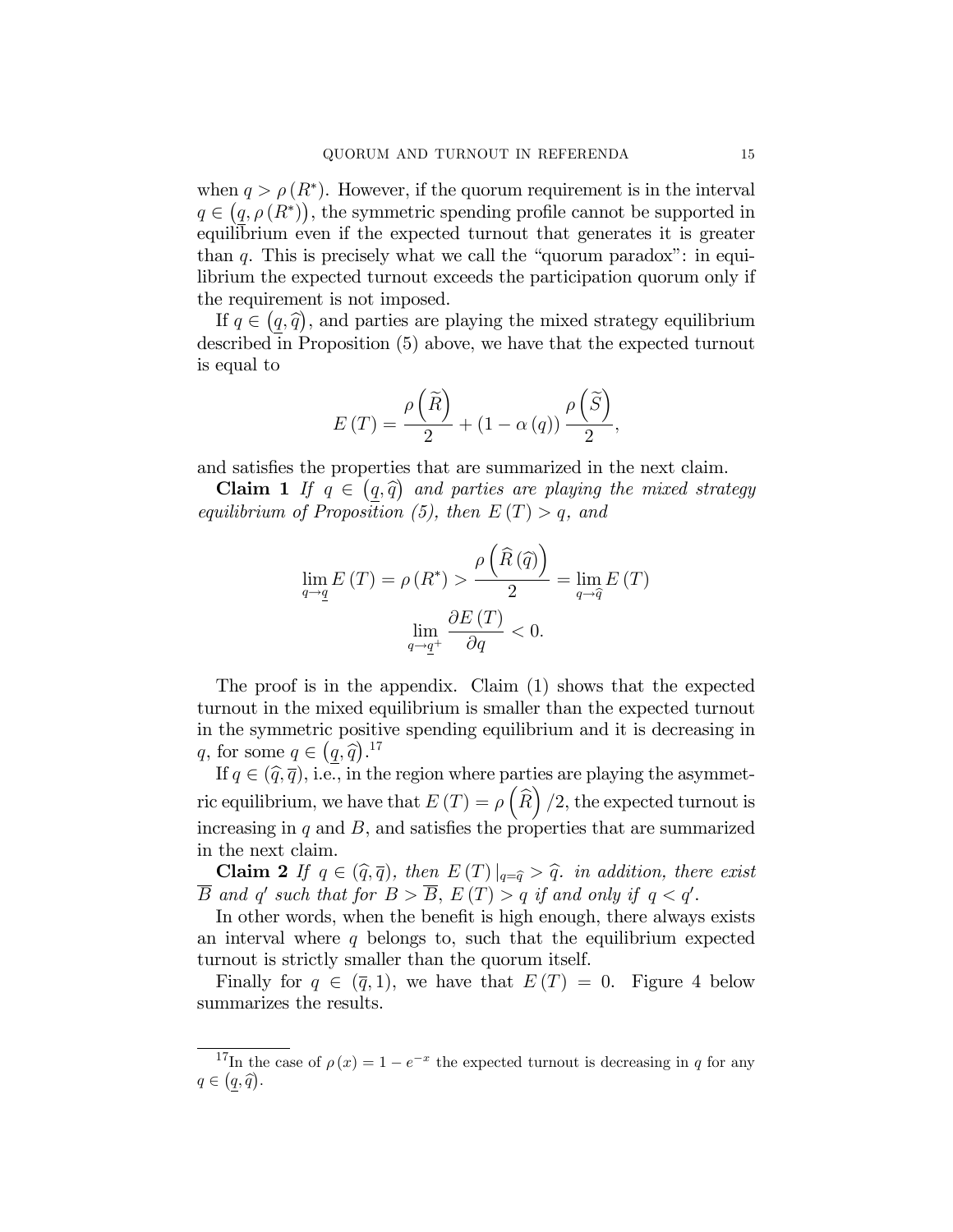

As Figure 4 shows, when  $q > q$ , the introduction of a quorum requirement decreases the expected turnout in equilibrium. More importantly, in the region represented by the dashed boldfaced segment, the equilibrium expected turnout is smaller than the quorum itself (even if, the expected turnout that results in equilibrium holding  $B$  constant and removing the quorum requirement is greater than  $q$ ). Claim  $(2)$ guarantees that for B high enough such a region always exists.

Similarly to the expected turnout, the expected probability  $P(q)$ that the reform issue wins a majority of votes varies depending on which region of the parameter space we are in. In particular,  $P(q)$  is continuous for  $q \neq \overline{q}$ , and it is equal to:

$$
P(q) = \begin{cases} \n\alpha \left( 1 - \frac{q}{\rho(\tilde{R})} \right) + (1 - \alpha) \left( \frac{\rho(\tilde{R})}{\rho(\tilde{R}) + \rho(\tilde{S})} \right) & q \in (q, \tilde{q}) \\ \n1 - \frac{q}{\rho(\tilde{R})} & q \in (\tilde{q}, \bar{q}) \\ \n0 & q \in (\overline{q}, 1). \n\end{cases}
$$

For  $q \in (\hat{q}, \overline{q})$ , the expected probability  $P(q)$  is decreasing in q, as we proved in Lemma 1 in the appendix. Also, it must be that  $P(\hat{q}) > 1/2$ . In fact, by the definition of  $\hat{q}$ , the status quo party is indifferent between playing  $S = 0$  and  $\hat{S}$  at  $q = \hat{q}$ . Hence, since its profits are equal, the chance of winning must be higher in the case  $s$  is spending a positive amount  $\widehat{S}$ . Namely,

$$
1 - P\left(\widehat{q}\right) < 1 - P\left(\widehat{S}, \widehat{R}\right) < \frac{1}{2},
$$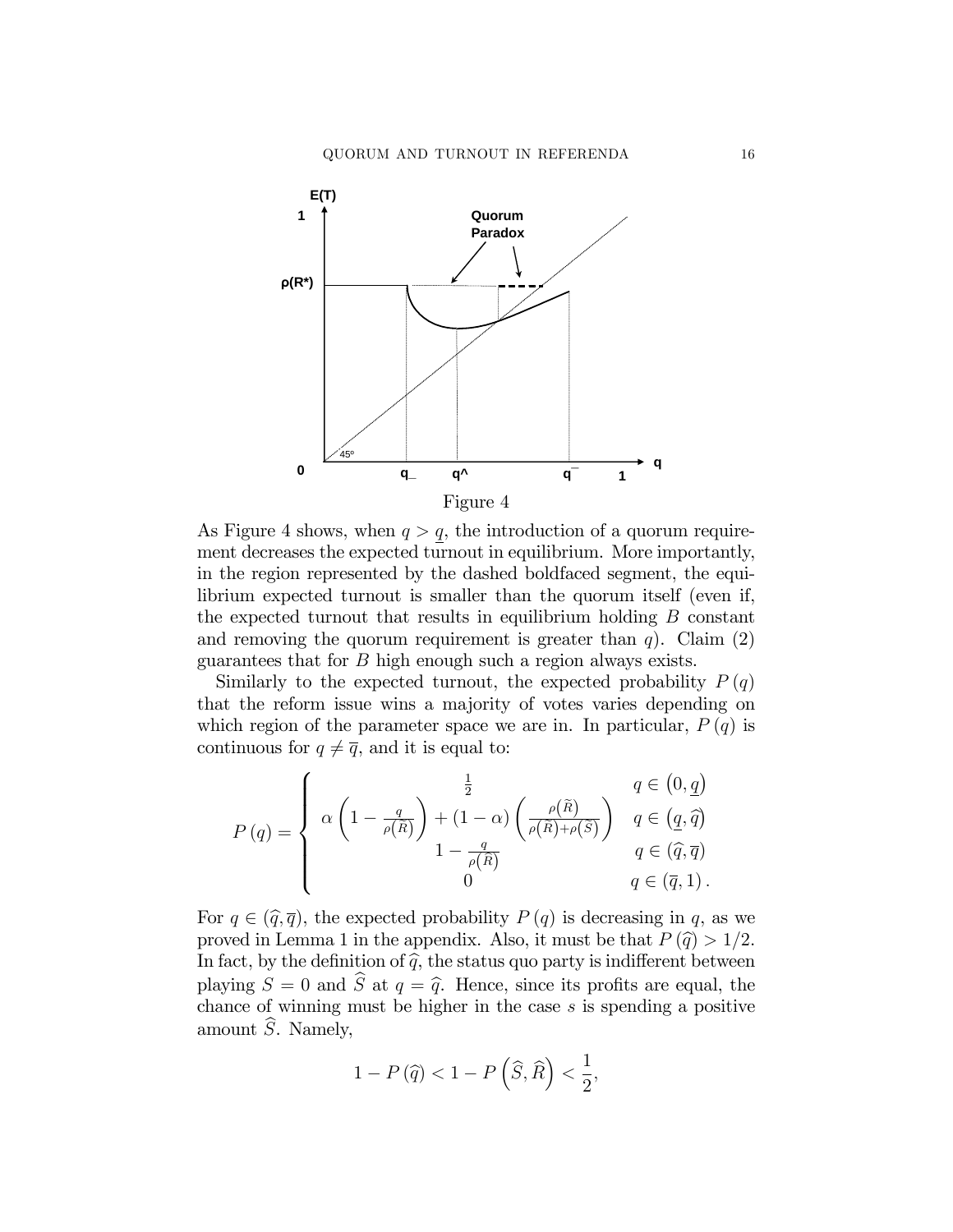where the last inequality comes from the fact that, when  $q \geq \hat{q}, \hat{S}$  $R^* < \widehat{R}$ .

Finally, if  $B > \overline{B}$ , since  $\rho\left(\widehat{R}(\overline{q})\right)/2 < \overline{q}$ , it follows that

$$
P(\overline{q}) = 1 - \frac{\overline{q}}{\rho\left(\widehat{R}(\overline{q})\right)} < \frac{1}{2} = P(q'),
$$

where  $B$  and  $q'$  are defined in Claim (2).

We conclude this section by analyzing parties' expected profit  $E(\pi)$ as a function of q. If  $q \leq \underline{q}$ , parties' expected profits are equal and do not depend on q. Namely,  $E(\pi)|_{q \leq \underline{q}} = B/2 - R^*$ . If instead  $q \in (\underline{q}, \hat{q})$ , it is immediate to show that  $E(\pi_s) < E(\pi)|_{q \leq q}$ . Moreover, if  $\widetilde{R} < 2R^*$ then  $E(\pi)|_{q\leq q} < E(\pi_r).^{18}$  For  $q \in (\widehat{q}, \overline{q})$ , when parties are playing the asymmetric pure-strategies equilibrium, we have that

$$
E(\pi_s) = B \frac{q}{\rho(\widehat{R})}, \quad E(\pi_r) = B \left(1 - \frac{q}{\rho(\widehat{R})}\right) - \widehat{R}.
$$

Not surprisingly, the expected profits of the status quo party are strictly smaller than those of the reform party when  $q = \hat{q}$ , and they are increasing in the quorum requirement. The expected profits of the reform party are instead decreasing in q. Finally, for  $q \in (\bar{q}, 1)$ , the reform issue cannot win, expected profits equal actual profits, and  $\pi_s = B > 0 = \pi_r$ .

### 5. Normative Analysis

A common rationale for the use of a participation quorum requirement is to make sure that, for a referendum to be valid, there is enough popular "interest" in the issue at stake. Since this interest is typically associated with the voter turnout, the quorum requirement should take into account that, if voters responds to parties' mobilization efforts, turnout is endogenous. In this section we address three issues. First, we show that in order to induce an expected equilibrium turnout of  $q$ , the participation quorum requirement should be set at a level that is less than half of q. Second, we try to assess the welfare gains/losses of introducing a participation quorum requirement relative to the case in which the quorum is absent. Third, we argue that a super majority

<sup>18</sup>This follows from

 $E(\pi_r) + E(\pi_s) = B - \widetilde{R} > 2E(\pi)|_{\alpha \leq \alpha}$ .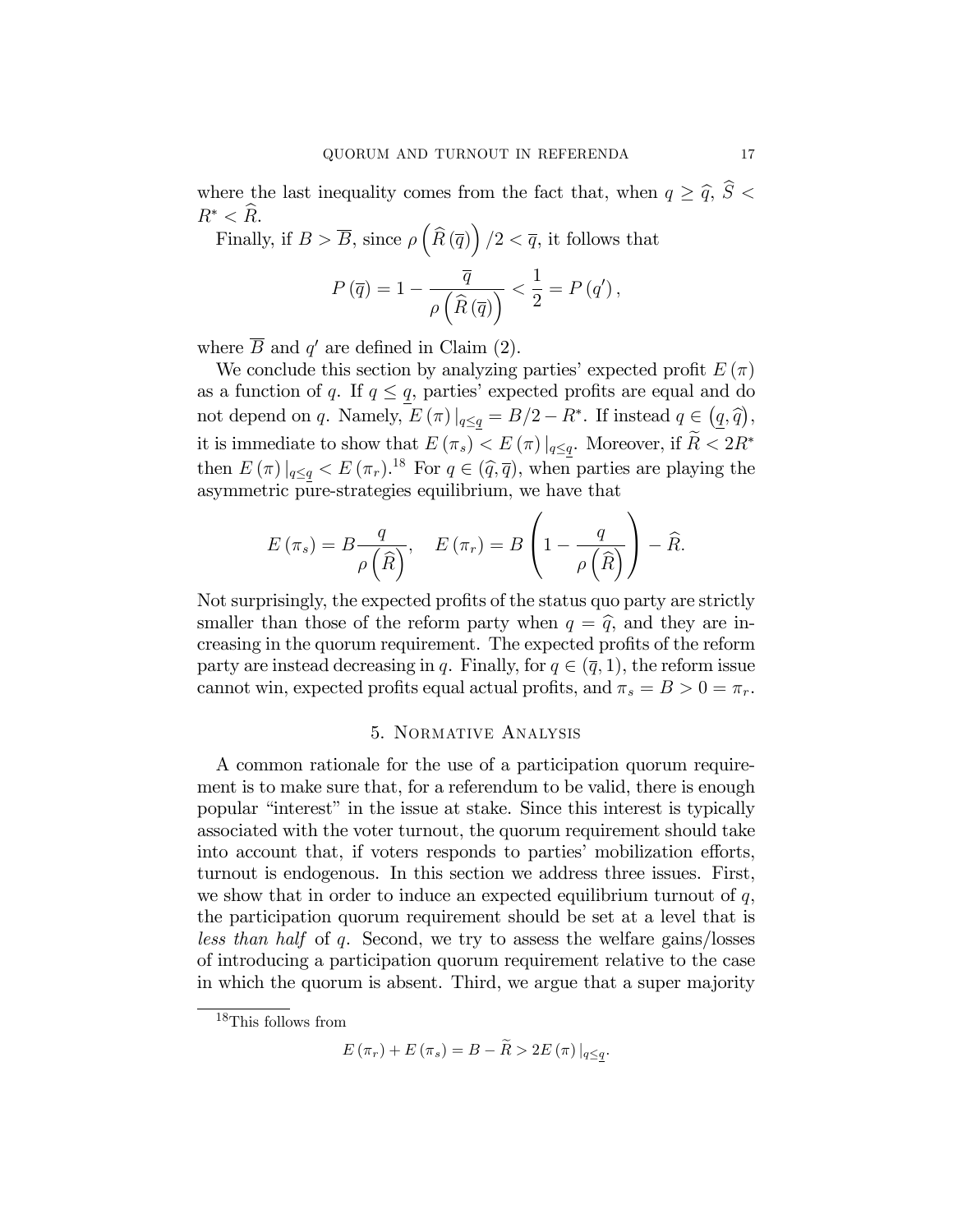requirement to overturn the status quo is never equivalent to a participation quorum (in the sense of yielding the same Nash equilibrium outcomes).

Suppose that  $q$  is the expected equilibrium turnout that we want to induce in a given referendum. Ideally, a spending profile that is an equilibrium without the quorum requirement and yields an expected turnout above  $q$  should remain an equilibrium when the quorum requirement is imposed. This occurs if and only if the zero spending strategy is not a profitable deviation for the party supporting the status quo. In other words, to avoid the quorum paradox we have described in the previous section, the quorum busting strategy (which is always available to party  $s$ , should be used only when the interest in the issue at stake is low enough that the expected turnout without a quorum requirement is below q.

Recall from the previous section that in the symmetric positive spending equilibrium, the level of the exogenous benefit  $B$  determines the symmetric equilibrium spending  $R^*(B)$  and the expected turnout  $E(T)$ . For any q, there exists a threshold value  $B_q$  below which, in the positive spending equilibrium, the expected turnout is below  $q$ . Namely, if  $B < B_q$  then  $E(T) < q$  in the positive spending equilibrium. This threshold is implicitly defined by

$$
\rho\left(R^*\left(B_q\right)\right) = q.
$$

Ideally, only when  $B < B_q$  the status quo party should play  $S = 0$ . Since for given  $q$  the zero spending strategy is the best response of the status quo party for values of B such that

$$
\left(\frac{1}{2} - \frac{R^*}{B}\right)\rho\left(R^*\right) \le q,
$$

we can map any participation quorum  $q$  into what we call an *effective* participation quorum  $q^e$ , where

$$
q^e = \left(\frac{1}{2} - \frac{R^*(B_q)}{B_q}\right)q.
$$

Therefore, in order to induce an expected equilibrium turnout of  $q$ , the participation quorum requirement should be set at  $q^e$  instead. This policy achieves two goals. First, the status quo party plays  $S = 0$ whenever  $B < B_q$  (which would imply  $E(T) < q$  in the positive spending equilibrium). Second, the positive spending equilibrium survives if  $B > B_q$  (which implies  $E(T) > q$ ). The effective quorum target  $q^e$ corrects for the endogeneity of parties' mobilization efforts and is *less* than half of the original participation quorum q.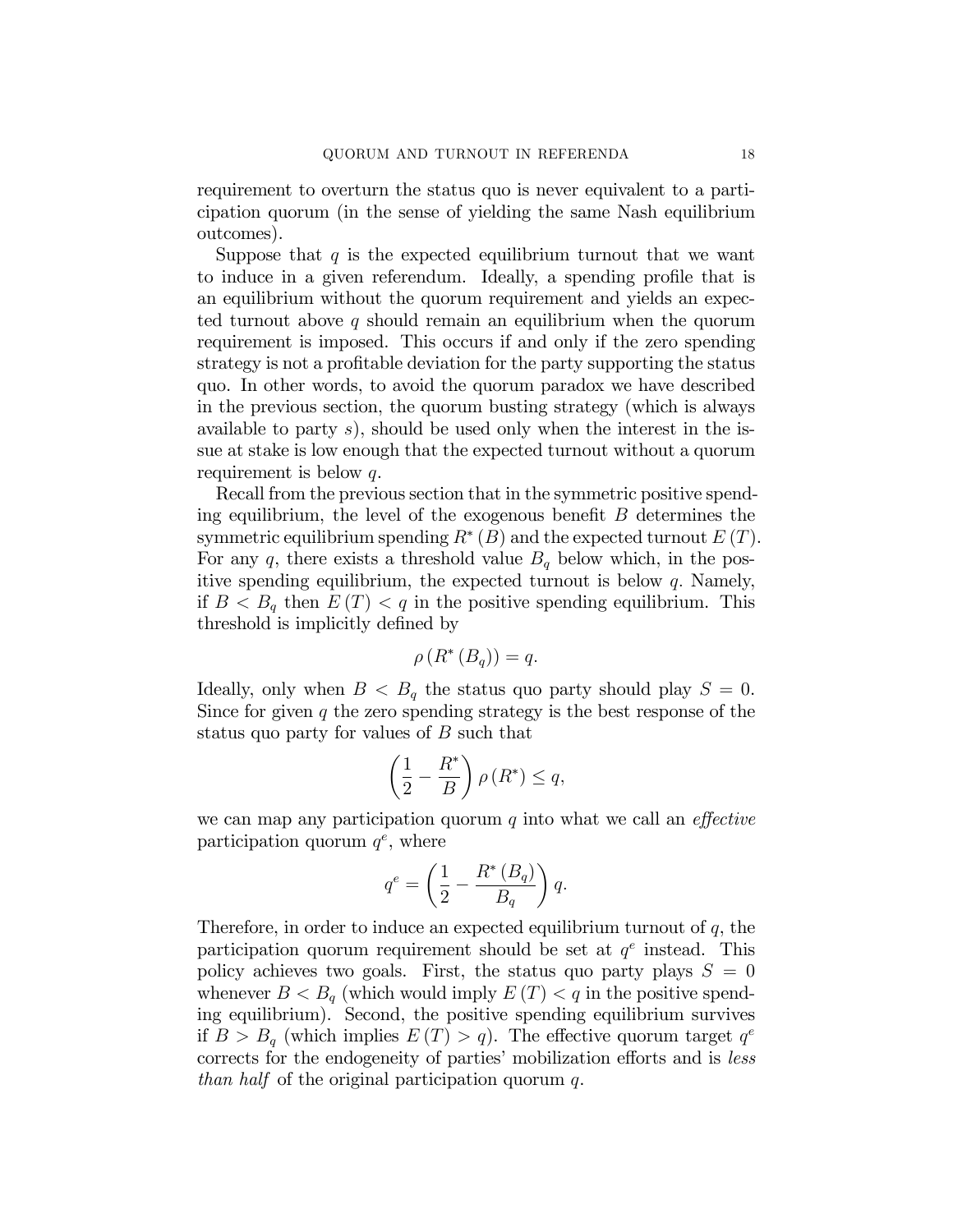For example, in the case of  $\rho(R) = 1 - e^{-R}$  it is easy to obtain that

$$
q^{e} = \frac{2q + (1 - q) \ln(1 - q)}{4} < \frac{q}{2}.
$$

In the case of  $q = 0.4$ , Figure 5 below shows how an effective quorum of  $q^{e}(0.4) = 0.12$  can avoid the quorum paradox by inducing an expected turnout smaller than  $q = 0.4$  only when expected turnout would have been below quorum anyway.



## Figure 5

We now move to the welfare analysis. Since this is a model where voters are mobilized by the effort of political parties, welfare implications might be different depending on whether we focus on parties expected profits or on the welfare of the voters. We have already analyzed in the previous section how parties' profits change with  $q$ . Here we focus on voters' welfare and analyze first the revenue side and then the cost side.

Suppose that every voter supporting the winning issue in the referendum obtains a payoff of  $B$ , and normalize to 0 the payoff of the voters supporting the losing issue. Define  $r_q \in (0, 1)$  as the threshold such that if a proportion of voters  $r > r_q$  prefers the reform issue than this issue is selected, and note that this threshold depends on the equilibrium played. For any realized voters' preference split  $\tilde{r}$ , let the ex-post revenue be

$$
w_q(\widetilde{r}) = B\widetilde{r}I(\widetilde{r} > r_q) + B(1 - \widetilde{r})I(\widetilde{r} < r_q),
$$

where *I* is the indicator function.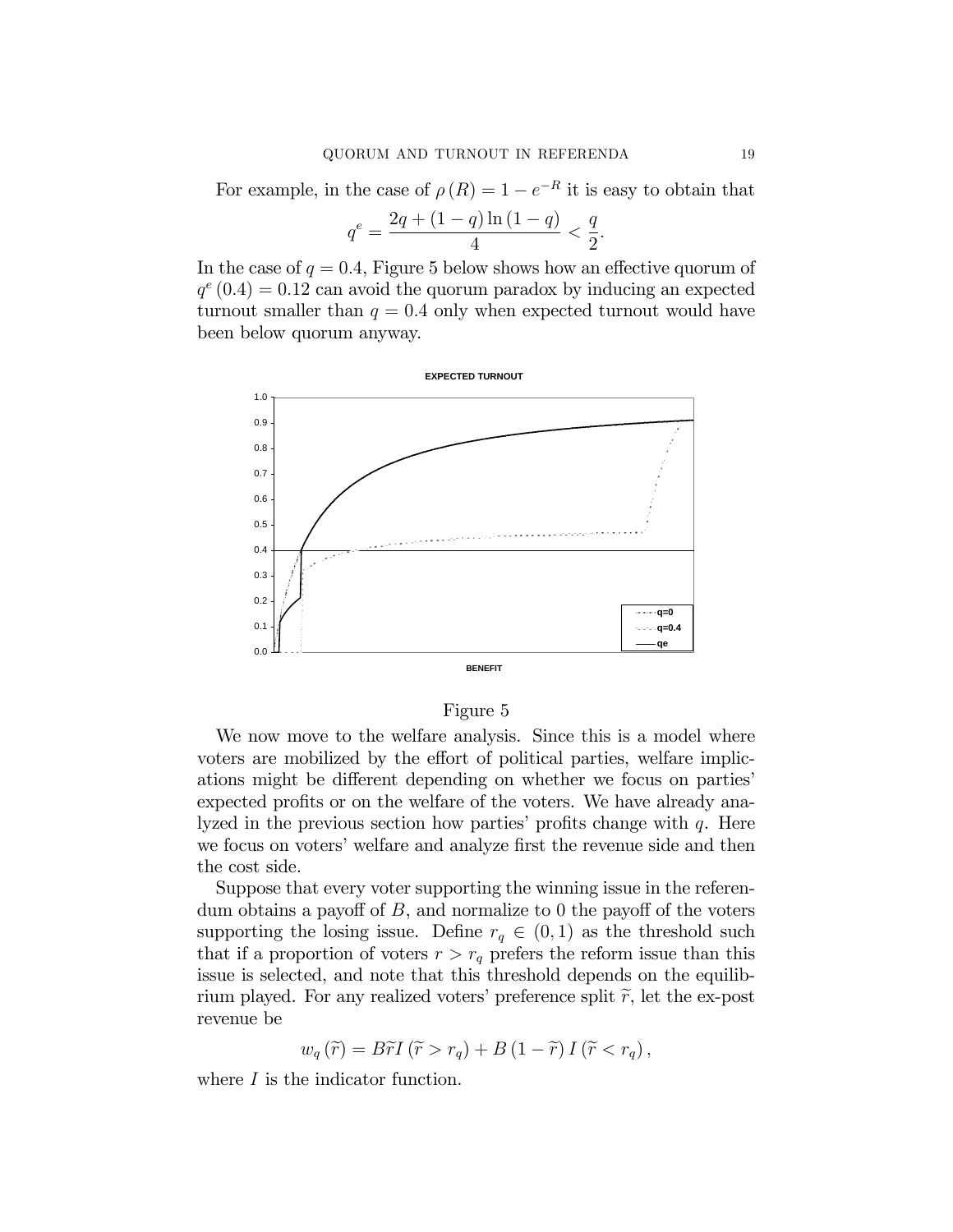When  $q = 0$ , in the unique positive spending symmetric equilibrium, the issue supported by the majority of the voters always wins, i.e.  $r_0 = 1/2$ . However, when  $q > 0$ , generically we have that  $r_q \neq 1/2$ , i.e. the issue that prevails in the referendum may not be the one supported by the majority of the citizens. To see this, note that in the asymmetric equilibrium, for uniformly distributed  $\tilde{r}$ , we have that  $r_q = 1/2$  if and only if  $E(T) = q$ . In other words, the majority rule  $(r_q = 1/2)$  is implemented in the asymmetric equilibrium if and only if  $E(T) = q$ . The latter equality will not be satisfied generically. If in equilibrium  $E(T) < q$ , the turnout is more likely to be below quorum than above quorum. Hence, a super majority of reform-supporters  $(r_q > 1/2)$  is needed for the turnout to reach the quorum. If instead the proportion of voters in favor of the reform is a barely majority  $\tilde{r} \in (1/2, r_q)$ , the status quo will prevail in the referendum due to a lack of quorum. The opposite scenario occurs if in the asymmetric equilibrium we have  $E(T) > q$ . In this case the status quo is overturned despite being the preference of the majority.

In sum, it is easy to see that for any realized  $\tilde{r}$  the ex-post voters' revenue is maximized at  $r_q = 1/2$ , i.e.  $w_q(\tilde{r}) \leq w_0(\tilde{r})$  which implies that

$$
E(w_q(\widetilde{r})) \leq E(w_0(\widetilde{r})).
$$

Relative to the case when  $q = 0$ , a participation quorum requirement never leads to an ex-ante revenue gain and, whenever quorum busting takes place, it causes generically an ex-ante revenue loss because the issue supported by the majority does not always prevail in the referendum. Moreover, the expected revenue loss due to the existence of a participation quorum requirement easily extends to more general assumptions on the distribution of  $\widetilde{r}$ .

On the voting cost or expenditure side the picture that we obtain is less clear. For example, when B is high enough and  $\rho(\cdot)$ belongs to the class of CARA or CRRA functions, it can be shown that overall party expenditures in the symmetric equilibrium are larger than party expenditures in the asymmetric equilibrium for any  $q$ such that an asymmetric equilibrium exists, i.e.  $2R^* > \widehat{R}(q)$ . Indeed, if  $-\rho''(x)/\rho'(x) = k$ , we have that

$$
\lim_{B \to \infty} \frac{\widehat{R}(\overline{q})}{R^*} = \lim_{B \to \infty} \frac{4 + Bk}{2 + \frac{\overline{q}B}{\rho(\widehat{R}(\overline{q}))}k} \le 2,
$$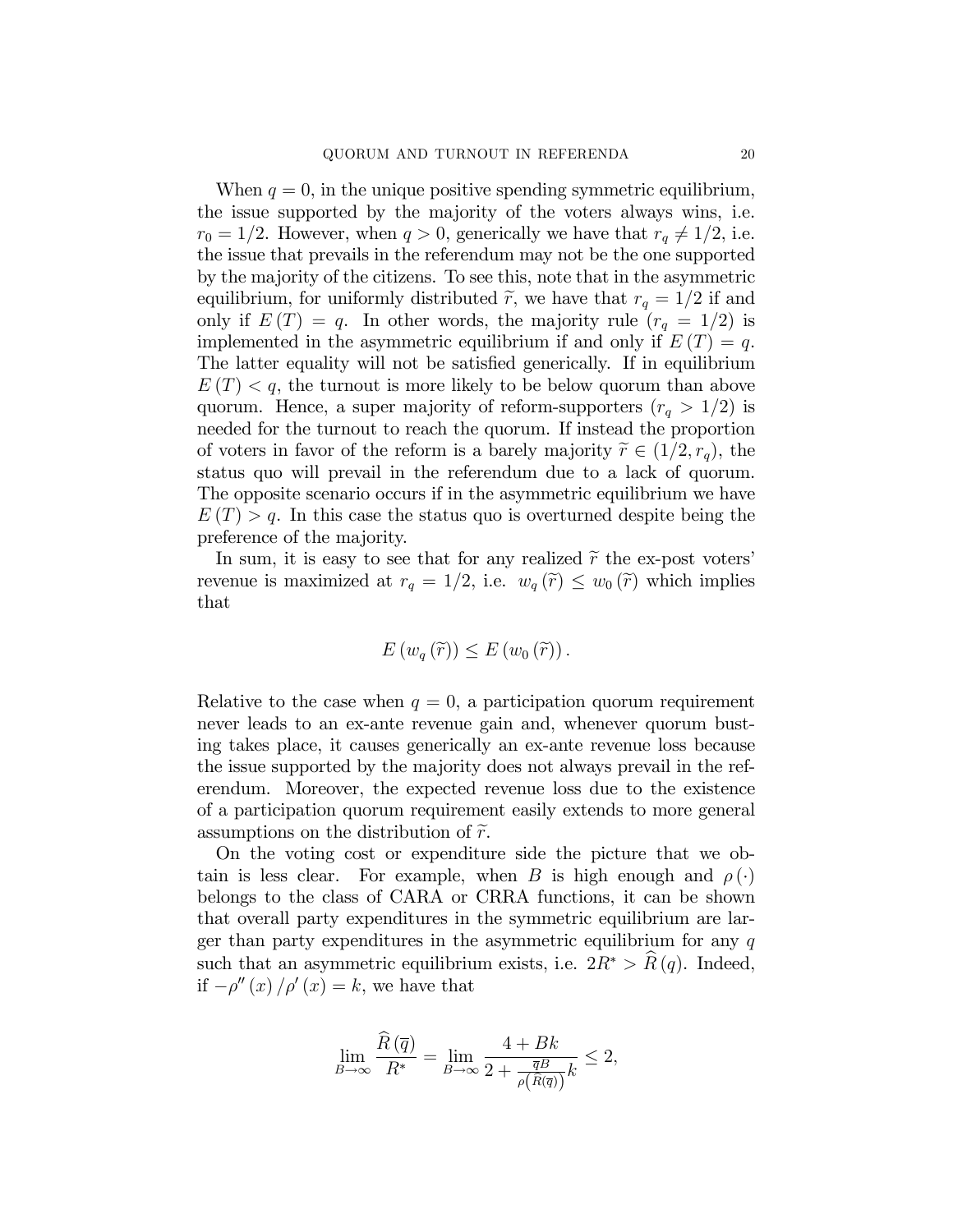since for B large we know that  $\bar{q} > \rho\left(\widehat{R}(\bar{q})\right)/2$ . The same is true if  $-x \rho''(x) / \rho'(x) = k^{19}$ 

In conclusion, the overall effect on voters' welfare of the introduction of a participation quorum requirement is ambiguous. It surely decreases welfare by misrepresenting the will of the majority. However, under some assumptions, it might also reduce the total cost of voting.

A natural question is whether there is a super-majority requirement  $q_s$  that is equivalent (i.e., yields the same Nash equilibrium outcomes) to a participation quorum  $q$ . The answer is no: there is no mapping between q and  $q_s$ , as this mapping depends on the value of B. Namely, for any q, let  $r_q$  be defined as above. In the asymmetric equilibrium the threshold  $r_q$  decreases with B. Hence, for any given q and B, a quota-rule  $q_s = r_q$  is indeed equivalent to a participation quorum q. However, for any given q the value of  $q_s$  depends crucially on  $B$ , which means that no quota-rule  $q_s$  is equivalent to a quorum limit q for all  $B$ . For instance, a participation quorum of 30% cannot be implemented by any fixed quota-rule  $q_s$ . In fact, the lower the value of  $B$ , the (weakly) higher the quota-rule  $q_s$  that is needed to make the quota-rule equilibrium outcomes match the participation quorum equilibrium outcomes.

#### 6. Extensions

In this section we consider three natural generalizations of the basic model. First, we consider the case in which parties' payoffs are heterogeneous. Second we relax the assumption that the distribution of  $r$  is uniform, and allow for an asymmetric distribution. Finally, we explore the case in which there is an approval quorum requirement instead of a participation quorum.

Consider the case in which parties receive different payoffs  $B_s$  and  $B_r$  if their preferred alternative wins the referendum. In particular, we assume that  $B_r = B$  and  $B_s = \gamma B$  with  $\gamma > 0$ . Given this simple specification, the objective function of the reform party is unchanged, while the status quo party's objective function becomes  $\pi_s(S, R) =$  $\gamma B (1 - P) - S$ . In this case, we can show by continuity, that for  $\gamma$ close to 1, there exists a unique equilibrium with positive spending such

$$
\lim_{B \to \infty} \frac{\widehat{R}\left(\overline{q}\right)}{R^*} = \lim_{B \to \infty} \frac{4 + BkR^*}{2 + \frac{\overline{q}B}{\rho\left(\widehat{R}\left(\overline{q}\right)\right)}k\widehat{R}\left(\overline{q}\right)} \leq 2.
$$

 $^{19}{\rm In}$  this case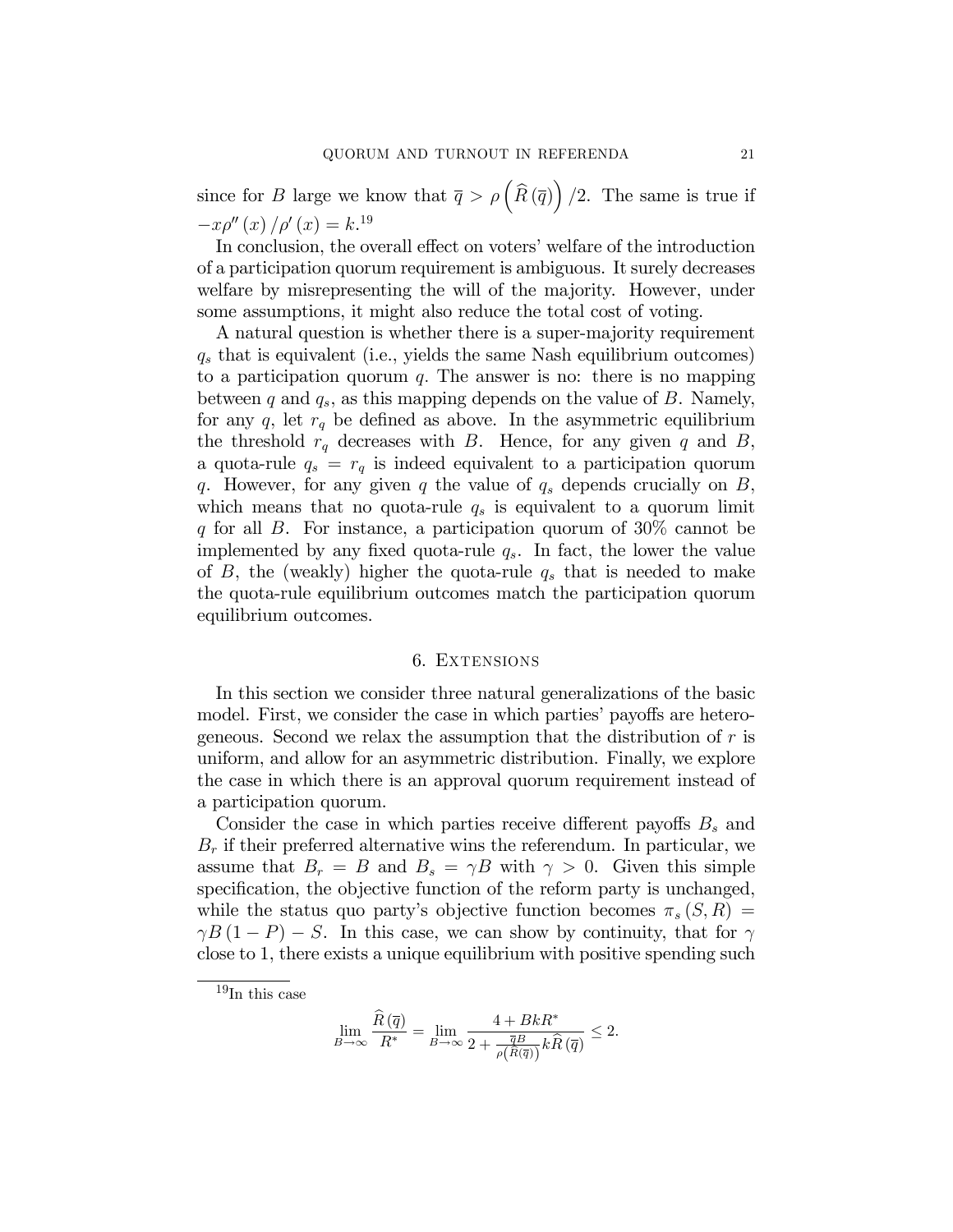that  $(S^*, R^*)$  satisfies

$$
\frac{\rho'(R^*)}{\rho(R^*)} = \gamma \frac{\rho'(S^*)}{\rho(S^*)} = \frac{1}{B},
$$

and since  $h(\cdot) \equiv \rho'(\cdot)/\rho(\cdot)$  is a decreasing function, it must be that  $S^* > R^*$  if and only if  $\gamma > 1$ . Note that using the last equation we can express  $R^*$  as a function of  $S^*$ , i.e.  $R^* = h^{-1}(\gamma h(S^*)) \equiv g(S^*),$ where  $R^*$  is increasing in  $S^*$ , and  $R^*$  is increasing in  $\gamma$  if and only if  $S^*$ is increasing in  $\gamma$ <sup>20</sup> Since it can be shown that

$$
\lim_{\gamma \to 1} \frac{\partial S^*}{\partial \gamma} > 0,
$$

introducing a small asymmetry between parties' payoff increases parties' spending. As we have already shown before, the strategy profile  $(S^*, R^*)$ is also an equilibrium for  $q > 0$  if and only if the status quo party does not have an incentive to deviate to zero, i.e.  $\pi_s(S^*, R^*) \geq \pi_s(0, R^*)$ . This is true if and only if  $q \in \left[0, \underline{q}_{\gamma}\right]$ , where  $q_{\gamma}$  is increasing in  $\gamma$  for  $\gamma$  close to 1.<sup>21</sup> Therefore, starting from symmetric payoffs, an increase (decrease) in the payoff of the status quo party, i.e.  $\gamma > (<1$ , enlarges (reduces) the region in which a positive spending equilibrium exists. Intuitively, a smaller payoff for the status quo party triggers the deviation to  $S = 0$  for lower levels of the participation quorum requirement. Finally, note that the value of  $\widehat{R}(q)$  does not depend on  $\gamma$ , nor the value of  $\overline{q}$ . Since  $\hat{q}$  is such that  $C (\hat{q}, \gamma B) = 0$ , and  $C (q, \gamma B)$  is decreasing in q and increasing in  $\gamma$ , it follows that  $\hat{q}$  is also increasing in  $\gamma$ . Therefore, an increase (decrease) in the payoff of the status quo party enlarges (reduces) the region in which the asymmetric equilibrium exists.

We now move to consider briefly what happens when the distribution of r is not uniform, and in particular it is not symmetric. Let the distribution function of r be  $F(r)$ , with associated density function

 $^{20}$ In fact,

$$
\frac{dR^*}{d\gamma} = \frac{\gamma h'(S^*)}{h'(\gamma h(S^*))} \frac{\partial S^*}{\partial \gamma},
$$

and  $\gamma h'(S^*)/h'(\gamma h(S^*)) > 0.$ 

 $^{21}$ In particular

$$
\underline{q}_\gamma = \left( \frac{\rho\left(S^*\right)}{\rho\left(R^*\right) + \rho\left(S^*\right)} - \frac{S^*}{\gamma B} \right) \rho\left(R^*\right).
$$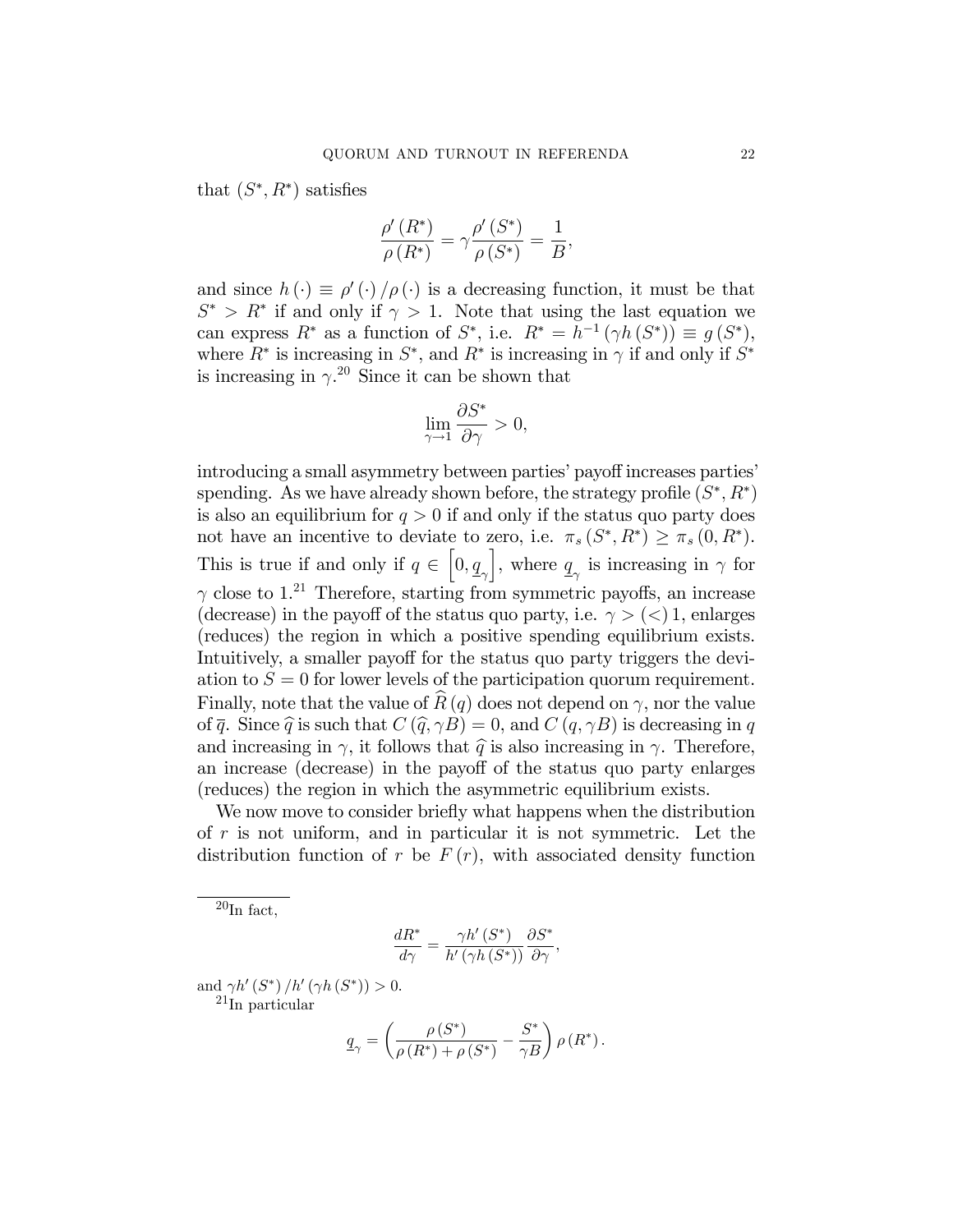$f(r)$ . In this case,

$$
\pi_r(S, R) = B\left(1 - F\left(\frac{\rho(S)}{\rho(R) + \rho(S)}\right)\right) - R
$$

$$
\pi_s(S, R) = BF\left(\frac{\rho(S)}{\rho(R) + \rho(S)}\right) - S,
$$

and, in the symmetric equilibrium, it must be that

$$
f\left(\frac{1}{2}\right)\frac{\rho'(R^*)}{\left(\rho(R^*)\right)^2} = \frac{1}{4B}.
$$

Hence, parties' spending and expected turnout will be higher (smaller) than in the case in which  $r$  is distributed uniformly if and only if  $f\left(\frac{1}{2}\right)$  $\frac{1}{2}$  > (<) 1. Clearly, if  $f\left(\frac{1}{2}\right)$  $(\frac{1}{2}) = 1$ , nothing changes with respect to the uniform case. Intuitively, the higher is the mass of nearly indifferent voters, the more uncertain is the outcome of the referendum. This leads to a higher spending competition between parties, and therefore to a higher expected turnout. It is also immediate to see that the expected probability that the status quo is overturned is equal to  $1 - F\left(\frac{1}{2}\right)$  $(\frac{1}{2})$  and it is higher the more left-skewed is the distribution of  $r$ . Like before, the strategy profile  $(S^*, R^*)$  is an equilibrium if and only if  $q \in [0, \underline{q}_r]$ i , where

$$
\underline{q}_r = F^{-1}\left(F\left(\frac{1}{2}\right) - \frac{R^*}{B}\right)\rho\left(R^*\right).
$$

Note that  $\underline{q}_r$  is larger than  $\underline{q}$  if and only if

$$
F\left(\frac{1}{2}\right) - \frac{R^*}{B} > F\left(\frac{1}{2} - \frac{R^*}{B}\right).
$$

In the special case of  $f(r) = 2(1 - r)\alpha + 2r(1 - \alpha)$ , where  $\alpha \in (0, 1)$ , the above expression is true if and only if  $\alpha > 1/2$ <sup>22</sup> Hence, in this particular example,  $\underline{q}_r$  is larger than  $\underline{q}$  if and only if  $f(r)$  is right-skewed. In other words, when on average there is a majority of voters in favor of the status quo issue, the status quo party will switch later (i.e., for higher values of  $q$ ) to the quorum busting strategy. Intuitively, given our mobilization technology, spending is more effective in mobilizing voters the higher the proportion of supporters a party expects to have. Therefore, if the status quo party is indifferent between  $S > 0$  and  $S = 0$  at q in the case of a society split evenly, it is strictly better off mobilizing when it expects to have a majority.

<sup>&</sup>lt;sup>22</sup>Note that when  $\alpha = 0$ ,  $f(r) = 2r$ , when  $\alpha = 1$ ,  $f(r) = 2(1 - r)$ , and when  $\alpha = \frac{1}{2}$  we have the uniform distribution.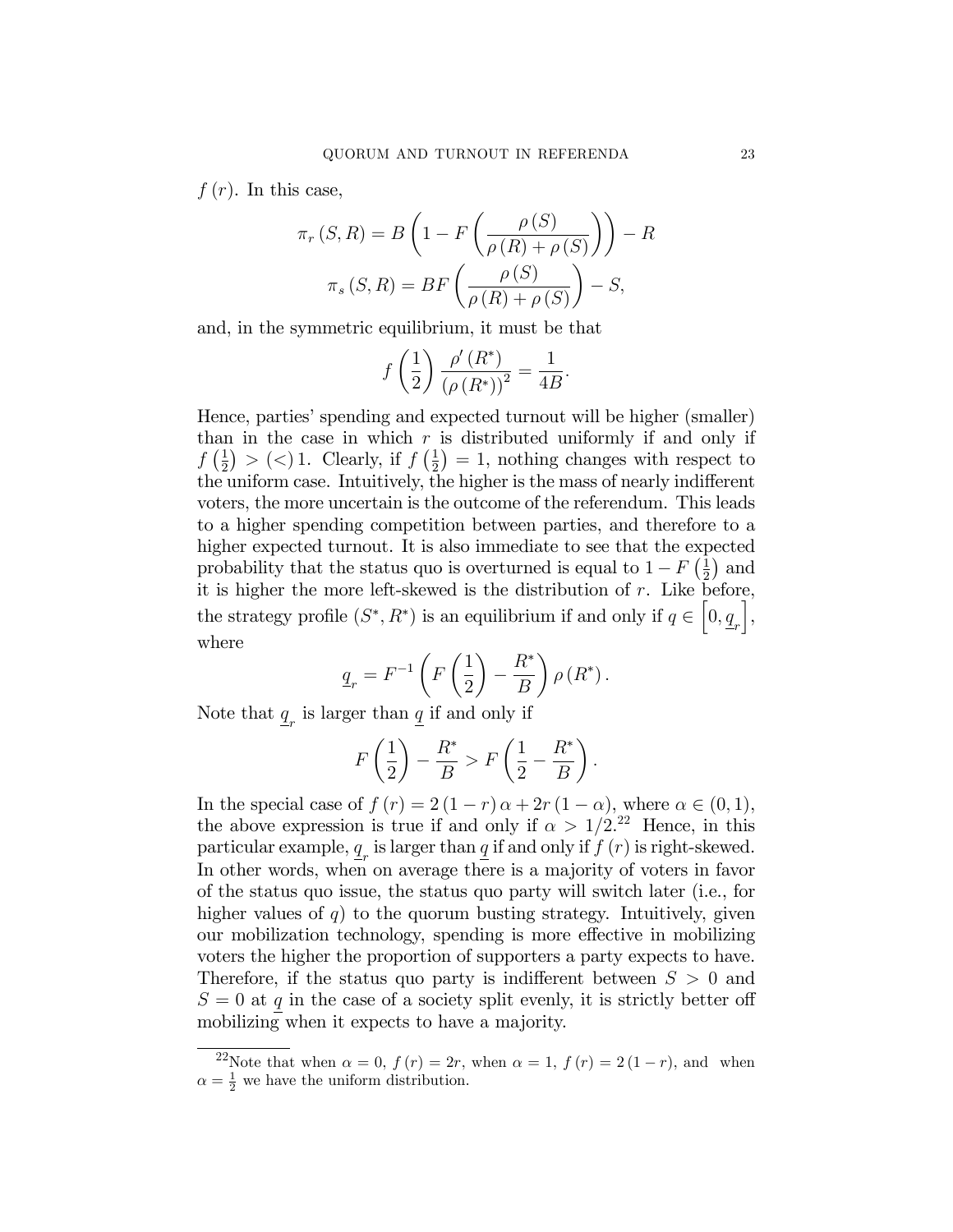In the asymmetric equilibrium, it is a matter of simple algebra to show that spending  $(\widehat{R})$  and expected turnout are higher than in the case in which r is distributed uniformly if and only if  $f(q/\rho\left(\widehat{R}\right)) > 1$ . In the special case of  $f(r) = 2(1 - r)\alpha + 2r(1 - \alpha)$ , it follows that if  $\alpha > \left( < \right) \frac{1}{2}$  $\frac{1}{2}$ ,  $f\left(q/\rho\left(\widehat{R}\right)\right) > 1$  if and only if  $q < (>) \rho\left(\widehat{R}\right)/2$ . This means that when the distribution of r is left-skewed (i.e.,  $\alpha < \frac{1}{2}$ ), expected turnout is higher for low values of  $q$  such that the asymmetric equilibrium exists (since  $\hat{q} > \rho\left(\widehat{R}(\widehat{q})\right)/2$ ), and it is smaller for high values of  $q$ .

Finally, note that our analysis is qualitatively unchanged if we relax the assumption of  $\rho(0) = 0$ , as long as  $\rho(0)$  is small.

We conclude this section with a comparison between an *approval* quorum requirement and the participation quorum requirement we have considered so far. Suppose that, in order to win the referendum and replace the status quo issue, the reform issue must collect more votes than the status quo issue and the proportion of voters in favor of the reform must be above some threshold  $m \in [0, \frac{1}{2}]$  $\frac{1}{2}$ .<sup>23</sup> Then, we can show that

$$
P = \Pr((v_R > m) \cap (v_R > v_S)) = \begin{cases} (1 - K) & \text{if } M < \frac{1}{m} \\ (1 - W)^{+} & \text{if } M \ge \frac{1}{m} \end{cases}
$$

where

$$
M = \frac{1}{\rho(R)} + \frac{1}{\rho(S)},
$$

and

$$
(1 - W)^{+} = \begin{cases} \left(1 - \frac{m}{\rho(R)}\right) & \text{if } \rho(R) > m\\ 0 & \text{if } \rho(R) \leq m. \end{cases}
$$

In particular, P takes the values shown in Figure 6 (see the appendix for the construction of the Figure). We have three probability regions. Likewise in Figure 1, if  $m = 0$  the curved line collapses on the axes, and  $P = 1 - K$  on the whole space. As m increases, the curved line moves northeast continuously, and below the curved line the probability that the reform issue is selected also depends on the majority requirement.

<sup>23</sup>The best known case of approval quorum is the 40 per cent rule (or Cunningham Amendment) in Scotland. This amendemnt states that the majority in the referendum has to be at least 40 per cent of the eligible voters (see Qvortrup  $(2002)$ ).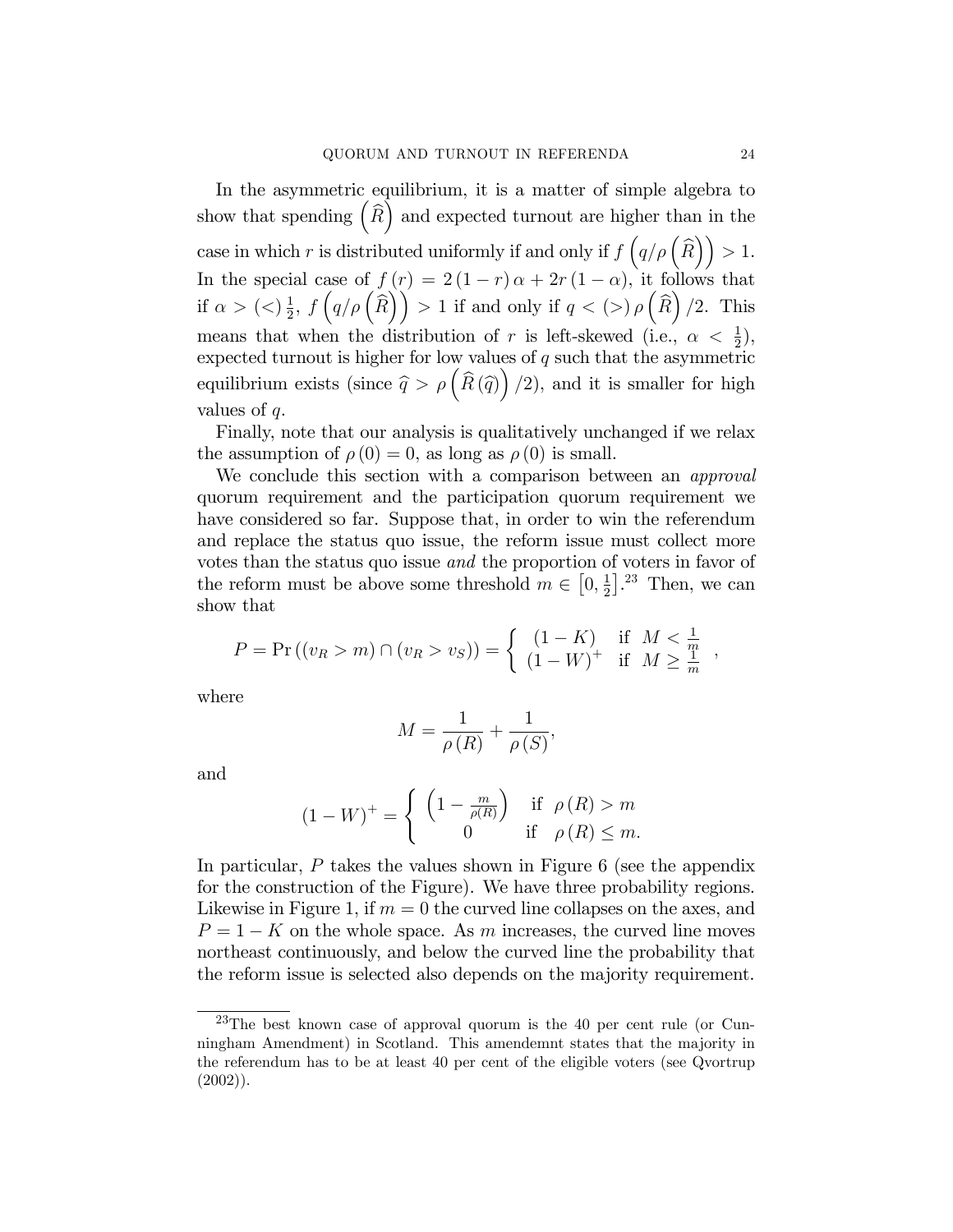

Figure 6

Note that, with the exception of the region where  $P = 1 - K$ , in the rest of the space  $P$  depends only on  $R$  and not on  $S$ . Hence the status quo party will choose not to mobilize voters in these regions. Recall that we defined  $Q$  as

$$
Q = \frac{q - \rho(S)}{\rho(R) - \rho(S)}.
$$

Hence, when  $q = m$ , we have that  $W = Q(S = 0)$ , which means that a majority quorum in the region  $P = 1-W$  is identical to a participation quorum when there is zero spending on the status-quo side  $(S = 0)$ . Indeed, as we show in the appendix, for any  $(B, m)$  the equilibrium in the majority quorum regime is the same as the equilibrium in the participation quorum regime with  $(B, q = m)$ . If instead  $\rho(0) = \rho > 0$ , then it is immediate to show that the pure strategies equilibria of the model with participation quorum  $q$  coincide with the pure strategies equilibria of the model with approval quorum  $m - \rho$ . In conclusion, all the analysis for the participation quorum case carries over to the approval quorum case.

#### 7. Conclusion

We provide an analysis of the consequences of imposing participation requirements in the context of binary elections. Turnout requirements a§ect the equilibrium turnout, the chance that one alternative prevails in the referendum, and the overall welfare of citizens. We show that a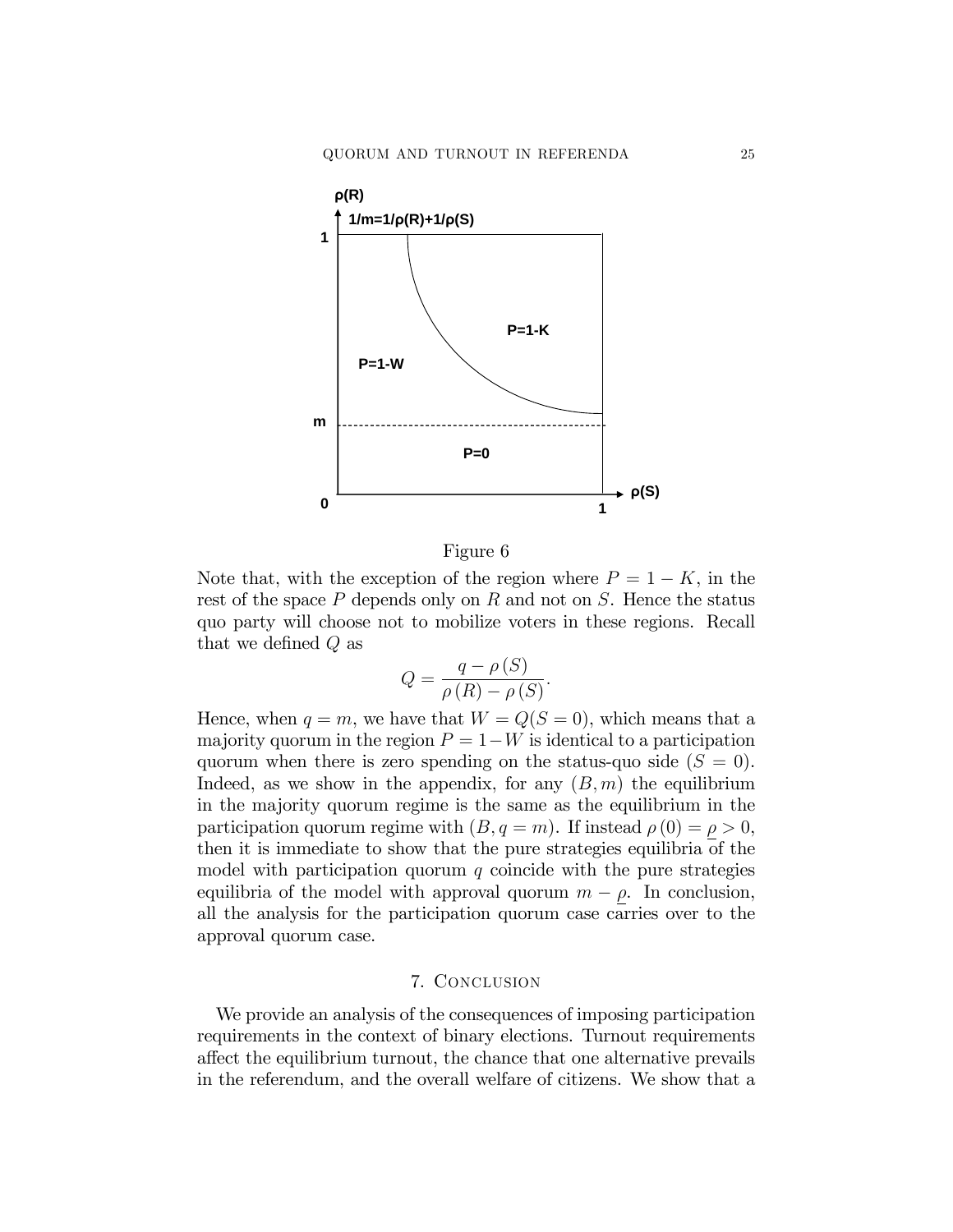participation requirement distorts drastically the incentives of parties to mobilize voters in the context of a group-based model of turnout. The result we obtain on equilibrium turnout is unambiguous: a quorum requirement can only depress turnout, sometimes even generating a ìquorum paradoxî. Regarding the common argument that a turnout requirement introduces a bias for the status quo, we show that, in the context of group-based models of turnout, this in not always the case. In fact, the probability that the status quo is overturned may decrease or increase in the presence of a quorum provision. The quorum provision could perhaps be an effective safeguard against so-called "false" majorities, i.e. the exploitation of voter apathy by a minority or a special interest group of committed citizens. However, the distortions that a quorum introduces suggest that more stringent requirements to call a referendum might be a better policy if the goal is to introduce a bias for status quo. The results we obtain on welfare are ambiguous, as in the presence of a quorum limit there is a welfare loss on the revenue side yet on the cost side there may be a welfare gain.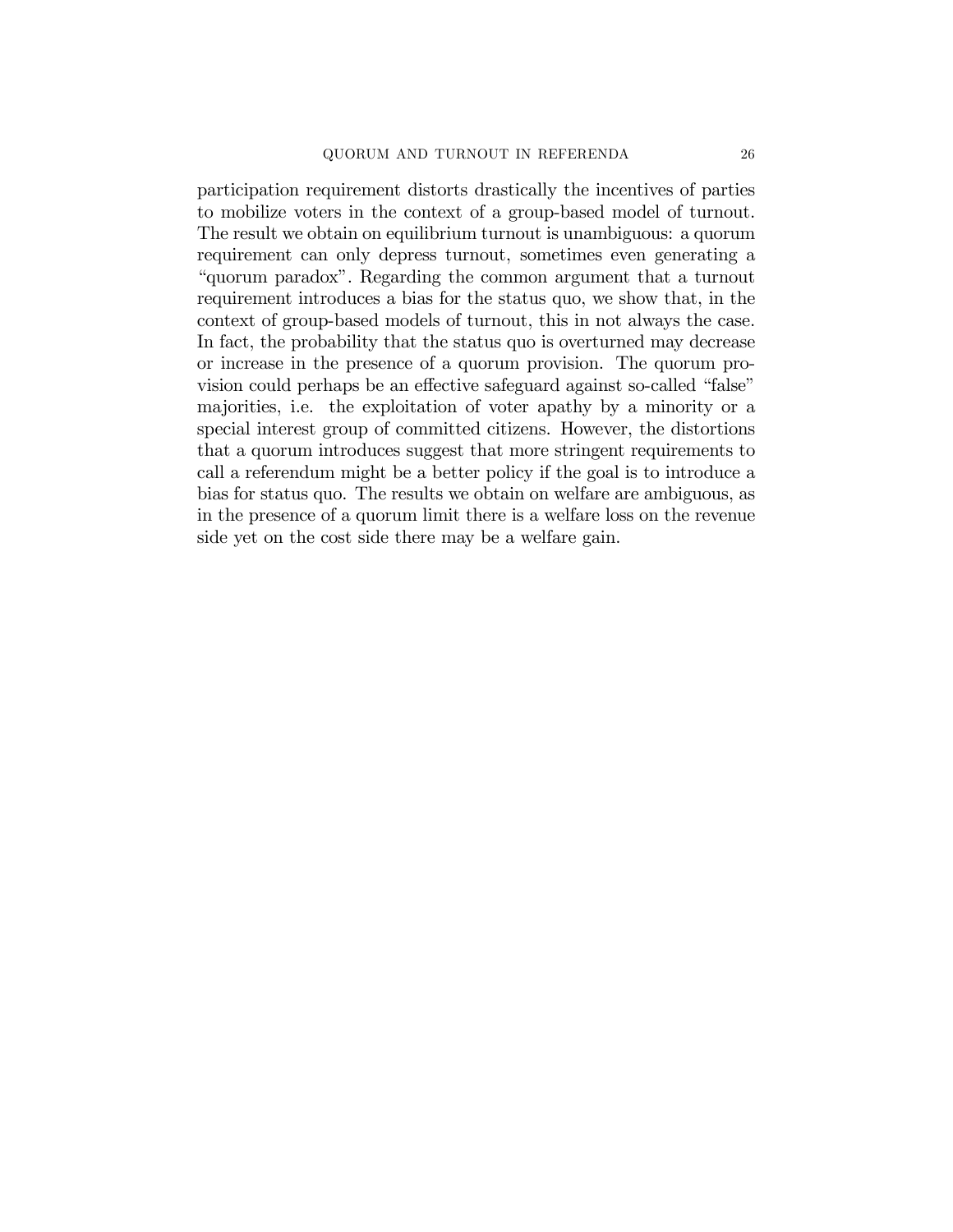## 8. Appendix

# Table 2

| <b>States</b>                   | Participation | Approval |
|---------------------------------|---------------|----------|
|                                 | Quorum        | Quorum   |
| Azerbaijan, Colombia,           | 25%           |          |
| Venezuela                       |               |          |
| Hungary                         |               | 25%      |
| Denmark                         | 30%           |          |
| Albania, Armenia                |               | 33.3%    |
| Uruguay <sup>*</sup>            | $35\%$        |          |
| Denmark <sup>*</sup> , Scotland |               | 40%      |
| Bulgaria, Italy, Lithuania,     |               |          |
| Macedonia, Malta, Poland,       | 50%           |          |
| Portugal, Slovakia, Taiwan      |               |          |
| Croatia, Latvia, Russia         | $50\%$        | 50%      |
| Belarus, Serbia, Sweden**       |               | $50\%$   |
| <b>US States</b>                |               |          |
| Massachusetts**                 | $30\%$        |          |
| Mississippi**                   | 40\%          |          |
| Nebraska**                      | $35\%$        |          |
| $Wyoming**$                     |               | $50\%$   |

\*Constitutional Referendum

\*\*The percentage is with respect to voters in the general election

### Construction of Figure 1.

Define  $M$  as

$$
M \equiv \frac{1}{\rho(R)} + \frac{1}{\rho(S)},
$$

and note that M is decreasing in  $\rho(R)$  and  $\rho(S)$ . The curved line depicted in Figure 1 represents the case in which  $M = \frac{2}{a}$  $\frac{2}{q}$ . We have four cases depending on whether  $M \geqslant \frac{2}{a}$  $\frac{2}{q}$  and whether  $\rho(R) \geqslant \rho(S)$ , where  $M < (>) \frac{2}{a}$  $\frac{2}{q}$  represents the area above (below) the curved line in Figure 1 (since the probability is continuous across boundaries, we omit the boundary cases, which are self-explanatory).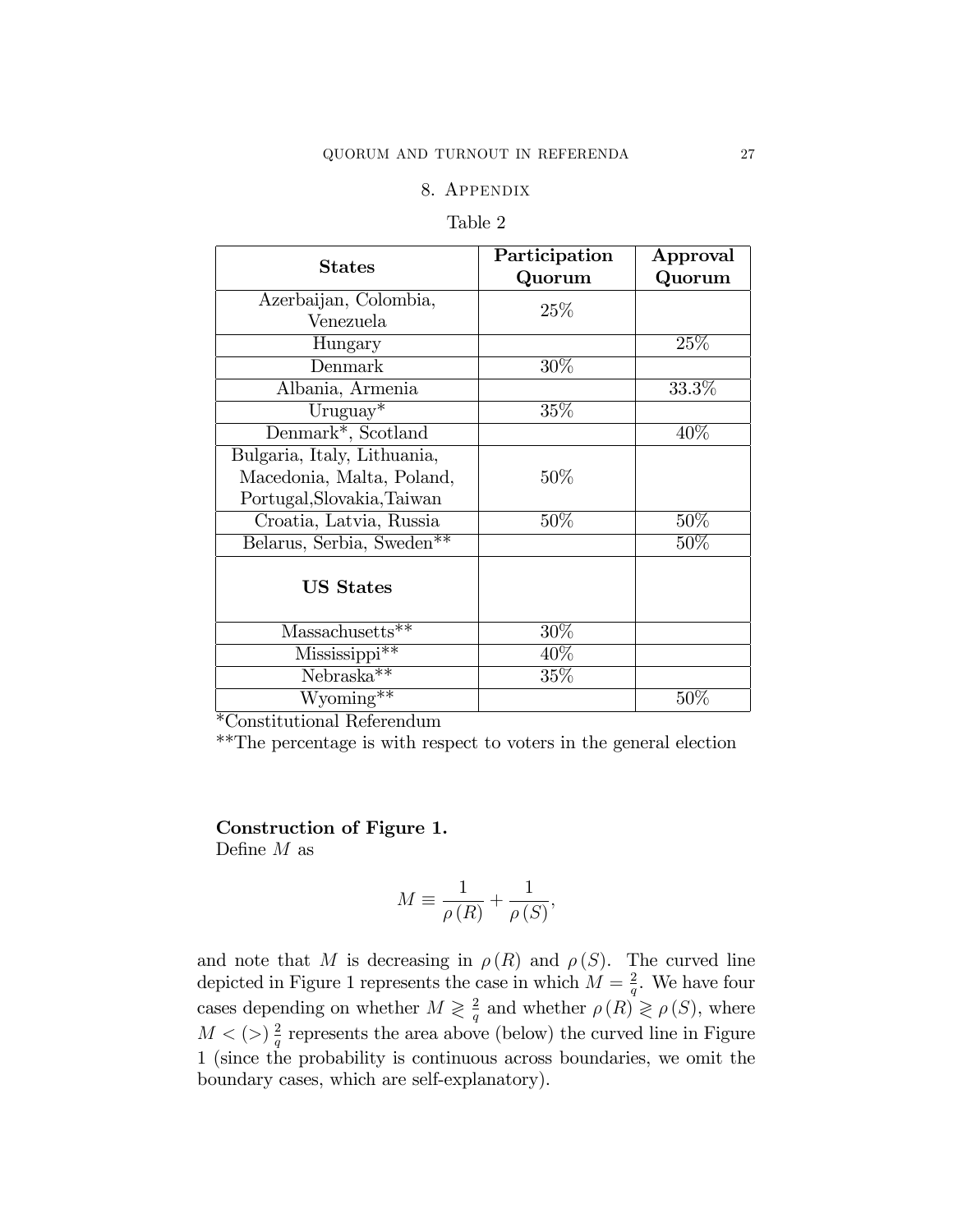(1) If  $M > \frac{2}{q}$  and  $\rho(S) > \rho(R)$ , then  $M > \frac{2}{3}$  $\frac{2}{q} \cap \rho(R) < \rho(S) \iff K > Q$  $P = Pr(r < Q \cap r > K) = 0$ (2) If  $M > \frac{2}{q}$  and  $\rho(R) > \rho(S)$ , then  $M > \frac{2}{3}$  $\frac{2}{q} \cap \rho(R) > \rho(S) \iff K < Q$  $P = \Pr(r > Q \cap r > K) = \begin{cases} 0 & \text{if } Q > 1 \iff \rho(R) < q \\ 1 - Q & \text{if } Q < 1 \iff \rho(R) > q \end{cases}$  $1 - Q$  if  $Q < 1 \iff \rho(R) > q$ (3) If  $M < \frac{2}{q}$  and  $\rho(S) > \rho(R)$ , then  $M < \frac{2}{\epsilon}$  $\frac{2}{q} \cap \rho(R) < \rho(S) \iff K < Q$  $P = \Pr(r < Q \cap r > K) = \begin{cases} 1 - K & \text{if } Q > 1 \iff \rho(R) > q \\ Q - K & \text{if } Q < 1 \iff \rho(R) < q \end{cases}$  $Q - K$  if  $Q < 1 \iff \rho(R) < q$ (4) If  $M < \frac{2}{q}$  and  $\rho(R) > \rho(S)$ , then  $M < \frac{2}{\epsilon}$  $\frac{2}{q} \cap \rho(R) > \rho(S) \iff K > Q$  $P = Pr(r > Q \cap r > K) = 1 - K$ 

Summarizing we have 4 possible values of P which identify the 4 probability regions in Figure 1.

$$
P = 0 \Longleftrightarrow M > \frac{2}{q} \cap \rho(R) < q
$$
  

$$
P = 1 - Q \Longleftrightarrow M > \frac{2}{q} \cap \rho(R) > q
$$
  

$$
P = 1 - K \Longleftrightarrow M < \frac{2}{q} \cap \rho(R) > q
$$
  

$$
P = Q - K \Longleftrightarrow M < \frac{2}{q} \cap \rho(R) < q.
$$

*Proof of Proposition.* 1 Consider first the benchmark case of  $q = 0$ . For all given values of S, the profit function  $\pi_r(S, R)$  is continuous for all  $R \geq 0$ , twice differentiable for all  $R > 0$  and single peaked in R, and likewise for  $\pi_s(S, R)$ . For any pair of values  $(S^*, R^*)$  which jointly solve the two first order conditions it must be the case that  $S^* = R^*$ .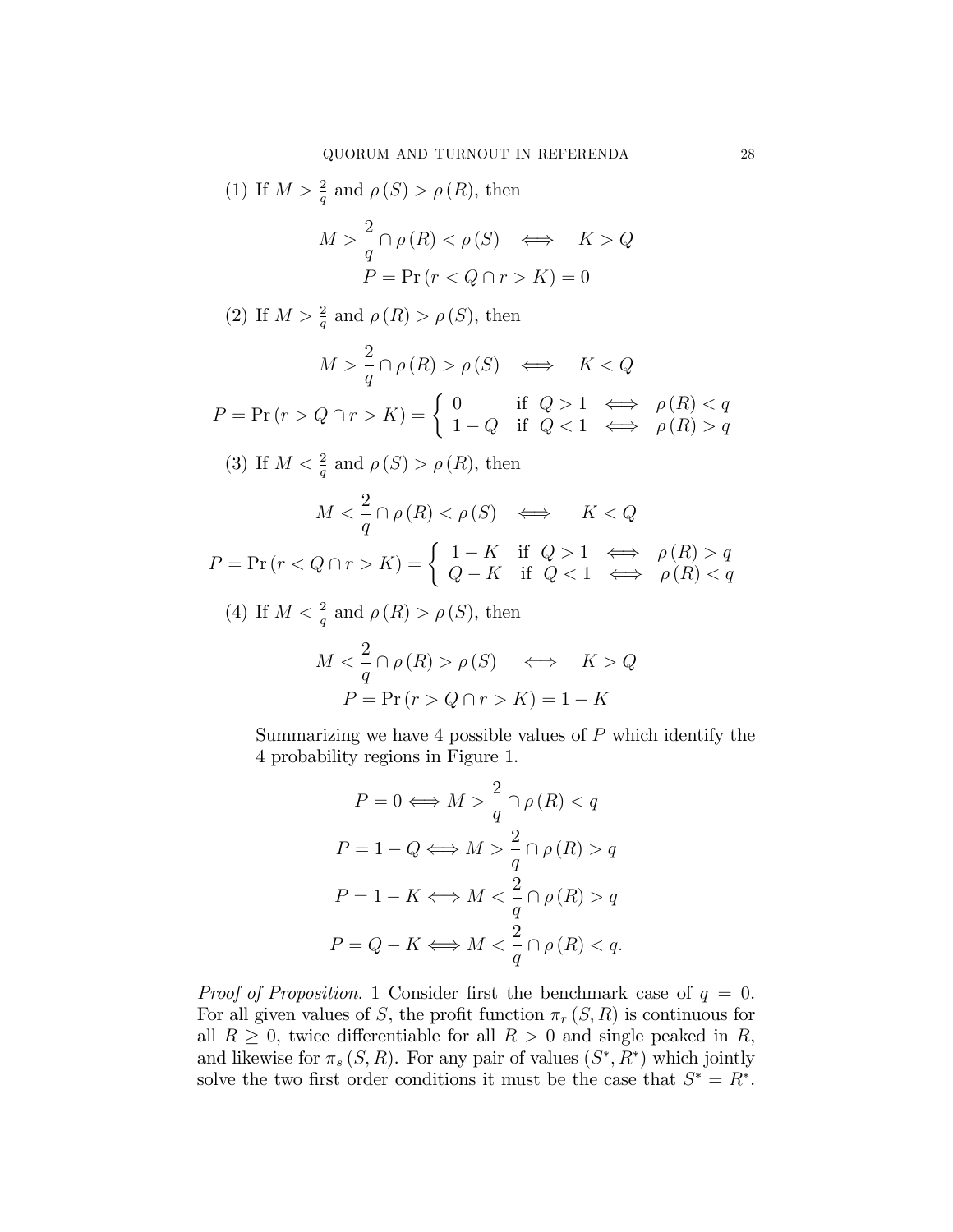In fact, by taking the necessary and sufficient FOCs we have that

$$
\frac{\rho'(R^*) \rho(S^*)}{(\rho(R^*) + \rho(S^*))^2} = \frac{1}{B} = \frac{\rho'(S^*) \rho(R^*)}{(\rho(R^*) + \rho(S^*))^2},
$$

that yields

$$
\frac{\rho'(R^*)}{\rho(R^*)} = \frac{\rho'(S^*)}{\rho(S^*)}.
$$

Therefore, it must be that  $S^* = R^*$ , where  $R^*$  solves

$$
\frac{\rho'(R^*)}{4\rho(R^*)} = \frac{1}{B}
$$

:

Since  $\frac{\rho'(R)}{\rho(R)}$  $\frac{\partial^{S}(R)}{\partial(R)}$  is decreasing in R, and its codomain are the positive real numbers, an equilibrium exists and it is unique for any B. Consider now the case in which  $q > 0$ . Note that  $\pi_r(S^*, R)$  is single peaked in the  $P = 1 - K$  region, it is increasing in the  $P = Q - K$  region, and non-positive in the  $P = 0$  region. Hence,  $\pi_r(S^*, R)$  is globally single peaked at  $R = R^*$ . The symmetric profile  $S^* = R^*$  for  $q = 0$ is an equilibrium for  $q > 0$  if and only if both  $S^* = R^*$  lies in the  $P = 1 - K$  region and s does not have an incentive to deviate to zero, i.e.  $\pi_s(S^*, R^*) \geq \pi_s(0, R^*)$ . This is true if and only if  $q \in [0, \underline{q}(B)]$ , where

$$
\underline{q}(B) = \left(\frac{1}{2} - \frac{R^*}{B}\right)\rho(R^*).
$$

In order to prove proposition  $(4)$ , we first prove two preliminary Lemma.

**Lemma 1** Let  $\widehat{R}$  and  $\widehat{S}$  be defined by (2) and (3), respectively. Than

$$
\frac{d\widehat{R}}{dq} > 0, \quad \frac{d\pi_s\left(0, \widehat{R}\right)}{dq} > 0, \quad \frac{d\pi_r\left(0, \widehat{R}\right)}{dq} < 0, \quad \frac{d\pi_s\left(\widehat{S}, \widehat{R}\right)}{dq} < 0.
$$

*Proof of Lemma 1.* From (2), and the assumptions on  $\rho(\cdot)$ , it follows that  $\widehat{R}$  is the unique solution to

$$
\frac{q\rho'\left(\widehat{R}\right)}{\rho^2\left(\widehat{R}\right)} = \frac{1}{B}.
$$

Since the RHS is constant in  $q$  while the LHS is increasing in  $q$  and decreasing in  $\hat{R}$ , then  $\hat{R}$  is increasing in q, i.e.  $\frac{dR}{dq} > 0$ . As for the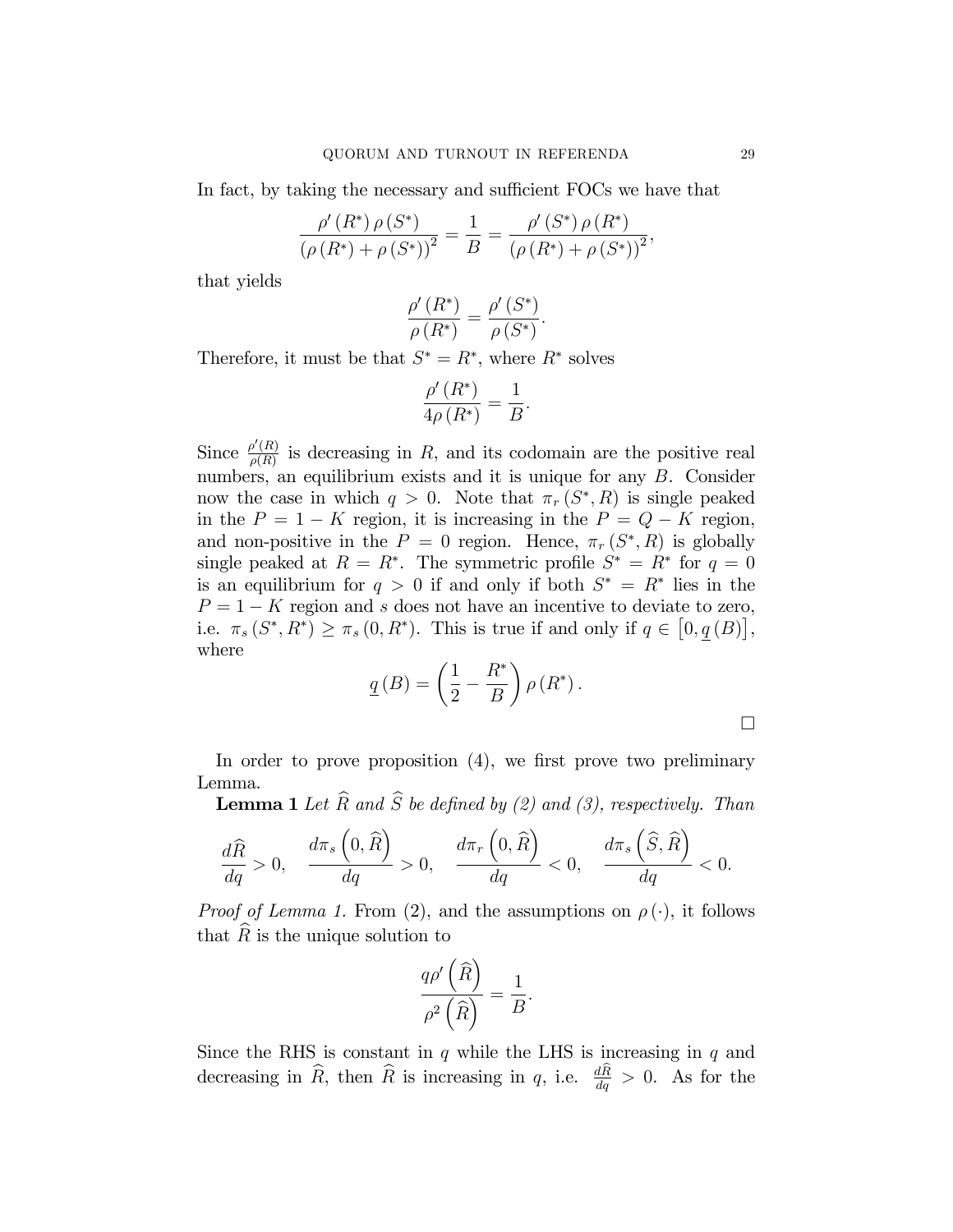profits, we have that

$$
\pi_s\left(0,\widehat{R}\right)=B\frac{q}{\rho\left(\widehat{R}\right)},
$$

and

$$
\pi_r\left(0,\widehat{R}\right) = B\left(1 - \frac{q}{\rho\left(\widehat{R}\right)}\right) - \widehat{R},\,
$$

and the result follows from noticing that  $q/\rho\left(\widehat{R}\right)$  is increasing in q. Finally,

$$
\frac{d\pi_s\left(\widehat{S},\widehat{R}\right)}{dq} = -B\frac{\rho\left(\widehat{S}\right)\rho'\left(\widehat{R}\right)}{\left(\rho\left(\widehat{R}\right) + \rho\left(\widehat{S}\right)\right)^2}\frac{d\widehat{R}}{dq} < 0.
$$

**Lemma 2** There exists a unique  $\widetilde{q} = \rho(R^*)/4 < q$  such that  $R(\widetilde{q}) =$  $S(\widetilde{q}) = R^* = S^*$ . Moreover,  $q \neq \widetilde{q}$  implies  $S < S^*$ .

*Proof of Lemma 2.*  $\widehat{R}$  and  $R^*$  uniquely solve

$$
q\frac{\rho'\left(\widehat{R}\right)}{\rho^2\left(\widehat{R}\right)} = \frac{1}{B}, \text{ and } \frac{\rho'\left(R^*\right)}{4\rho\left(R^*\right)} = \frac{1}{B}
$$

respectively. It is easy to check that when  $q = \rho(R^*)/4$ ,

$$
q\frac{\rho'\left(\widehat{R}\right)}{\rho^2\left(\widehat{R}\right)} = \frac{\rho'\left(R^*\right)}{4\rho\left(R^*\right)}.
$$

Next, from the definition of  $\underline{q}$ , we have that  $\widetilde{q} < \underline{q}$  if and only if  $R^* <$  $B/4$ , or

$$
\frac{4}{B} > \frac{\rho'\left(\frac{B}{4}\right)}{\rho\left(\frac{B}{4}\right)}.
$$

Therefore,  $\widetilde{q}<\overline{q}$  if and only if

$$
\Gamma\left(x\right) \equiv \frac{x\rho'\left(x\right)}{\rho\left(x\right)} < 1.
$$

To prove that  $\Gamma(x) < 1$ , first note that  $\Gamma(x)$  is differentiable hence continuous for  $x > 0$ . Second,  $\Gamma(x) \geq 1$  implies that

$$
\Gamma'(x) = \left(\frac{\rho'(x)}{\rho(x)}\left(1 - \Gamma(x)\right) + \frac{x\rho''(x)}{\rho(x)}\right) < 0.
$$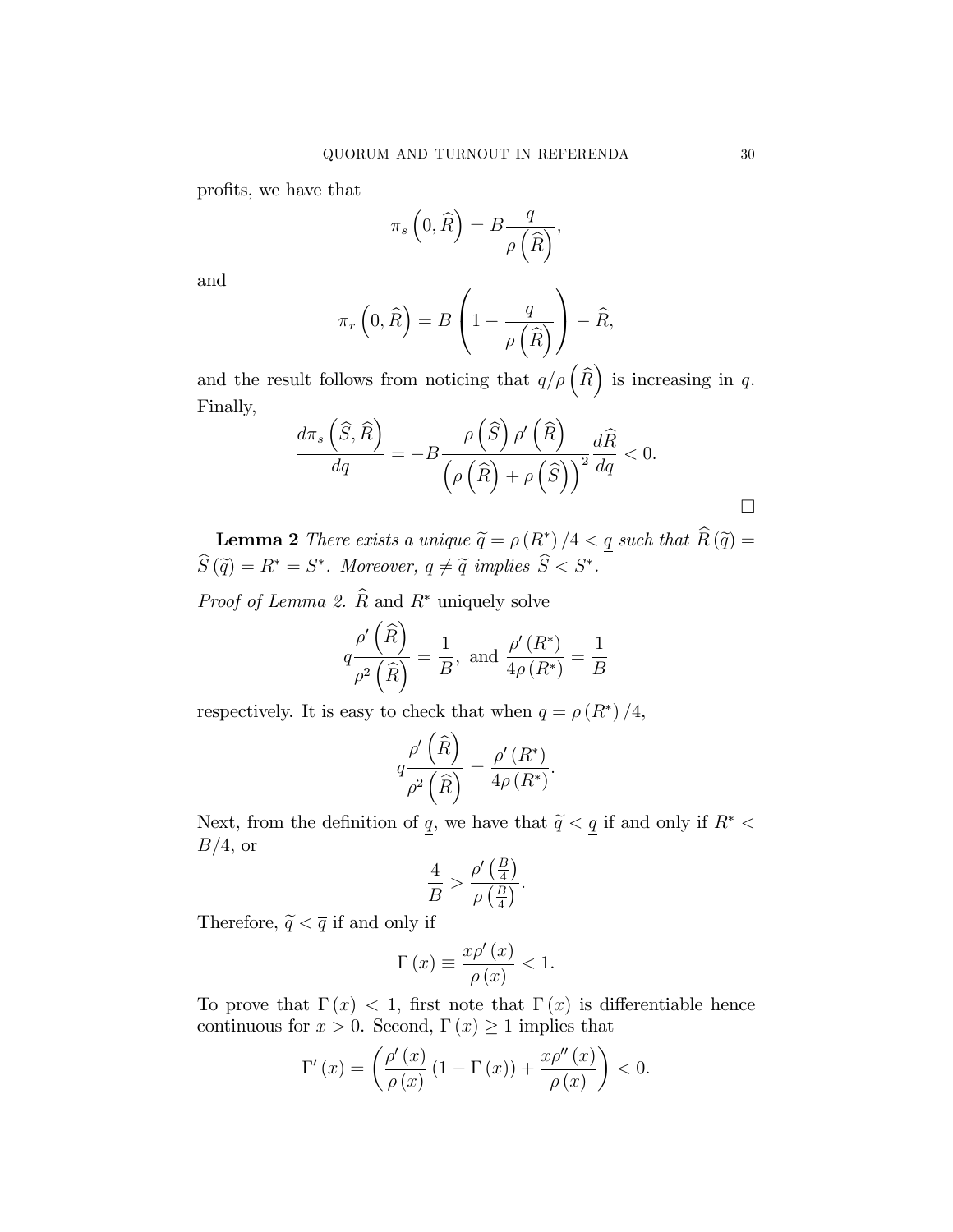Hence,  $\lim_{x\to 0} \Gamma(x) \le 1$  implies  $\Gamma(x) < 1$ . Since,  $\lim_{x\to 0} (x\rho'(x)) = 0$ , and  $\lim_{x\to 0} (x\rho''(x)) = 0$ , we have that

$$
\lim_{x \to 0} \Gamma(x) = \begin{cases} \lim_{x \to 0} \frac{\rho'(x) + x \rho''(x)}{\rho'(x)} = 1 & \text{if } \rho(0) = 0\\ 0 & \text{if } \rho(0) > 0. \end{cases}
$$

If  $q < \tilde{q}$ , it follows that  $R < R^* = S^*$ . Since

$$
\frac{\rho'(S)\,\rho(R)}{\left(\rho(R)+\rho(S)\right)^2}
$$

is always decreasing in S, and increasing in R if and only if  $S > R$ , it follows that

$$
\frac{\rho'(S^*)\,\rho(\widehat{R})}{\left(\rho(\widehat{R})+\rho(S^*)\right)^2} < \frac{\rho'(S^*)\,\rho(R^*)}{\left(\rho(R^*)+\rho(S^*)\right)^2} = \frac{1}{B},
$$

and therefore  $S < S^*$ . If  $q > \tilde{q}$ , it follows that  $R > R^* = S^*$ , and

$$
\frac{\rho'(S^*)\,\rho(\widehat{R})}{\left(\rho(\widehat{R})+\rho(S^*)\right)^2} < \frac{\rho'(S^*)\,\rho(R^*)}{\left(\rho(R^*)+\rho(S^*)\right)^2} = \frac{1}{B}.
$$

Hence  $q \neq \tilde{q}$  implies  $\widehat{S} < S^*$ .

We are now ready to prove proposition  $(4)$ .

Proof of Proposition. 4 First, we show that

$$
\underline{q}<\widehat{q}<\frac{1}{2},
$$

and that the thresholds  $q$  and  $\widehat{q}$  are well defined. Define

$$
C(q) = \pi_s\left(\widehat{S},\widehat{R}\right) - \pi_s\left(0,\widehat{R}\right),\,
$$

and

$$
D(q) = \pi_s(S^*, R^*) - \pi_s(0, R^*).
$$

Hence  $q$  and  $\widehat{q}$  are implicitly defined by

$$
C(\widehat{q}) = 0, \quad D(\underline{q}) = 0.
$$

Clearly  $D'(q) < 0$ , and from Lemma (1)  $C'(q) < 0$ . So the thresholds  $q$  and  $\widehat{q}$  are uniquely defined. From Lemma (2)  $\widetilde{q} < q.$  Hence,  $D \left( \widetilde{q} \right) =$ 

. В последните последните последните последните последните и производството на применение од селото на примен<br>В последните последните последните последните последните последните последните последните последните последнит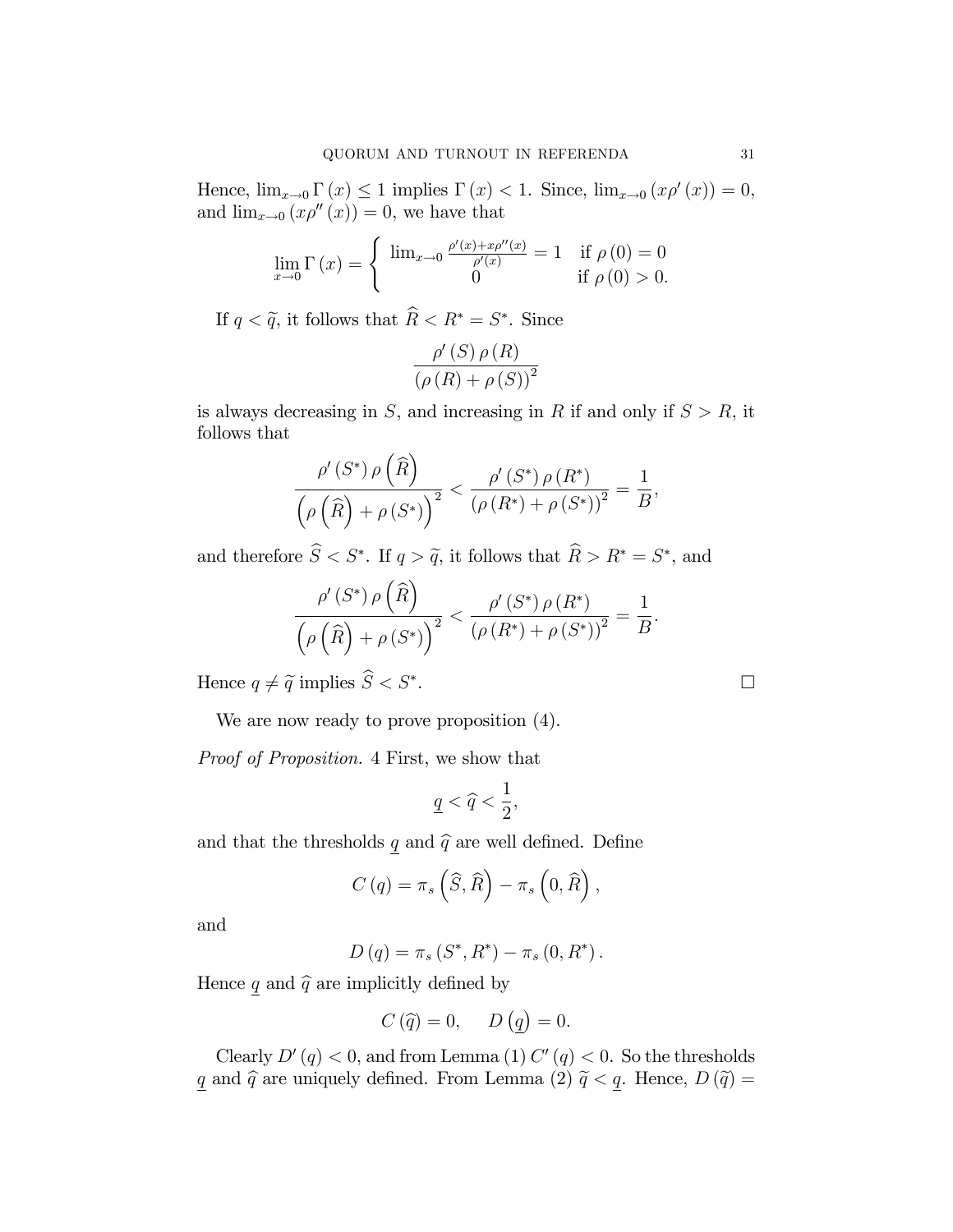$C(\tilde{q}) > 0$ , and  $\tilde{q} < \hat{q}$ . To show that  $q < \hat{q}$ , it suffices to show that for  $q \geq \tilde{q}$ , it is true that  $D'(q) < C'(q)$ , that is

$$
\frac{1}{\rho(R^*)} > \frac{1}{\rho(\widehat{R})} + \frac{d\widehat{R}}{dq} \left( \frac{\rho(\widehat{S}) \rho'(\widehat{R})}{\left(\rho(\widehat{R}) + \rho(\widehat{S})\right)^2} - \frac{1}{B} \right).
$$

But since, for  $q \geq \tilde{q}$  we have  $\widehat{R} \geq R^* \geq \widehat{S}$ , and since  $\frac{dR}{dq} > 0$ , it follows that the term in brackets in the above inequality is non positive and therefore  $D'(q) < C'(q)$ . Next, we show that  $q < \overline{q}$  and that  $\overline{q}$  is well defined. Recall that when  $q = \overline{q}$ ,  $\pi_r\left(0, \widehat{R}\right) = 0$  and, by the envelope theorem, we have that

$$
\frac{d\pi_r\left(0,\widehat{R}\right)}{dq} = \frac{\partial\pi_r\left(0,\widehat{R}\right)}{\partial q} = -\frac{B}{\rho\left(\widehat{R}\right)} < 0.
$$

Hence  $\overline{q}$  is uniquely defined. To show that  $q < \overline{q}$ , note that when  $q \geq \tilde{q}$ , we have that

$$
0 < D(\widetilde{q}) = B\left(\frac{1}{2} - \frac{\widetilde{q}}{\rho(R^*)}\right) - R^* < \\ < B\left(1 - \frac{\widetilde{q}}{\rho(R^*)}\right) - R^* = \pi_r\left(0, \widehat{R}(\widetilde{q})\right),
$$

and

$$
\frac{dD(q)}{dq} = -\frac{B}{\rho(R^*)} < -\frac{B}{\rho\left(\widehat{R}\right)} = \frac{d\pi_r\left(0, \widehat{R}\right)}{dq} < 0.
$$

Hence, since  $D(q)$  is smaller and decreases faster than  $\pi_r\left(0, \widehat{R}\right)$ , the desired inequality follows.

# Construction of Figure 3.

As for  $q$ , note that

$$
\frac{dq}{dB} = \rho'(R^*) \left( \frac{\partial R^*}{\partial B} \left( \frac{1}{4} - \frac{R^*}{B} \right) + \frac{1}{4} \frac{R^*}{B} \right).
$$

Since

$$
\frac{\partial R^*}{\partial B} = \frac{1}{4 - B \frac{\rho''(R^*)}{\rho'(R^*)}} > 0,
$$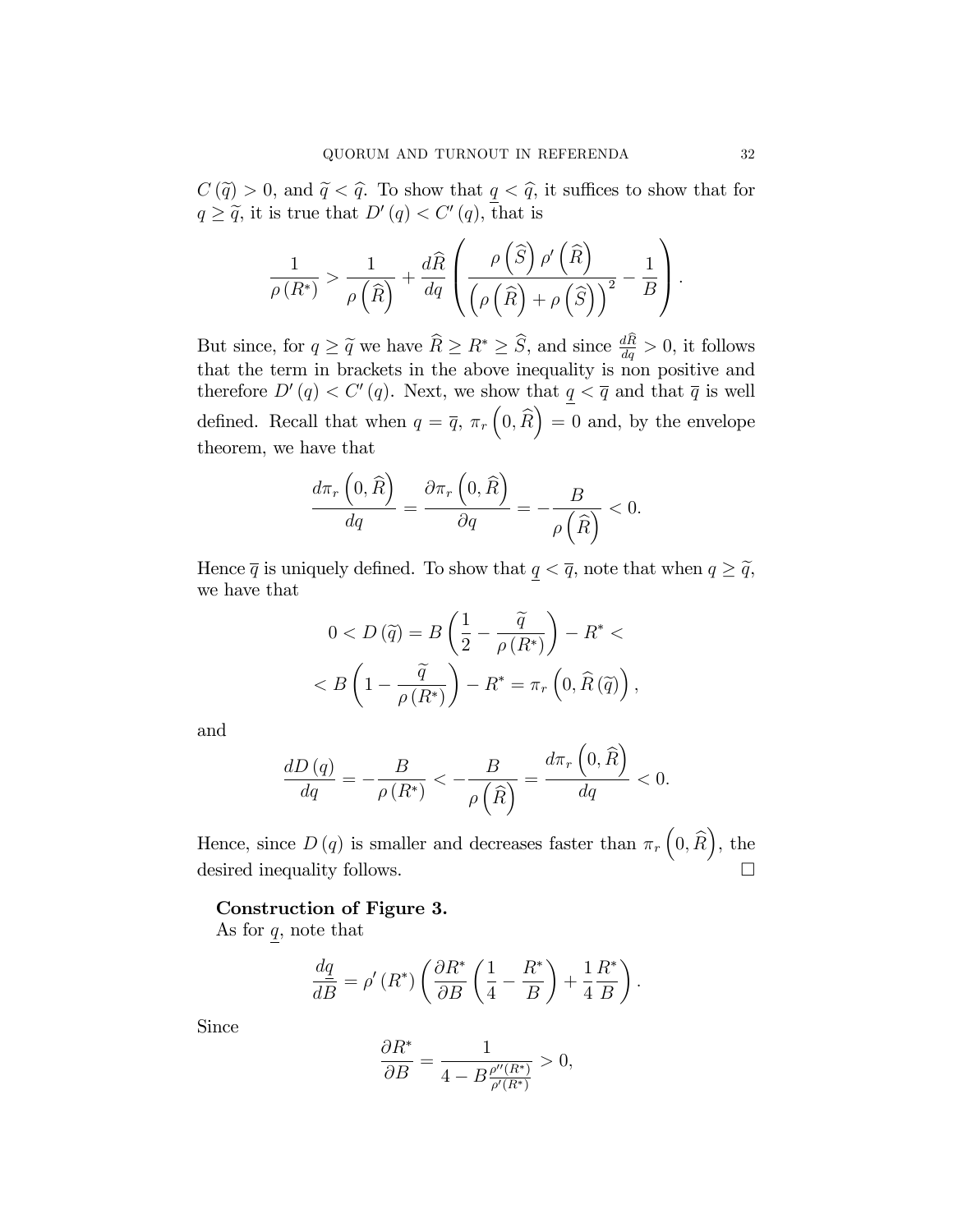if  $R^*/B < 1/4$ , it follows that  $\frac{dq}{dB} > 0$ . Finally,  $R^*/B < 1/4$  if and only if  $\Gamma(x) < 1$  for  $x > 0$ , which is true by the proof of Lemma (2). Since

$$
\lim_{B \to 0} R^* = 0, \quad \lim_{B \to \infty} R^* = \infty, \quad \lim_{B \to \infty} \frac{R^*}{B} = \lim_{B \to \infty} \frac{\partial R^*}{\partial B} \le \frac{1}{4},
$$

it follows that

$$
\lim_{B \to 0} \underline{q} = 0, \quad \lim_{B \to \infty} \frac{d\underline{q}}{dB} = 0, \quad \lim_{B \to \infty} \underline{q} \in \left[\frac{1}{4}, \frac{1}{2}\right].
$$

In particular, a sufficient condition for  $\lim_{B\to\infty} \underline{q} = \frac{1}{2}$  $\frac{1}{2}$  is  $\lim_{x\to\infty} \frac{\rho''(x)}{\rho'(x)}$  $\frac{\rho^{\prime\prime}(x)}{\rho^{\prime}(x)}=$  $c < 0$  (this is true for example in the case of  $\rho(x) = 1 - e^{-\alpha x}$ , and  $\alpha > 0$ ). Recall that if  $\rho(0) > 0$  we can have that  $\lim_{B \to \infty} \underline{q} > \frac{1}{2}$  $\frac{1}{2}$ .

As for  $\hat{q}(B)$ , recall that  $\hat{R}$  is a function of q and B, and we have that

$$
\frac{\partial \widehat{R}}{\partial q} = \frac{1}{q} \frac{1}{\frac{2\rho(\widehat{R})}{qB} - \frac{\rho''(\widehat{R})}{\rho'(\widehat{R})}} \in \left(0, \frac{B}{2\rho(\widehat{R})}\right)
$$

$$
\frac{\partial \widehat{R}}{\partial B} = \frac{1}{B} \frac{1}{\frac{2\rho(\widehat{R})}{qB} - \frac{\rho''(\widehat{R})}{\rho'(\widehat{R})}} = \frac{q}{B} \frac{\partial \widehat{R}}{\partial q} \in \left(0, \frac{q}{2\rho(\widehat{R})}\right).
$$

Therefore,

$$
\frac{d\hat{q}}{dB} = \frac{\rho\left(\hat{R}\left(\hat{q}\right)\right)\left(\frac{\hat{S}(\hat{q})}{B^2} + \left(B^{-1} - \frac{\rho(\hat{S}(\hat{q}))\rho'(\hat{R}(\hat{q}))}{\left(\rho(\hat{R}(\hat{q})) + \rho(\hat{S}(\hat{q}))\right)^2}\right)\frac{\partial\hat{R}(\hat{q})}{\partial B}}{1 - \rho\left(\hat{R}\left(\hat{q}\right)\right)\left(B^{-1} - \frac{\rho(\hat{S}(\hat{q}))\rho'(\hat{R}(\hat{q}))}{\left(\rho(\hat{R}(\hat{q})) + \rho(\hat{S}(\hat{q}))\right)^2}\right)\frac{\partial\hat{R}(\hat{q})}{\partial\hat{q}}} > 0
$$
\n
$$
\lim_{B \to 0} \hat{q} = 0, \quad \lim_{B \to \infty} \hat{q} \in \left[\lim_{B \to \infty} \frac{q}{2}, \frac{1}{2}\right],
$$

where we used

$$
\frac{d\widehat{R}(\widehat{q})}{dB} = \frac{\partial \widehat{R}(\widehat{q})}{\partial \widehat{q}} \frac{d\widehat{q}}{dB} + \frac{\partial \widehat{R}(\widehat{q})}{\partial B} > 0
$$

$$
\frac{\widehat{S}(\widehat{q})}{B} \in \left(0, \frac{1}{2}\right), \quad \frac{\rho\left(\widehat{S}(\widehat{q})\right)}{\rho\left(\widehat{R}(\widehat{q})\right) + \rho\left(\widehat{S}(\widehat{q})\right)} \in \left(0, \frac{1}{2}\right)
$$

$$
\frac{1}{2} \ge \lim_{B \to \infty} \widehat{q} \ge \lim_{B \to \infty} q \in \left[\frac{1}{4}, \frac{1}{2}\right].
$$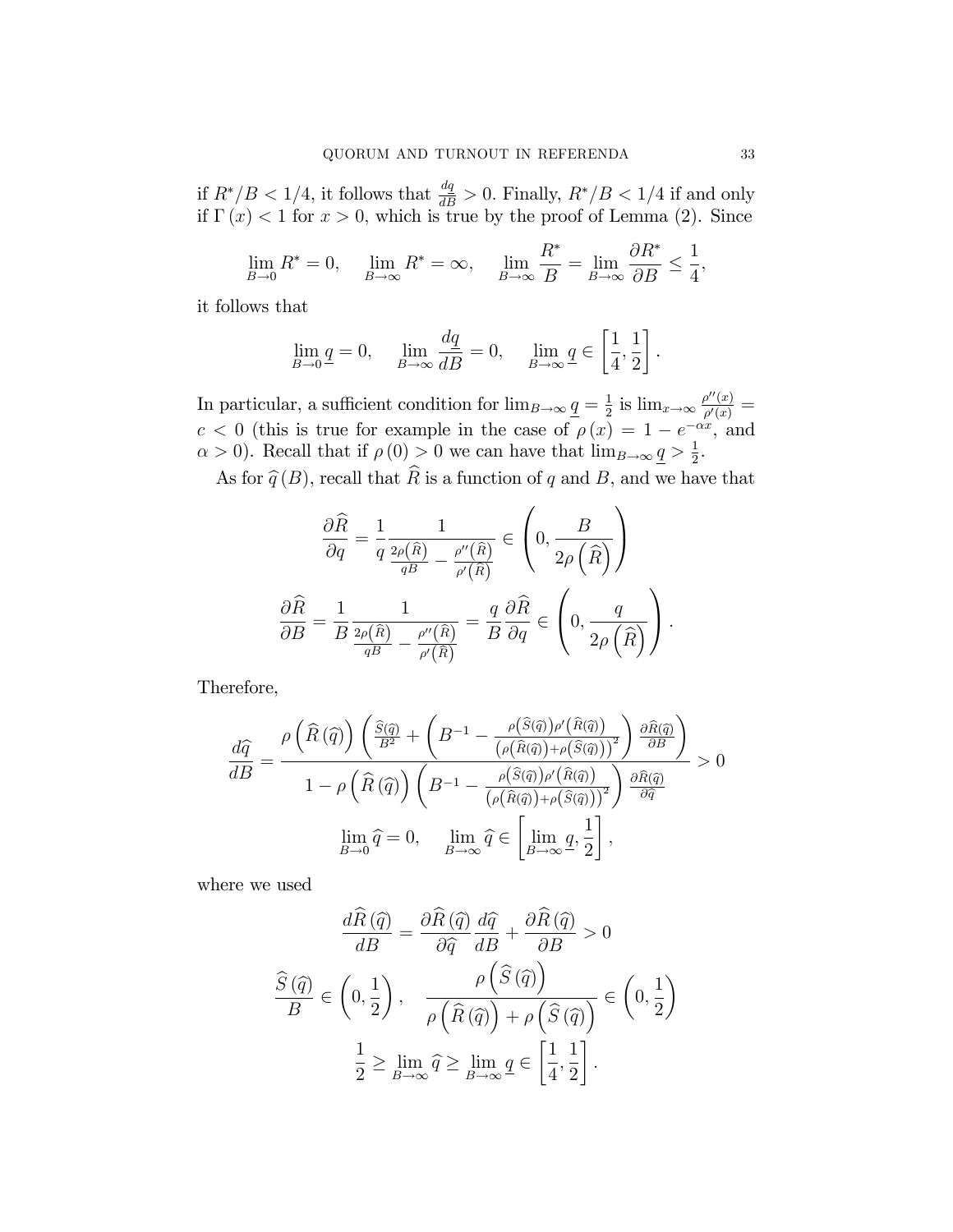As for  $\overline{q}(B)$ ,

$$
\frac{d\overline{q}}{dB} = \frac{1}{B^2} \left( \begin{array}{c} -\left( \left( \frac{\partial \widehat{R}(\overline{q})}{\partial \overline{q}} \frac{d\overline{q}}{dB} + \frac{\partial \widehat{R}(\overline{q})}{\partial B} \right) B - \widehat{R}(\overline{q}) \right) \rho \left( \widehat{R}(\overline{q}) \right) + \\ +B^2 \left( 1 - \frac{\widehat{R}(\overline{q})}{B} \right) \rho' \left( \widehat{R}(\overline{q}) \right) \left( \frac{\partial \widehat{R}(\overline{q})}{\partial \overline{q}} \frac{d\overline{q}}{dB} + \frac{\partial \widehat{R}(\overline{q})}{\partial B} \right) \right) \\ = \frac{-\frac{\partial \widehat{R}(\overline{q})}{B}}{B} \rho \left( \widehat{R}(\overline{q}) \right) + \frac{\widehat{R}(\overline{q})}{B^2} \rho \left( \widehat{R}(\overline{q}) \right) + \left( 1 - \frac{\widehat{R}(\overline{q})}{B} \right) \rho' \left( \widehat{R}(\overline{q}) \right) \frac{\partial \widehat{R}(\overline{q})}{\partial B} \\ 1 + \frac{\frac{\partial \widehat{R}(\overline{q})}{\partial \overline{q}}}{B} \rho \left( \widehat{R}(\overline{q}) \right) - \left( 1 - \frac{\widehat{R}(\overline{q})}{B} \right) \rho' \left( \widehat{R}(\overline{q}) \right) \frac{\partial \widehat{R}(\overline{q})}{\partial \overline{q}} \\ = \frac{\widehat{R}(\overline{q})}{B^2} \rho \left( \widehat{R}(\overline{q}) \right) > 0 \end{array}
$$

where the last equality is obtained by substituting back the equation for  $\overline{q}(B)$ . Moreover,

$$
\lim_{B \to 0} \overline{q} = 0, \quad \lim_{B \to \infty} \frac{d\overline{q}}{dB} = 0, \quad \lim_{B \to \infty} \overline{q} \ge \frac{1}{2},
$$

where we used

$$
\frac{\widehat{R}\left(\overline{q}\right)}{B} \in (0,1)
$$

and

$$
\frac{d\widehat{R}(\overline{q})}{dB} = \frac{\partial \widehat{R}(\overline{q})}{\partial \overline{q}} \frac{d\overline{q}}{dB} + \frac{\partial \widehat{R}(\overline{q})}{\partial B} = \frac{\partial \widehat{R}(\overline{q})}{\partial \overline{q}} \left( \frac{d\overline{q}}{dB} + \frac{\overline{q}}{B} \right)
$$

$$
= \frac{1}{2 - \rho \left( \widehat{R}(\overline{q}) \right) \frac{\rho''(\widehat{R}(\overline{q}))}{\left( \rho'(\widehat{R}(\overline{q})) \right)^2}} > 0
$$

$$
\lim_{B \to 0} \widehat{R}(\overline{q}) = 0, \quad \lim_{B \to \infty} \widehat{R}(\overline{q}) = \infty, \quad \lim_{B \to \infty} \frac{\widehat{R}(\overline{q})}{B} = \lim_{B \to \infty} \frac{d\widehat{R}(\overline{q})}{dB} \le \frac{1}{2}
$$

In particular, if  $\lim_{x\to\infty} \frac{\rho''(x)}{(\rho'(x))}$  $\frac{\overline{\rho}(x)}{(\rho'(x))^2} = -\infty$ , then  $\lim_{B\to\infty} \overline{q} = 1$  (this is true for example in the case of  $\rho(x) = 1-e^{-\alpha x}$ , and  $\alpha > 0$ ). Summarizing, we have that

$$
\frac{dq}{dB} > 0, \quad \lim_{B \to 0} q = 0, \quad \lim_{B \to \infty} q \in \left[\frac{1}{4}, \frac{1}{2}\right]
$$

$$
\frac{d\hat{q}}{dB} > 0, \quad \lim_{B \to 0} \hat{q} = 0, \quad \lim_{B \to \infty} \hat{q} \in \left[\lim_{B \to \infty} \frac{1}{2}, \frac{1}{2}\right]
$$

$$
\frac{d\overline{q}}{dB} > 0, \quad \lim_{B \to 0} \overline{q} = 0, \quad \lim_{B \to \infty} \overline{q} \in \left[\frac{1}{2}, 1\right].
$$

In order to prove proposition (5), we need the following Lemma.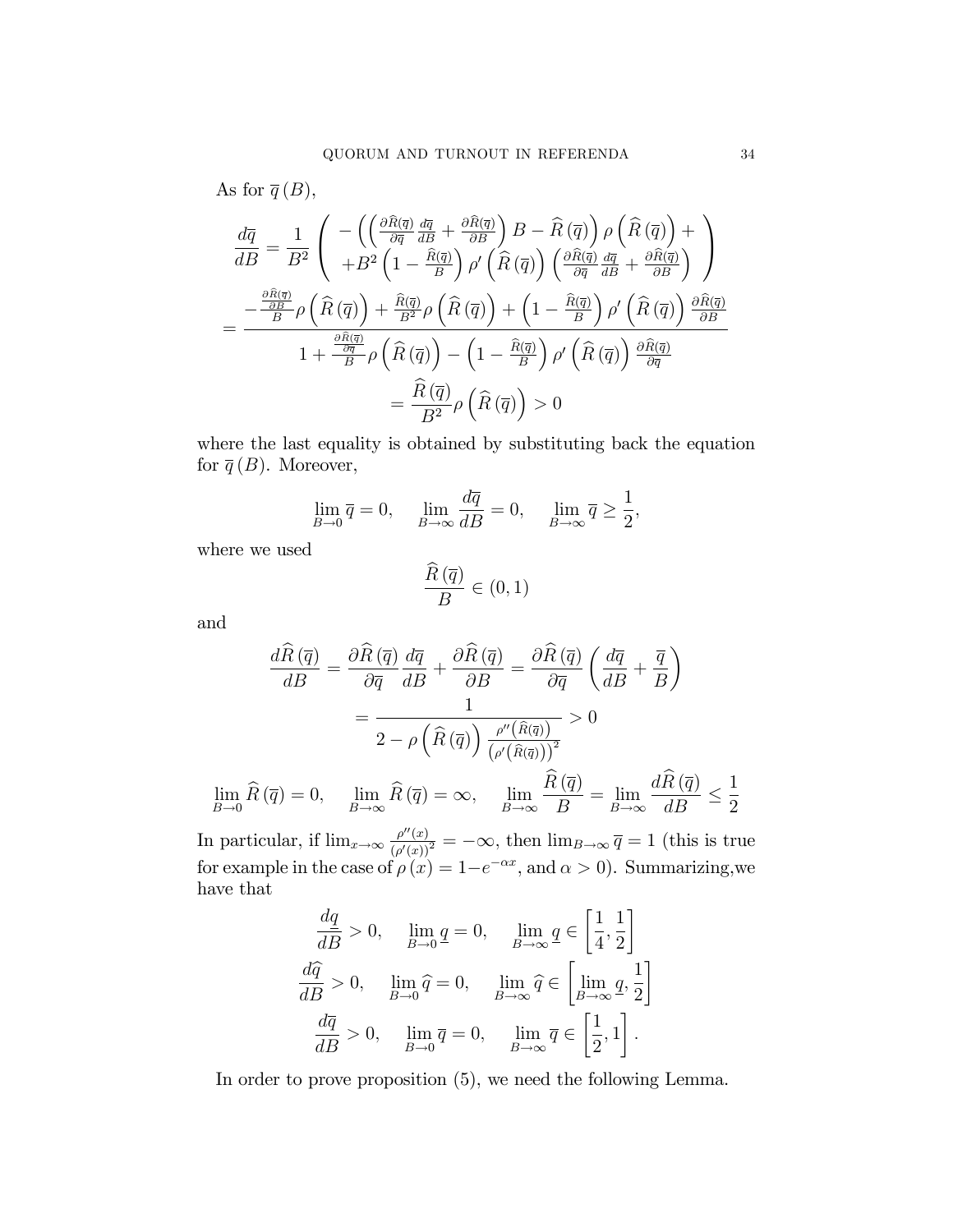**Lemma 3** For all  $q \in (q, \hat{q})$  there exists a unique  $\widetilde{R}(q) \in (R^*, \widehat{R})$ such that the best response of party s is  $S \in \{0, \widetilde{S} > 0\}$ . Moreover  $\widetilde{R}(\underline{q}) = R^*, \,\widetilde{R}(\widehat{q}) = \widehat{R}$ , and

$$
\frac{\partial \widetilde{R}}{\partial q} > 0, \, \frac{\partial \widetilde{S}}{\partial q} < 0.
$$

*Proof of Lemma 3.* Denote  $S = S(R)$  as the best response of party s to R and let

$$
C(R,q) = \pi_s(S,R) - \pi_s(0,R)
$$

$$
= B\left(\frac{\rho(S)}{\rho(R) + \rho(S)} - \frac{q}{\rho(R)}\right) - S.
$$

The indifference condition that defines  $\widetilde{R}(q)$  is  $C(R,q) = 0$ . Since  $S^* = S(R^*)$  and  $\widehat{S} = S(\widehat{R})$ , we have that  $\widetilde{R}(q) = R^*$ , and  $\widetilde{R}(\widehat{q}) = \widehat{R}$ . Since  $\frac{\partial C}{\partial q} < 0$ , for  $q \in (q, \hat{q})$  we have that  $C(R^*, q) < C(R^*, q) = 0$ , and  $C\left(\widehat{R}, q\right) > C\left(\widehat{R}, \widehat{q}\right) = 0$ . If  $\frac{\partial C}{\partial R} > 0$  for all  $R \in \left[R^*, \widehat{R}\right]$  and  $q \in (q, \hat{q})$ , then for any  $q \in (q, \hat{q})$  there exists a unique  $\tilde{R} \in (R^*, \hat{R})$ such that  $C\left(\widetilde{R}, q\right) = 0$ . What is left to show is that  $\frac{\partial C}{\partial R} > 0$  when  $R \in \left[R^*, \widehat{R}\right]$ . Using the fact that

$$
B\frac{\rho'(S(R))\,\rho(R)}{\left(\rho(R)+\rho(S(R))\right)^2}=1,
$$

we have that

$$
\frac{\partial C}{\partial R} = B \frac{q\rho'(R)}{(\rho(R))^2} - B \frac{\rho'(R)\rho(S(R))}{(\rho(R) + \rho(S(R)))^2} +
$$

$$
+ \left( B \frac{\rho'(S(R))\rho(R)}{(\rho(R) + \rho(S(R)))^2} - 1 \right) \frac{\partial S(R)}{\partial R}
$$

$$
= B \left( \frac{q\rho'(R)}{(\rho(R))^2} - \frac{\rho'(R)\rho(S(R))}{(\rho(R) + \rho(S(R)))^2} \right),
$$

and by using the definition of  $\widehat{R}$  and  $R^*$  we have that for  $R \in \left[ R^*, \widehat{R} \right],$ 

$$
\frac{q\rho'(R)}{(\rho(R))^{2}} > \frac{1}{B} > \frac{\rho'(R)\rho(S(R))}{(\rho(R)+\rho(S(R)))^{2}}.
$$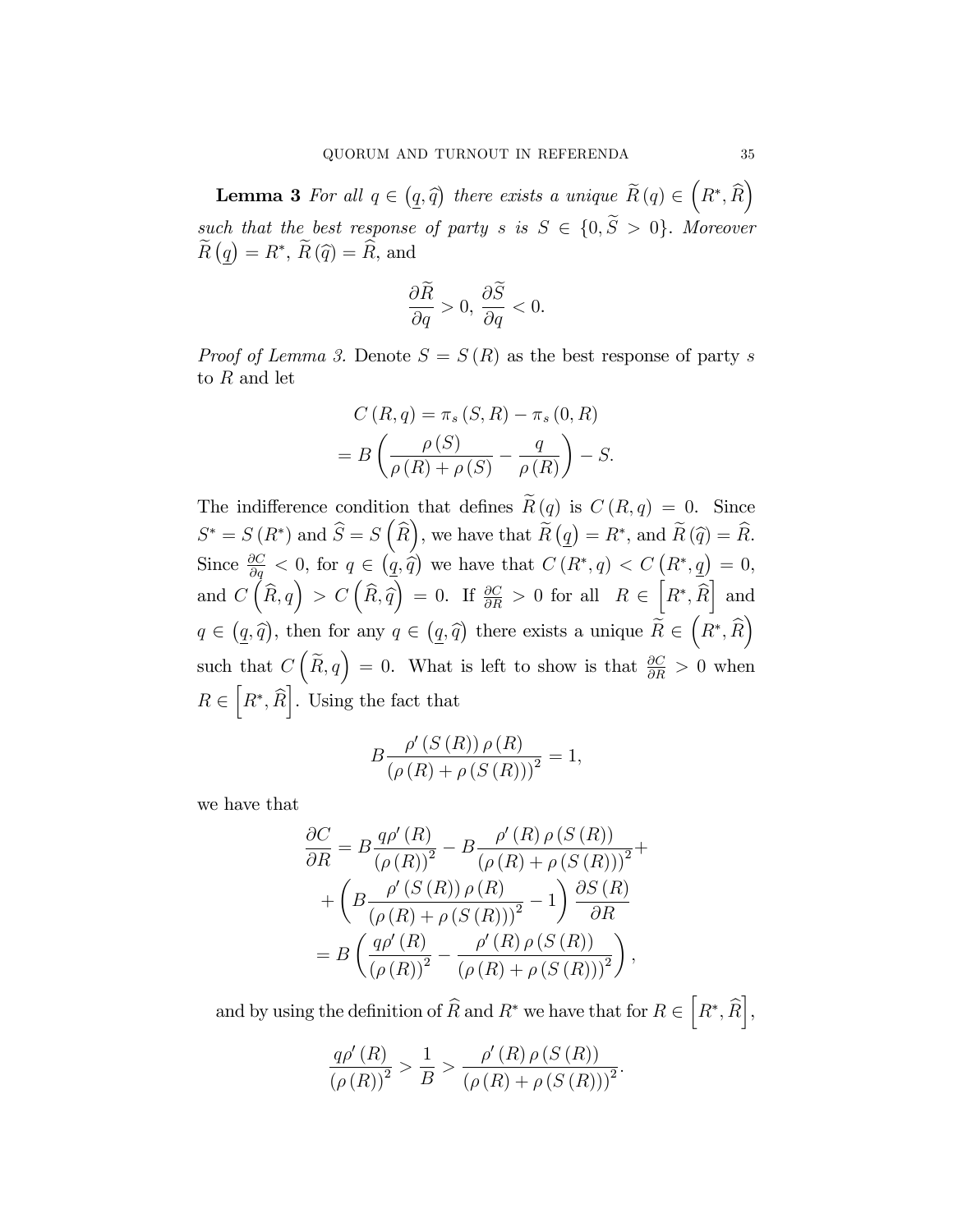Finally, since  $C(R, q)$  is differentiable in both arguments, the implicit function theorem implies that  $\widetilde{R}(q)$  is differentiable and

$$
\frac{\partial \widetilde{R}}{\partial q} = -\frac{\frac{\partial C}{\partial \widetilde{R}}}{\frac{\partial C}{\partial q}} > 0.
$$

Since  $S > 0$  is the best response to  $R > R^*$ , then by the proof of Lemma (2)  $\frac{\partial S}{\partial \tilde{R}} < 0$  and therefore

$$
\frac{\partial \widetilde{S}}{\partial q} = \frac{\partial \widetilde{S}}{\partial \widetilde{R}} \frac{\partial \widetilde{R}}{\partial q} < 0.
$$

We are now ready to prove proposition  $(5)$ .

*Proof of Proposition.* 5 By construction,  $\widetilde{R}$  makes party s indifferent between playing 0 and  $S(\tilde{R})$ . We have an equilibrium if s chooses the mix  $(\alpha, 1 - \alpha)$  (with  $\alpha$  on  $S = 0$ ) such that the best response of party  $r$  is  $R$ . Let

$$
R(\alpha) \equiv \arg\max_{R} \left( \alpha \pi_r(0, R) + (1 - \alpha) \pi_r\left( S\left(\widetilde{R}\right), R\right) \right),
$$

be the best response of party r to party s mixing between 0 and  $S(\widetilde{R})$ . We want to find an  $\alpha$  such that  $R(\alpha) = \widetilde{R}$ . Note that it must be the case that  $R(\alpha) \in (R(0), R(1))$ , where

$$
R(1) \equiv \arg\max_{R} \left( B\left(1 - \frac{q}{\rho(R)}\right) - R \right) = \widehat{R}
$$

$$
R(0) \equiv \arg\max_{R} \left( B\left(\frac{\rho(R)}{\rho(R) + \rho\left(S\left(\widetilde{R}\right)\right)}\right) - R \right) = R'',
$$

where  $R'' < R^* < \widetilde{R} < \widehat{R}$ . Since the objective

$$
\left(\alpha \pi_r\left(0,R\right) + \left(1-\alpha\right) \pi_r\left(S\left(\widetilde{R}\right),R\right)\right)
$$

is concave in R for all  $\alpha$ , the FOC delivers uniquely our target, namely

$$
\alpha = \frac{\frac{1}{B} - \frac{\rho'(\tilde{R})\rho(S(\tilde{R}))}{(\rho(\tilde{R}) + \rho(S(\tilde{R})))^2}}{\frac{q\rho'(\tilde{R})}{(\rho(\tilde{R}))^2} - \frac{\rho'(\tilde{R})\rho(S(\tilde{R}))}{(\rho(\tilde{R}) + \rho(S(\tilde{R})))^2}}.
$$

 $\Box$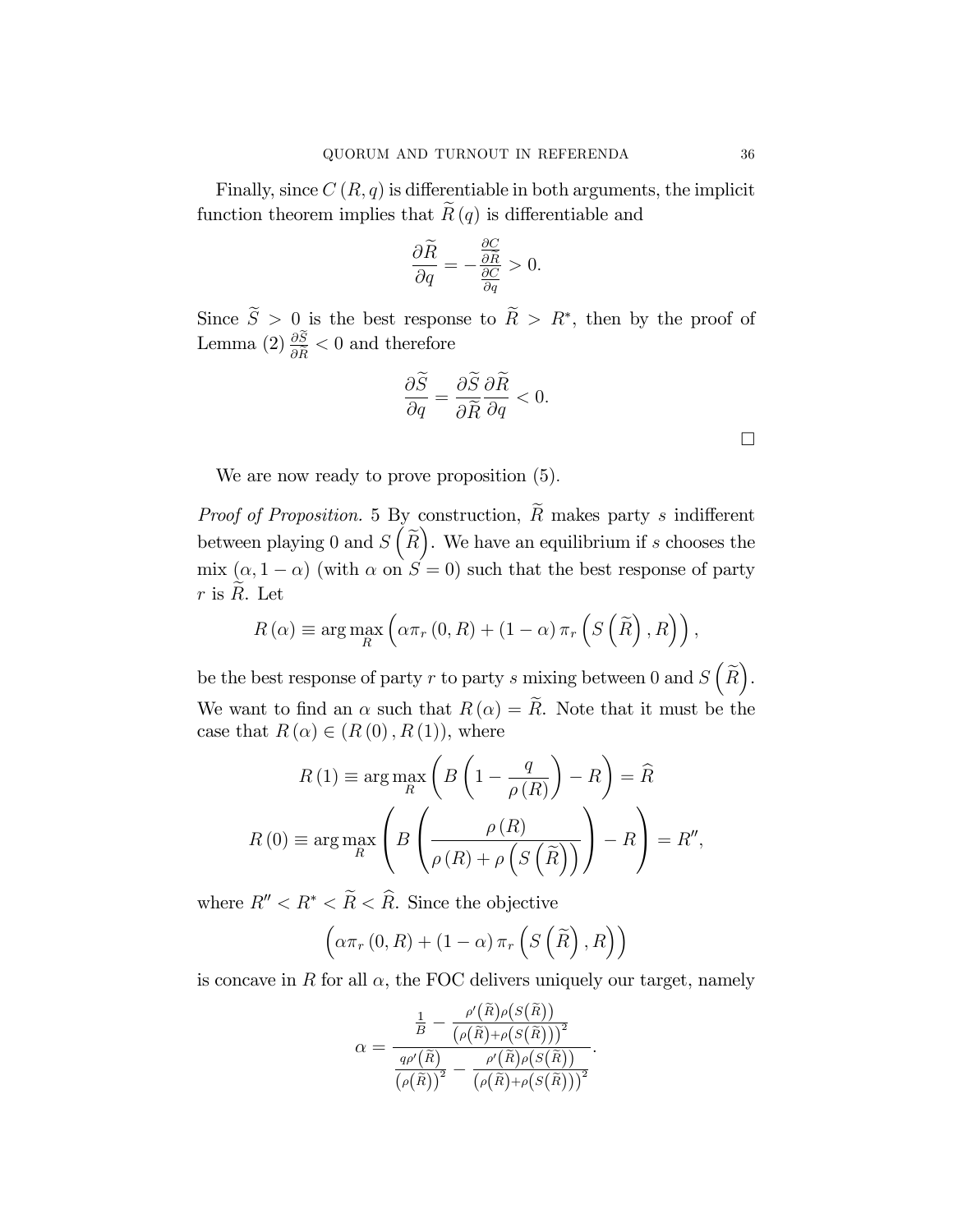Finally, note that  $\alpha(q) = \alpha\left(\widetilde{R} = R^*\right) = 0$ ,  $\alpha(\widehat{q}) = \alpha\left(\widetilde{R} = \widehat{R}(\widehat{q})\right) =$ 1.  $\Box$ 

*Proof of Claim 1.* To show that  $E(T) > q$  when  $q \in (q, \hat{q})$ , note that in this region

$$
B\frac{q}{\rho\left(\widetilde{R}\left(q\right)\right)}=B\frac{\rho\left(S\left(\widetilde{R}\left(q\right)\right)\right)}{\rho\left(\widetilde{R}\left(q\right)\right)+\rho\left(S\left(\widetilde{R}\left(q\right)\right)\right)}-S\left(\widetilde{R}\left(q\right)\right),\,
$$

and  $\widehat{R}(\widehat{q}) > \widetilde{R}(q) > R^* > S(\widetilde{R}(q))$ . Hence, it must be the case that

$$
\frac{1}{2} > \frac{\rho\left(S\left(\widetilde{R}\left(q\right)\right)\right)}{\rho\left(\widetilde{R}\left(q\right)\right) + \rho\left(S\left(\widetilde{R}\left(q\right)\right)\right)} > \frac{q}{\rho\left(\widetilde{R}\left(q\right)\right)},
$$

that implies

$$
\frac{\rho\left(\widetilde{R}\right)}{2} > q,
$$

and therefore

$$
E(T) = \frac{\rho\left(\widetilde{R}\right)}{2} + (1 - \alpha(q))\frac{\rho\left(\widetilde{S}\right)}{2} > q.
$$

Continuity of the expected turnout for all  $q\neq\overline{q}$  implies that

$$
\lim_{q \to \underline{q}} E(T) = \rho(R^*), \text{ and } \lim_{q \to \widehat{q}} E(T) = \frac{\rho(\widehat{R}(\widehat{q}))}{2}.
$$

Moreover,

$$
\frac{\rho\left(\widehat{R}\left(\widehat{q}\right)\right)}{2} = \frac{\rho'\left(\widehat{R}\left(\widehat{q}\right)\right)\widehat{q}B}{2\rho\left(\widehat{R}\left(\widehat{q}\right)\right)} < \frac{\rho'\left(R^*\right)B}{4} = \rho\left(R^*\right),
$$

since

$$
\rho'\left(\widehat{R}\left(\widehat{q}\right)\right)\widehat{q}<\rho'\left(R^*\right)\frac{\rho\left(\widehat{R}\left(\widehat{q}\right)\right)}{2}.
$$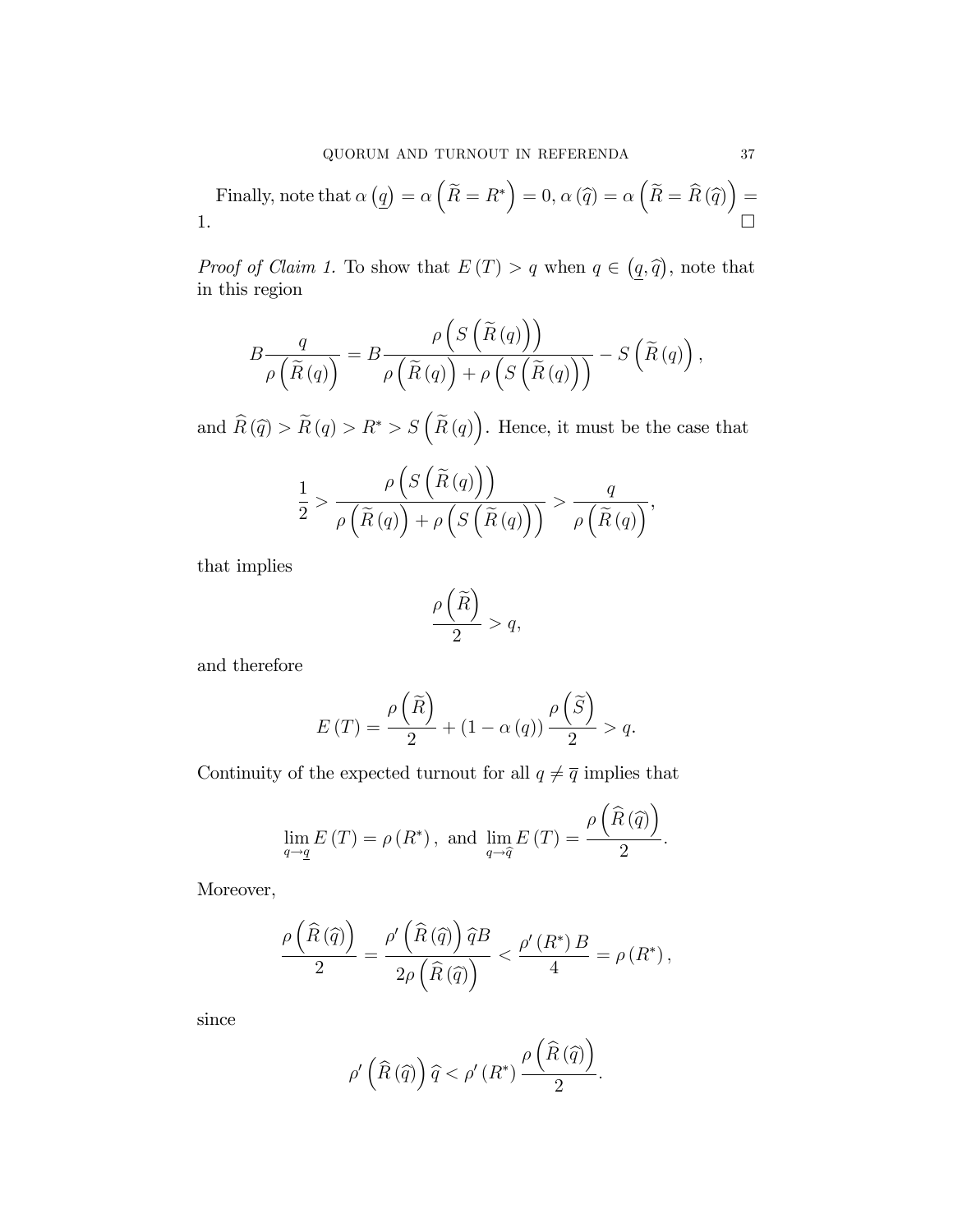Finally,  $\lim_{q\to q} \frac{\partial E(T)}{\partial q} < 0$  follows from

$$
\lim_{q \to \underline{q}} \frac{\partial E(T)}{\partial q} = \frac{1}{2} \left( \rho'(R^*) - \lim_{q \to \underline{q}} \frac{\partial \alpha}{\partial \widetilde{R}} \rho(R^*) \right) \lim_{q \to \underline{q}} \frac{\partial \widetilde{R}}{\partial q} =
$$

$$
\frac{1}{2} \left( \rho'(R^*) - \frac{4\rho'(R^*) - B\rho''(R^*)}{16q - B\rho'(R^*)} \rho(R^*) \right) \lim_{q \to \underline{q}} \frac{\partial \widetilde{R}}{\partial q} <
$$

$$
\frac{1}{2} \left( \rho'(R^*) - \frac{4\rho'(R^*)}{16q - B\rho'(R^*)} \rho(R^*) \right) \lim_{q \to \underline{q}} \frac{\partial \widetilde{R}}{\partial q} =
$$

$$
\frac{\rho'(R^*)}{2} \left( \frac{16\rho(R^*) \left( \frac{1}{2} - \frac{R^*}{B} \right) - B\rho'(R^*) - 4\rho(R^*)}{16\rho(R^*) \left( \frac{1}{2} - \frac{R^*}{B} \right) - B\rho'(R^*)} \right) \lim_{q \to \underline{q}} \frac{\partial \widetilde{R}}{\partial q} < 0,
$$

where we used Lemma 3,

$$
\lim_{q \to \underline{q}} \frac{\partial \alpha}{\partial \widetilde{R}} = \frac{4\rho'(R^*) - B\rho''(R^*)}{16\underline{q} - B\rho'(R^*)} > 0,
$$

and

$$
16\rho(R^*)\left(\frac{1}{2} - \frac{R^*}{B}\right) - B\rho'(R^*) - 4\rho(R^*) < 4\rho(R^*) - B\rho'(R^*) = 0.
$$

*Proof of Claim 2.* That  $E(T)|_{q=\hat{q}} > \hat{q}$  follows directly from Claim 1, by continuity of  $E(T)$ . Next, since  $\overline{q}$  is increasing in B, and  $\lim_{B\to\infty} \overline{q} \geq$  $\frac{1}{2} > \rho\left(\widehat{R}(\overline{q})\right)/2$ , there exists a  $\overline{B}$  such that for  $B > \overline{B}$  we have that

$$
\frac{\rho\left(\widehat{R}\left(\overline{q}\right)\right)}{2} < \overline{q}.
$$

Since,

$$
\frac{\partial \widehat{R}\left(q\right)}{\partial q}<\frac{B}{2\rho\left(\widehat{R}\left(q\right)\right)},
$$

it follows that

$$
\frac{\partial E\left(T\right)}{\partial q}=\frac{\rho'\left(\widehat{R}\left(q\right)\right)}{2}\frac{\partial\widehat{R}\left(q\right)}{\partial q}<1.
$$

Hence, when  $B > B$ , there exists a unique q' such that  $E(T) > q$  if and only if  $q < q'$ . .

# Majority Quorum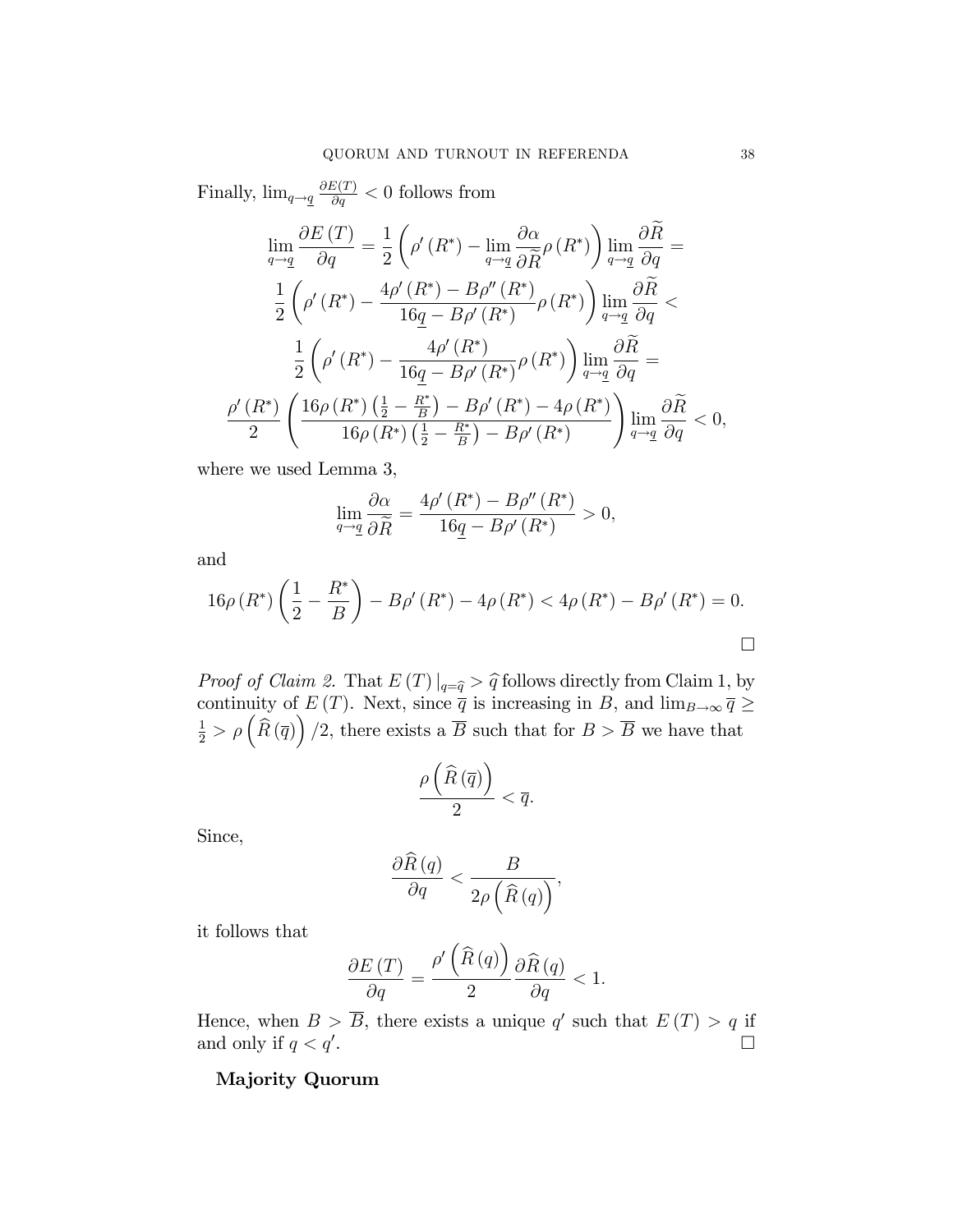If the majority quorum requirement is  $m \in [0, \frac{1}{2}]$  $\frac{1}{2}$ , then

$$
P = \Pr((v_R > m) \cap (v_R > v_S))
$$
  
= 
$$
\Pr\left(\left(\widetilde{r} > \frac{m}{\rho(R)}\right) \cap \left(\widetilde{r} > \frac{\rho(S)}{\rho(R) + \rho(S)}\right)\right)
$$
  
= 
$$
1 - \max\left(\min\left(1, \frac{m}{\rho(R)}\right), \frac{\rho(S)}{\rho(R) + \rho(S)}\right)
$$
  
= 
$$
\min\left((1 - W)^+, 1 - K\right),
$$

where we define

$$
M = \frac{1}{\rho(R)} + \frac{1}{\rho(S)}, \qquad W = \frac{m}{\rho(R)}, \qquad K = \frac{\rho(S)}{\rho(R) + \rho(S)}
$$

$$
(1 - W)^{+} = \begin{cases} \left(1 - \frac{m}{\rho(R)}\right) & \text{if } \rho(R) > m\\ 0 & \text{if } \rho(R) \le m \end{cases}
$$

Given that  $(1 - W) < (1 - K)$  if and only if  $M > 1/m$ , we have

$$
P = \begin{cases} (1 - K) & \text{if } \frac{1}{M} < \frac{1}{m} \\ (1 - W)^{+} & \text{if } \frac{1}{M} \ge \frac{1}{m}. \end{cases}
$$

Note that, the symmetric spending profile  $(S^*, R^*)$  is an equilibrium if and only if s does not deviate to zero, that is  $m \in [0, m]$ , where

$$
\underline{m} = \min \left( \rho(R^*), \frac{\rho(S^*) \rho(R^*)}{\rho(R^*) + \rho(S^*)}, \frac{\rho(S^*) \rho(R^*)}{\rho(R^*) + \rho(S^*)} - S^* \frac{\rho(R^*)}{B} \right)
$$

$$
= \left( \frac{1}{2} - S^* B^{-1} \right) \rho(R^*) = \underline{q}.
$$

Hence, when  $m = q$  the symmetric equilibrium existence conditions are the same. In addition, is it immediate to see that the value of  $\widehat{R}$  that satisfies the FOC for r in the region  $P = 1 - W$  is given by

$$
m \frac{\rho' \left(\widehat{R}(m)\right)}{\rho^2 \left(\widehat{R}(m)\right)} = \frac{1}{mB}.
$$

Hence,  $\widehat{R}(m)$  is the best response to  $S = 0$  as long as it gives to the reform party a non-negative payoff, i.e.

$$
B\left(1-\frac{m}{\rho\left(\widehat{R}\left(m\right)\right)}\right)-\widehat{R}\left(m\right)\geq 0.
$$

If the above condition is violated, the best response is  $R = 0$ . It is easy to see by just substituting q with m that, for any  $B$ , all the boundary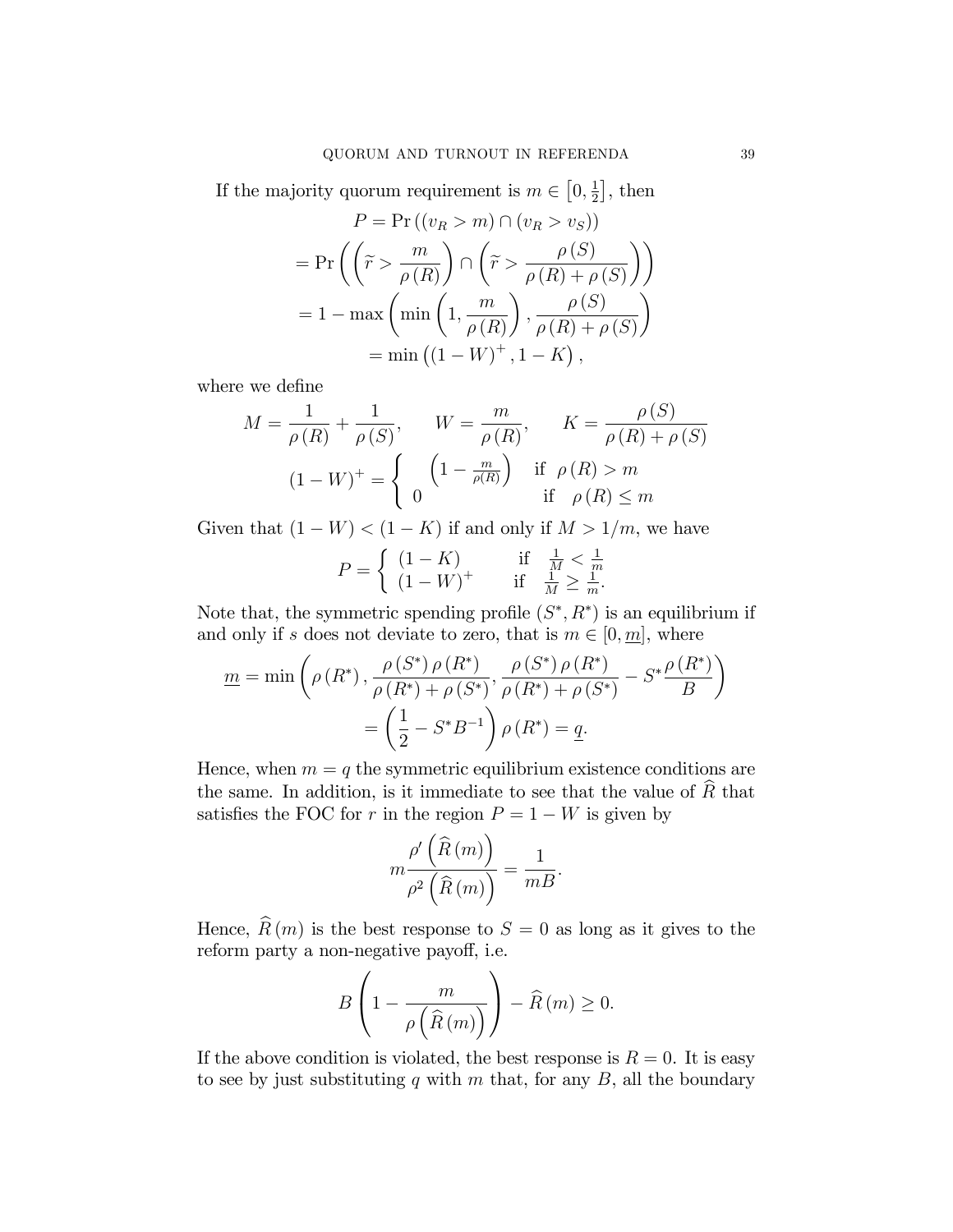conditions for existence of equilibria in the participation quorum case coincide with the boundary conditions for existence in the majority quorum case, and that the equilibria are the same.